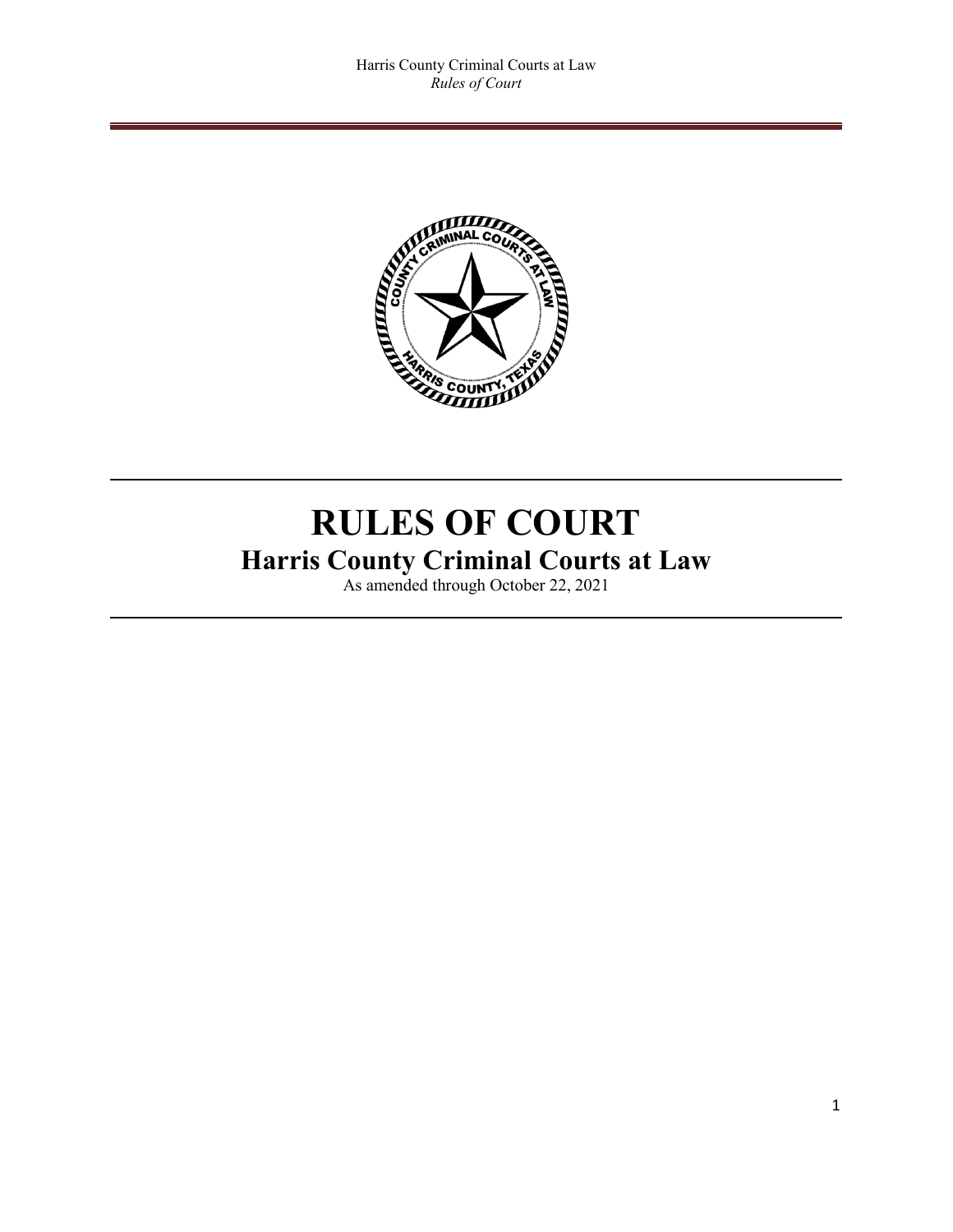# **Table of Contents**

| Rule 1.         |                                                                                                                                                                                                                                    |
|-----------------|------------------------------------------------------------------------------------------------------------------------------------------------------------------------------------------------------------------------------------|
| Rule 2.         |                                                                                                                                                                                                                                    |
| Rule 3.         |                                                                                                                                                                                                                                    |
| Rule 4.         |                                                                                                                                                                                                                                    |
| Rule 5.         |                                                                                                                                                                                                                                    |
| Rule 6.         |                                                                                                                                                                                                                                    |
| Rule 7.         | Docketing of Appeals from Non-Record Municipal Courts, Justice of the Peace<br>Courts, Municipal Courts of Record, and Administrative License Revocation<br>Hearings Pursuant to Chapters 524 and 724 Texas Transportation Code 15 |
| Rule 8.         |                                                                                                                                                                                                                                    |
| Rule 9.         |                                                                                                                                                                                                                                    |
| Rule 10.        |                                                                                                                                                                                                                                    |
| Rule 11.        |                                                                                                                                                                                                                                    |
| Rule 12.        |                                                                                                                                                                                                                                    |
| Rule 13.        |                                                                                                                                                                                                                                    |
| Rule 14.        |                                                                                                                                                                                                                                    |
| Rule 15.        |                                                                                                                                                                                                                                    |
| <b>Rule 16.</b> |                                                                                                                                                                                                                                    |
| Rule 17.        |                                                                                                                                                                                                                                    |
| Rule 18.        |                                                                                                                                                                                                                                    |
| Rule 19.        |                                                                                                                                                                                                                                    |
| Rule 20.        |                                                                                                                                                                                                                                    |
| Rule 21.        | Satisfaction of Judgment: Order Permitting Partial Payment on Fines and Costs31                                                                                                                                                    |
| Rule 22.        |                                                                                                                                                                                                                                    |
|                 |                                                                                                                                                                                                                                    |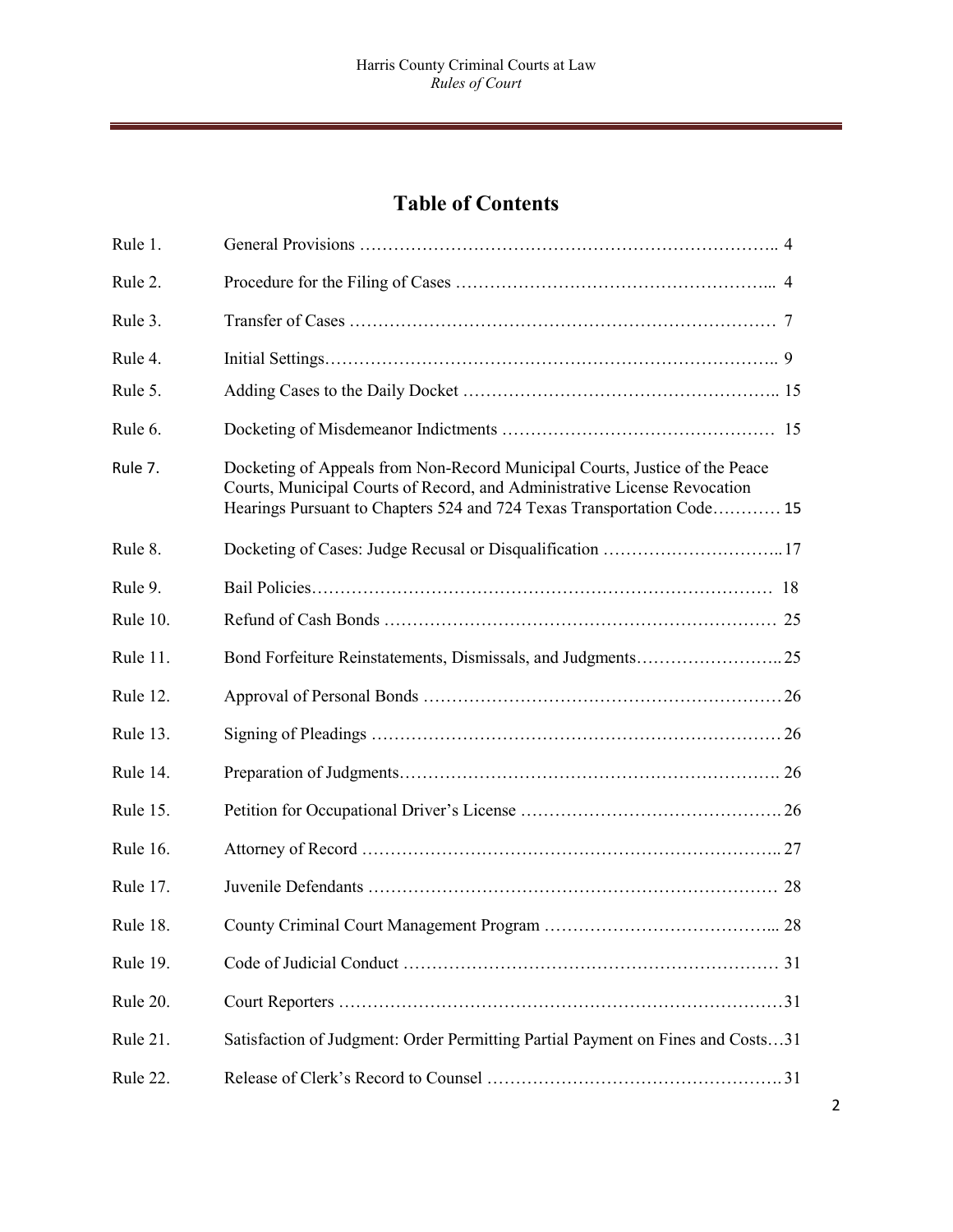| Rule 23. | Alternative Plan for the Appointment of Counsel to Indigent Defendants | 32. |
|----------|------------------------------------------------------------------------|-----|
| Rule 24. |                                                                        |     |
| Rule 25  |                                                                        |     |
|          |                                                                        |     |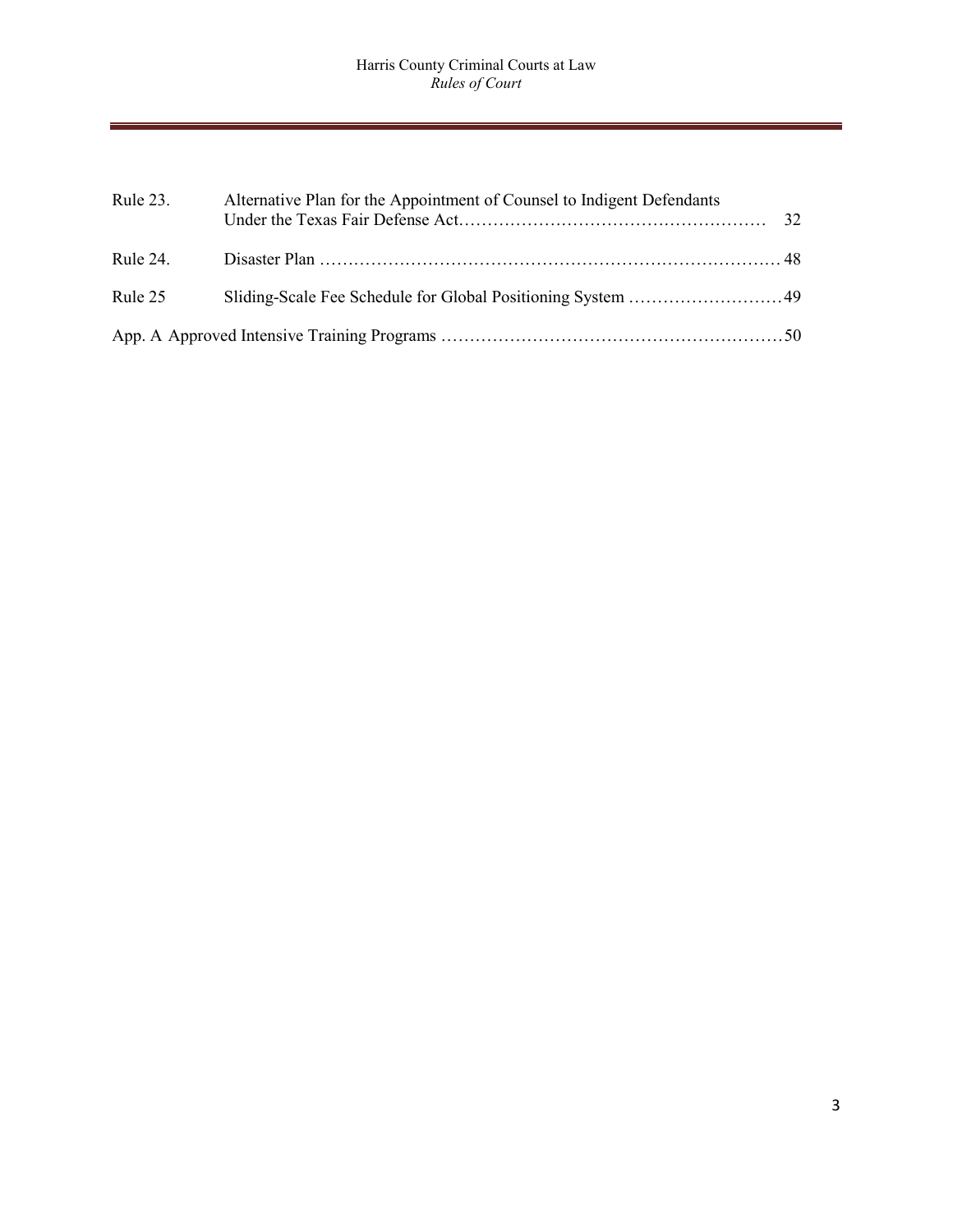# **RULE 1. GENERAL PROVISIONS**

- 1.1. These amended rules take effect October 22, 2021.
- 1.2. These rules, in conjunction with the Code of Criminal Procedure, and the Government Code, govern proceedings in the Harris County Criminal Courts at Law. These rules shall not be construed as extending the jurisdiction of these courts, nor shall they be construed to overrule or conflict with the Texas Government Code, Texas Code of Criminal Procedure, Texas Penal Code, Texas Rules of Evidence, Texas Rules of Appellate Procedure or the ODonnell Consent Decree. These rules are intended to govern local proceedings where such rules are not in conflict with existing law and where such rules are consistent with state statutory law and rules promulgated by the Texas Court of Criminal Appeals and the Texas Supreme Court.
- 1.3. The district clerk shall not make any changes with regard to random filing, numbering of cases, docketing of cases, transfer of cases, assignment of settings, or any other matters that affect the distribution of work or the conduct of the business of the Harris County Criminal Courts at Law unless so directed by the Judges of the County Criminal Courts at Law.
- 1.4. The following rules shall govern the assignment of misdemeanor cases and other matters within the jurisdiction of the County Criminal Courts at Law of Harris County, Texas.

#### **RULE 2. PROCEDURE FOR THE FILING OF CASES**

#### **2.1. Numerical Sequence**

- 2.1.1. Each criminal and civil case filed and docketed into the county criminal courts at law shall be assigned a sequential number based on the following case number structure.
- 2.1.2. Beginning January 1, 2000, case numbers shall consist of seven numerical digits, the first case number filed on January 1, 2000, shall be "0978400." Case numbers shall continue sequentially thereafter, which scheme shall allow cases to be numbered through 9,999,999.

#### **2.2. Random Filing**

- 2.2.1. All misdemeanor proceedings filed with the district clerk shall be randomly assigned by the district clerk to the various county criminal courts at law. This shall be accomplished by means of a blind filing process that provides for the equal distribution of new cases in such a manner that it cannot be determined to which court a case will be assigned until after the assignment occurs.
	- 2.2.1.1. **Exception for presiding judge:** The presiding judge of the Harris County Criminal Courts at Law may, at their discretion, receive 20% fewer new case filings while acting in that capacity. To accomplish this, the district clerk shall assign 4 cases to the County Criminal Court at Law to which the presiding judge is elected for every 5 cases assigned to each other County Criminal Court at Law.
- 2.2.2. The primary means of assignment of cases shall be through the use of a computer program that provides for the random assignment and equal distribution of cases. The computer program shall be capable of maintaining a journal of filings and distribution of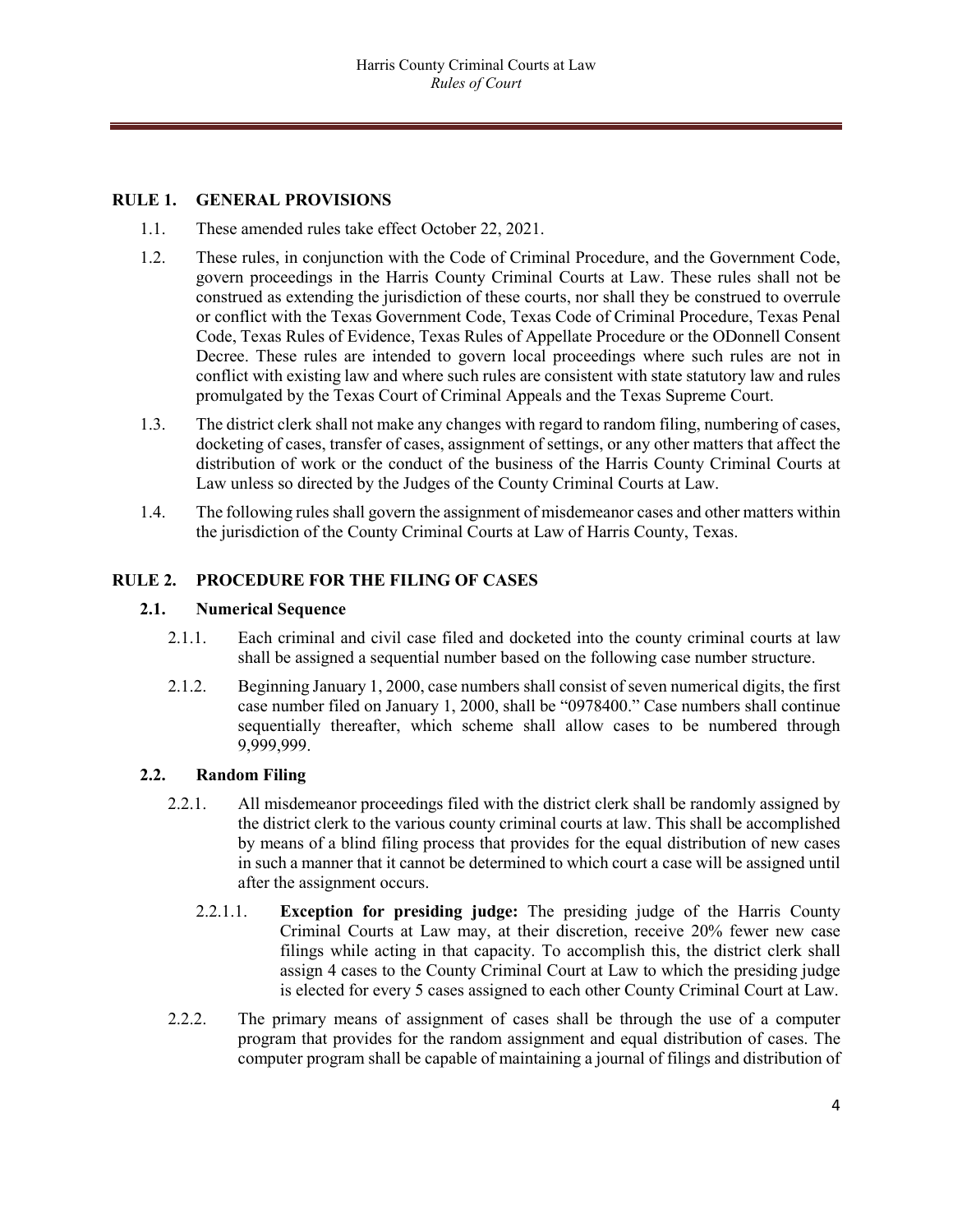cases that will permit periodic or random audit to determine whether the program is assigning cases as intended.

- 2.2.3. If the primary means of assignment, the computer program, is not available, the district clerk's office shall use the manual random selection device for the filing of cases into the county criminal courts at law. Prior to each case assignment, the random selection device shall be rotated on its axis, and one ball therein shall be withdrawn. The court number indicated on the ball randomly chosen shall become the assigned court for the case. The district clerk shall add the ball back into the random selection device immediately, so as to not disturb the random filing and docketing of all other cases into the county criminal courts at law.
- 2.2.4. The clerk shall receive, assign and account for all cases in ascending numerical sequence.

#### **2.2.5. How Criminal Cases Are Attracted To Courts**

- 2.2.5.1. Before using the computer program or the manual random selection device to determine court assignment for a given case, the district clerk shall determine by research whether the defendant named in the misdemeanor information has a prior connection to an existing case in any of the county criminal courts at law. A prior connection is established when:
	- 2.2.5.1.1. a defendant is presently on community supervision in one of the county criminal courts at law;
	- 2.2.5.1.2. a defendant is charged with driving while intoxicated, committed within five years of the date on which the most recent DWI offense was committed;
	- 2.2.5.1.3. a defendant using a valid occupational driver's license granted by the judge of a county criminal court at law is charged with another DWI (Driving While Intoxicated) or DWLI (Driving While License Invalid);
	- 2.2.5.1.4. a lower numbered cause, including a pending appeal of a class C offense from a justice or non-record municipal court, is pending against the defendant/codefendant in a county criminal court at law;
	- 2.2.5.1.5. a defendant is charged and the charge arose from the same criminal transaction that was the basis of a misdemeanor information previously filed on a co-defendant;
	- 2.2.5.1.6. a defendant has not discharged a prior sentence of confinement; or
	- 2.2.5.1.7. a defendant appealed a final judgment, order granting community supervision, or denial of relief in a post-conviction habeas corpus proceeding that is still pending before a court of criminal appeals.
	- 2.2.5.1.8. a defendant has a Harris County misdemeanor case that was disposed within 2 years of filing of the new charge.
- 2.2.5.2. If one of the above prior connections exists, the new misdemeanor case shall be attracted to the court in which the defendant has the prior connection. If more than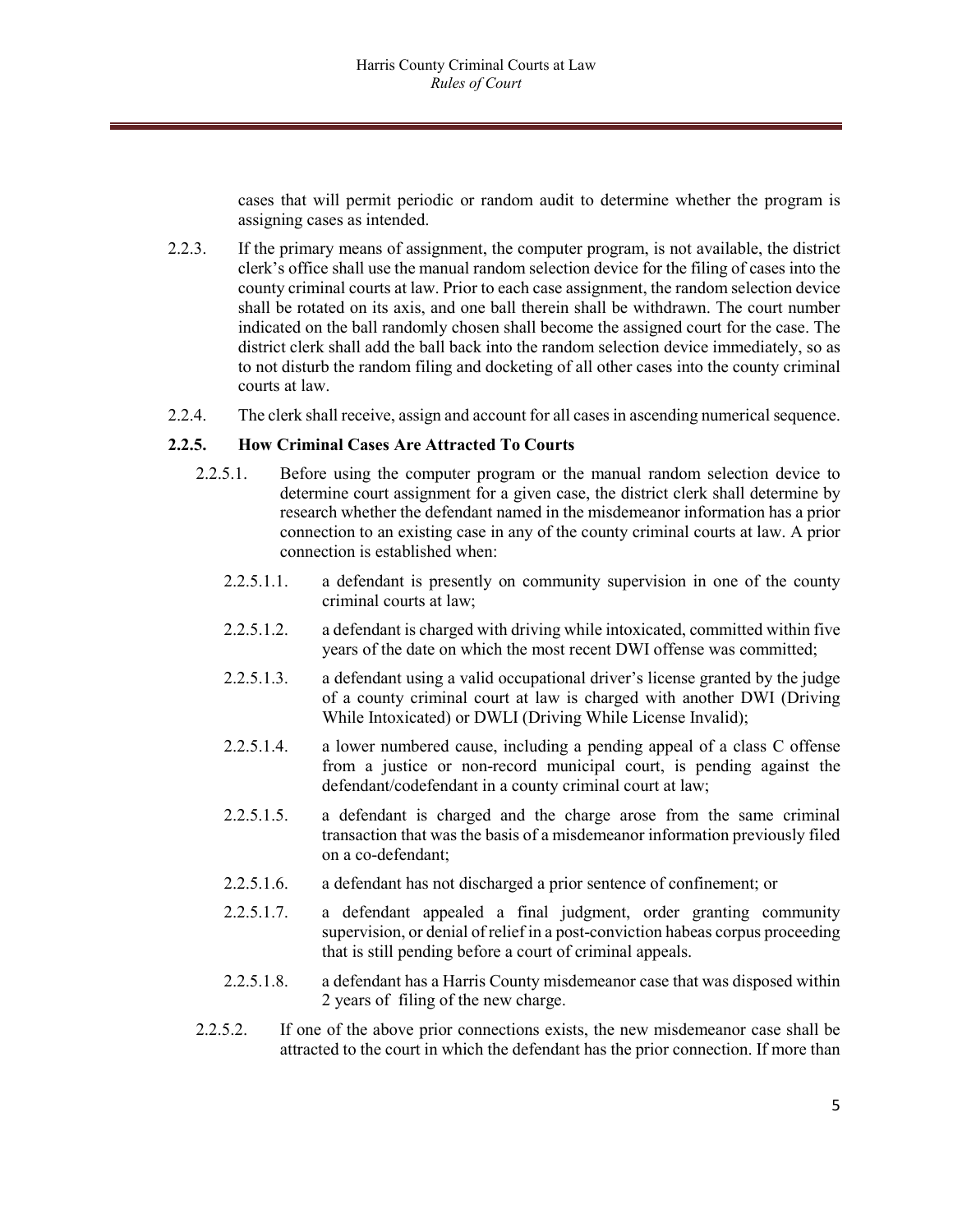one prior connection exists, the new misdemeanor case shall be attracted to the court involved in the prior connection appearing first as listed above.

- 2.2.5.3. If a defendant has a pending case and is charged with a new case that would attract to a different court under these rules, all pending cases shall transfer to the different court (see Rule 3).
- 2.2.5.4. In the event that a case is attracted to a court in error, then the coordinator of the court receiving the case in error shall complete a transfer order to be signed by the presiding or co-presiding judge that orders the case back into rotation. The order is then returned to the district clerk for compliance therewith.

# **2.2.6. Filing of Cases Charging Public Lewdness, Gambling Offenses, Prostitution, Violations of the Alcoholic Beverage Code, or County or Municipal Ordinances Relating to Sexually Oriented Businesses**

2.2.6.1. There is no attraction by either codefendant or transaction in cases charging public lewdness, prostitution, violations of the Alcoholic Beverage Code, gambling offenses, or county or municipal ordinances relating to sexually oriented businesses. The clerk shall apply all other rules of attraction.

# **2.2.7. Appeals From Justice of the Peace Court, and Non-Record Municipal Courts**

2.2.7.1. The rules of attraction shall apply to an appeal from a judgment in a criminal case from a justice of the peace court, or non-record municipal court in the same manner as an original criminal case.

# **2.2.8. Re-files, Writs of Habeas Corpus, Mandamus, Prohibition, Restricted Driver Licenses, Fugitives**

- 2.2.8.1. If a case is re-filed, it shall be assigned to the same court as the case it supersedes. The district clerk is then authorized to attract and set the re-filed case in the court where the initial misdemeanor information is or was pending. The setting date assigned to the re-filed case will be the same date as that of the initial pending case. If the initial case is no longer pending, the re-filed case shall be set in accordance with the rules governing the filing of new cases.
- 2.2.8.2. Motions for leave to apply for a writ of habeas corpus, mandamus, or prohibition shall be filed pursuant to an order by the court agreeing to hear those matters. Petitions for restricted driver licenses shall be filed in the court in which the conviction was entered and the driver license suspended. Petitions for restricted driver licenses filed by a Harris County resident that result from a suspension for an offense committed in another county (other than for driving while intoxicated or an offense or administrative violation that results in a suspension) shall be filed in any court agreeing to hear the matter, or as provided for in subsection B of Rule 2. Fugitive cases shall be filed in County Criminal Court at Law No. 10.
- 2.2.8.3. Unless the above categories of cases are later transferred by agreement of the judges or are transferred by authority of a separate order, all such assigned cases shall remain on the docket of the court of assignment until final disposition.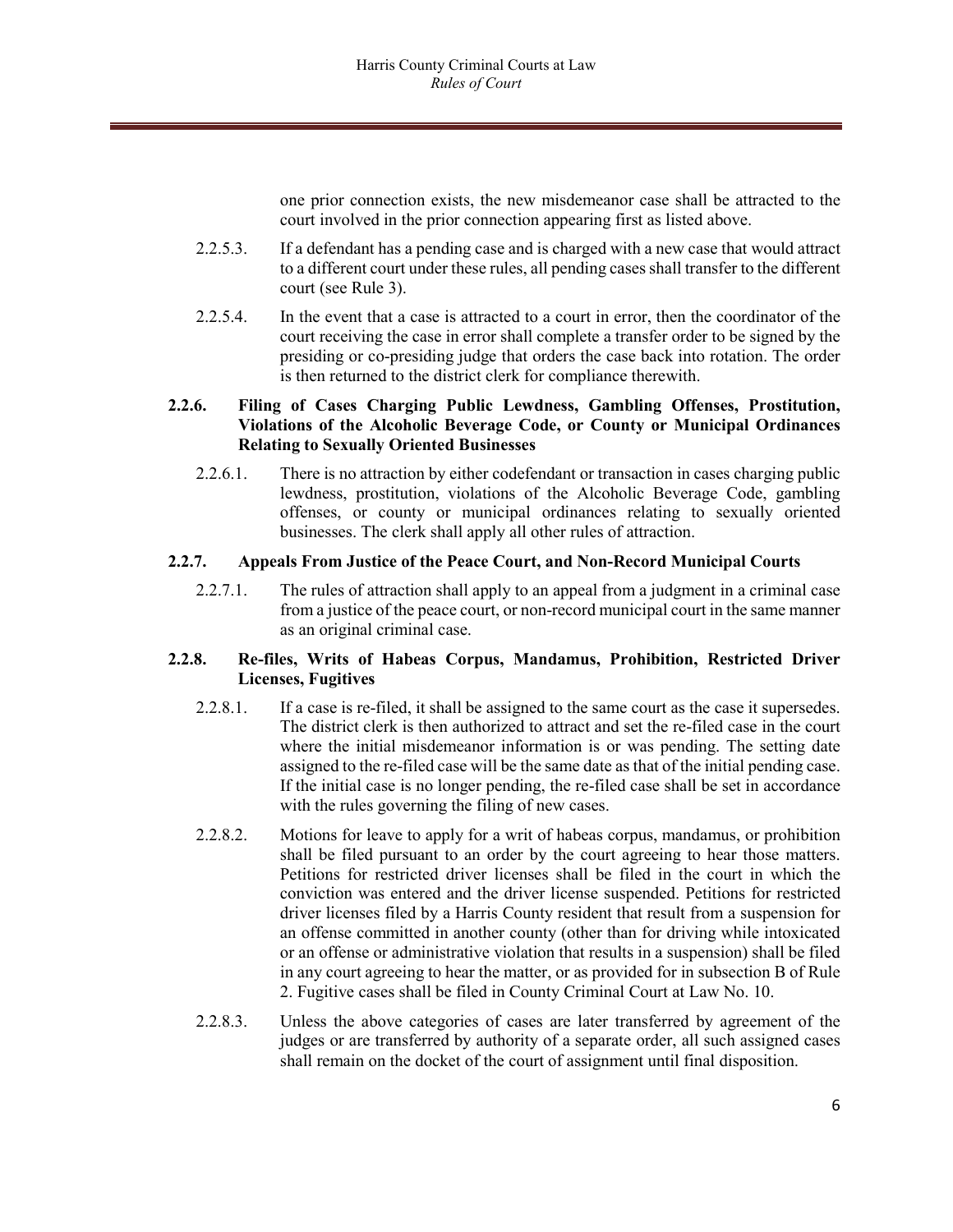# **2.2.9. Appeals From The Administrative Suspension of a Person's Driver's License as Provided by Texas Transportation Code Chapters 524 and 724**

2.2.9.1. See Rule 7.

#### **2.2.10. Petitions for Occupational Driver's License**

2.2.10.1. See Rule 15.

#### **2.3. Application of Bail Schedule; Request for Departure**

2.3.1. In all cases, Pretrial Services shall follow the bail reflected in Rule 9. Pretrial Services shall immediately convey this bail amount to the district clerk. If the filed case requires an individualized hearing under Rule 9.4, and no initial bail amount is recorded, Pretrial Services shall convey that fact to the district clerk.

# **2.4. Designation of Initial Bail by District Clerk Upon Case Filing**

2.4.1. Upon receiving a new complaint, the district clerk shall enter the bail set by a judicial officer. If no judicial officer has set bail, the district clerk shall approach a judicial officer so one can be set in accordance with Local Rule 9.

# **RULE 3. TRANSFER OF CASES**

# **3.1. Research by Clerk**

3.1.1. Upon filing and docketing of a misdemeanor indictment or information into the county criminal courts at law, the district clerk will determine by research whether the named defendant has a prior connection in any of the county criminal courts at law. This research shall be done in accordance with the criteria established in Rule 2.

#### **3.2. Re-filing of Cases**

- 3.2.1. All re-files of cases pending or dismissed shall be filed and docketed in accordance with statutory rotation. The district clerk is authorized to transfer and set the re-filed case in the court where the initial misdemeanor indictment or information is or was pending. If the initial case is pending, the setting date assigned to the re-filed case will be the same as that for the initial case. If the initial case is not pending, the re-filed case shall be given an appropriate setting in accordance with these rules.
- 3.2.2. All writs of habeas corpus, contempt, and ex parte matters shall be filed and docketed in accordance with these rules. The district clerk is authorized to transfer and set the proceedings in the court where a prior case connection exists or, if no prior connection exists, to transfer the proceeding to the court wherein the hearing on such proceedings is to be conducted.

#### **3.3. Special Transfer Situations**

- 3.3.1. S.O.B.E.R. Court Transfer on Motion to Revoke
	- 3.3.1.1. Upon receiving a motion to revoke the probation of a defendant in S.O.B.E.R. Court, and upon consent of the defendant, the judge presiding over the S.O.B.E.R. Court shall sign a docket notation that the case is to be transferred to a judge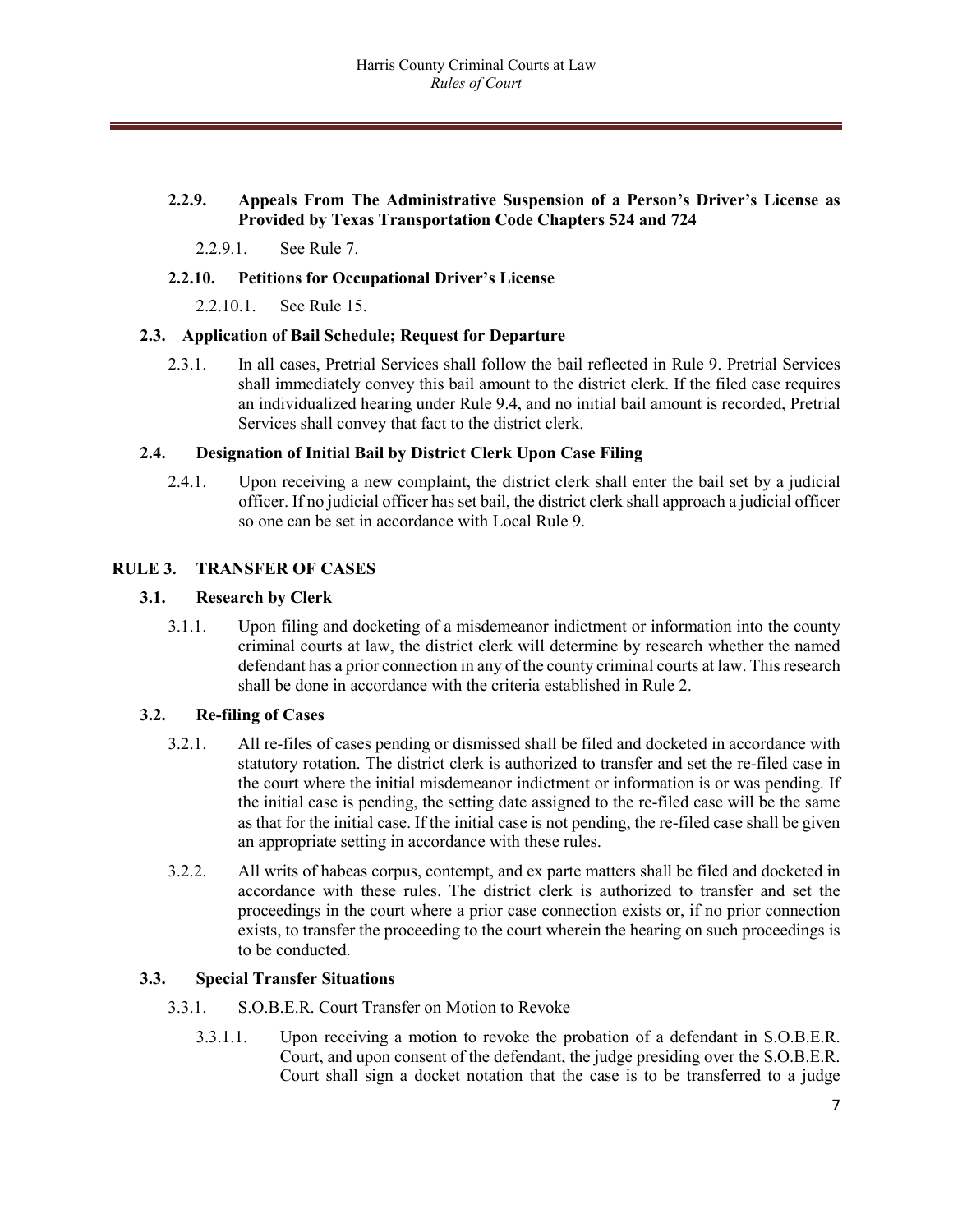presiding over a different S.O.B.E.R. Court and specify the court to which the case is to be transferred as directed below.

- 3.3.1.2. The Office of Court Management shall maintain a list of all judges presiding over S.O.B.E.R. Court dockets in numerical order by court number. Upon receiving notice that a case is to be transferred under this subsection, the Office of Court Management will consult the list and tell the sending court which judge is next on the list (in sequential order) to receive a revocation transfer. If the sending judge would otherwise be next on the list, the case will be assigned to the following judge and the sending judge will receive the next revocation for which they are eligible.
- 3.3.1.3. The sending judge shall sign an order transferring the case to the receiving judge. The judges, coordinators, and clerks shall then proceed as with any other case transfer.

# **3.4. Docket Notation**

3.4.1. When it has been determined that a case is to be transferred from one court to another, the judge of the sending court shall enter a docket notation that the case is to be transferred and shall specify the court to which the case is to be transferred.

# **3.5. Transfer Order**

3.5.1. After the docket notation is completed, the clerk of the sending court will prepare a transfer order, obtain the judge's signature, and cause the signed order and court case file to be timely delivered to the clerk of the receiving court. The clerk of the receiving court will obtain the receiving judge's signature on the transfer order. At that time, the receiving coordinator will set the case in the receiving court and complete the setting information on the bottom of the transfer order.

#### **3.6. Entry of Transfer Order**

3.6.1. The clerk of the receiving court will deliver the completed transfer order and the court file to the district clerk's office. The transfer order will be entered and verified in the records maintained by the Justice Information Management System. The entries in the court case file will be completed prior to data entry/data verification of the transfer order. A copy of the completed transfer order bearing the transaction number will be filed in the court's case file. Duplicate copies of the transfer order shall also be provided to the clerk of the receiving court for delivery to the assistant district attorney assigned to that court and to the defense attorney of record.

# **3.7. Justice Information Management System Update**

3.7.1. The district clerk shall update the Justice Information Management System records with the case setting date of the receiving court, and shall enter the reason for the transfer. At that time, the setting record remaining in the transferring court will be closed.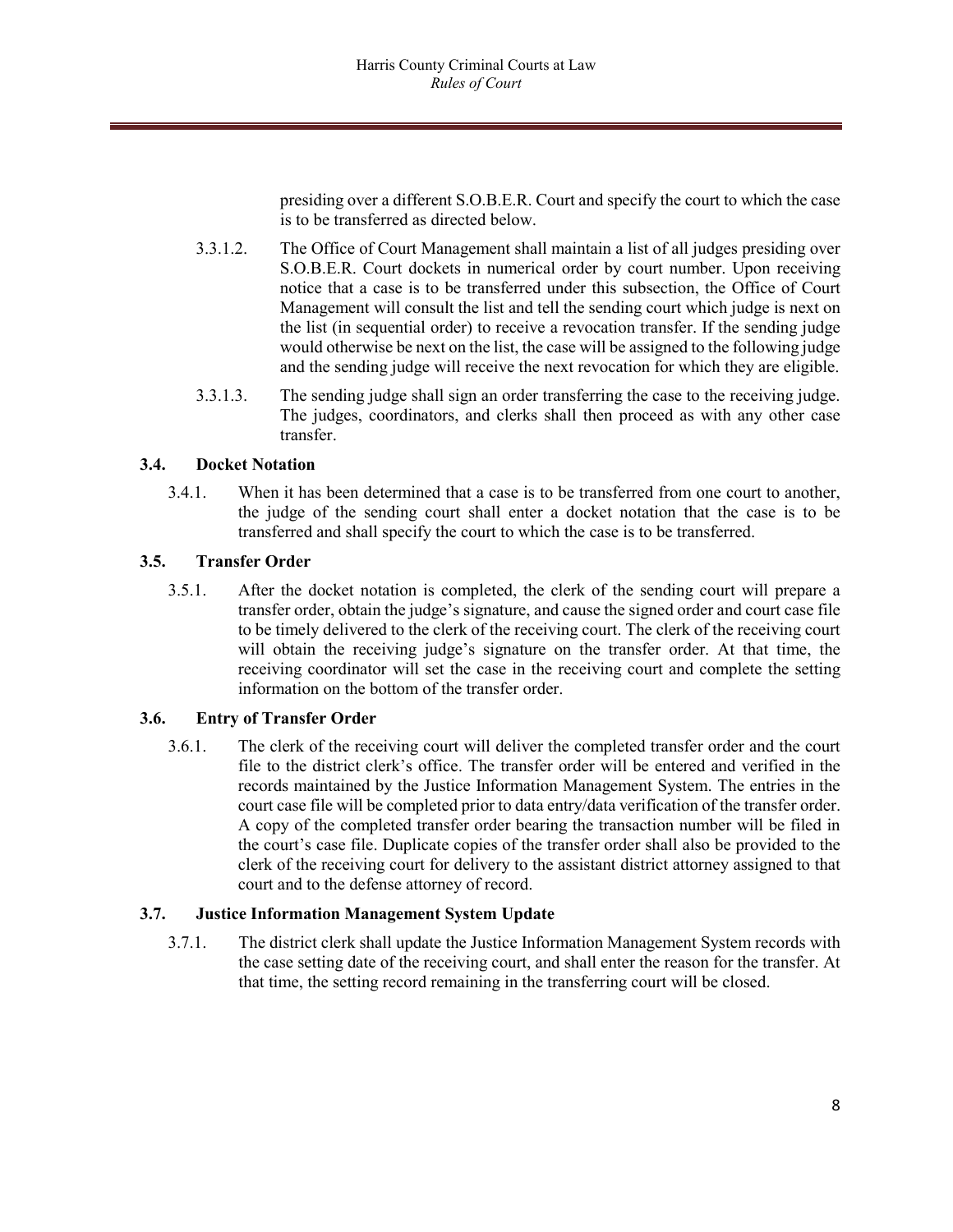# **RULE 4. INITIAL SETTINGS**

#### **4.1. First Settings**

- 4.1.1. The first setting date of the case shall initially be known as the arraignment setting, and it shall be provided by the district clerk on all cases except those filed as non-arrests, where instead a capias is issued for the defendant. The clerk shall set first settings in the following manner:
- 4.1.2. Cases filed on Monday through Thursday shall be set for arraignment on the same day of the following week. Cases filed on Friday, Saturday, or Sunday shall be set for arraignment on the following Friday. An arraignment setting shall not affect statutory timelines for determining indigence or appointing counsel.
- 4.1.3. Non-arrest cases shall be set for arraignment in accordance with the above rules upon the filing of an executed capias.
- 4.1.4. A defendant released from custody on a personal bond under the conditions described in TEX. CODE CRIM. P. ANN. art. 17.033, will be set to appear in the court in which the case is pending no less than 72 hours after release, unless the defendant or defendant's counsel request an earlier time of appearance.
- 4.1.5. Cite and release cases shall be set for arraignment on the  $3<sup>rd</sup>$  Wednesday from the date the citation was issued. If the  $3<sup>rd</sup>$  Wednesday falls on a holiday, the case shall be set for arraignment on the 4<sup>th</sup> Wednesday from the date the citation was issued.
- 4.1.6. The criminal law hearing officer ordering the defendant to be released shall, at the time the defendant signs a personal bond, order the defendant, in writing, to appear as provided above, and the hearing officer shall also direct personnel from the Pretrial Services Department to provide the defendant with written notice of the date, time and place that the court will be in session.
- 4.1.7. The hearing officer who orders the defendant's release shall immediately notify, by email, the judge and the coordinator of the court in which the defendant is set, notifying them of the defendant's release and pending appearance in that court.
- 4.1.8. The district clerk shall enter the first setting at the time the complaint and information are filed. The setting information shall be reflected on the complaint document above the misdemeanor charge literal in a manner that will provide the setting information on all copies of the indictment, information, and complaint. Further, when a bond is filed with the district clerk, the district clerk shall provide written notice of the case's first setting date to the person filing the bond.

#### **4.2. Probable Cause Hearings for Further Detention**

#### **4.2.1. Appearance Before A Criminal Law Hearing Officer**

4.2.1.1. When the district clerk files an indictment, information, or complaint alleging the commission of a misdemeanor offense within the jurisdictional limits of a county criminal court at law and the defendant is in the custody of law enforcement officials in Harris County, the district clerk shall update the electronic records in the automated system to reflect that charges have been filed. Further, by general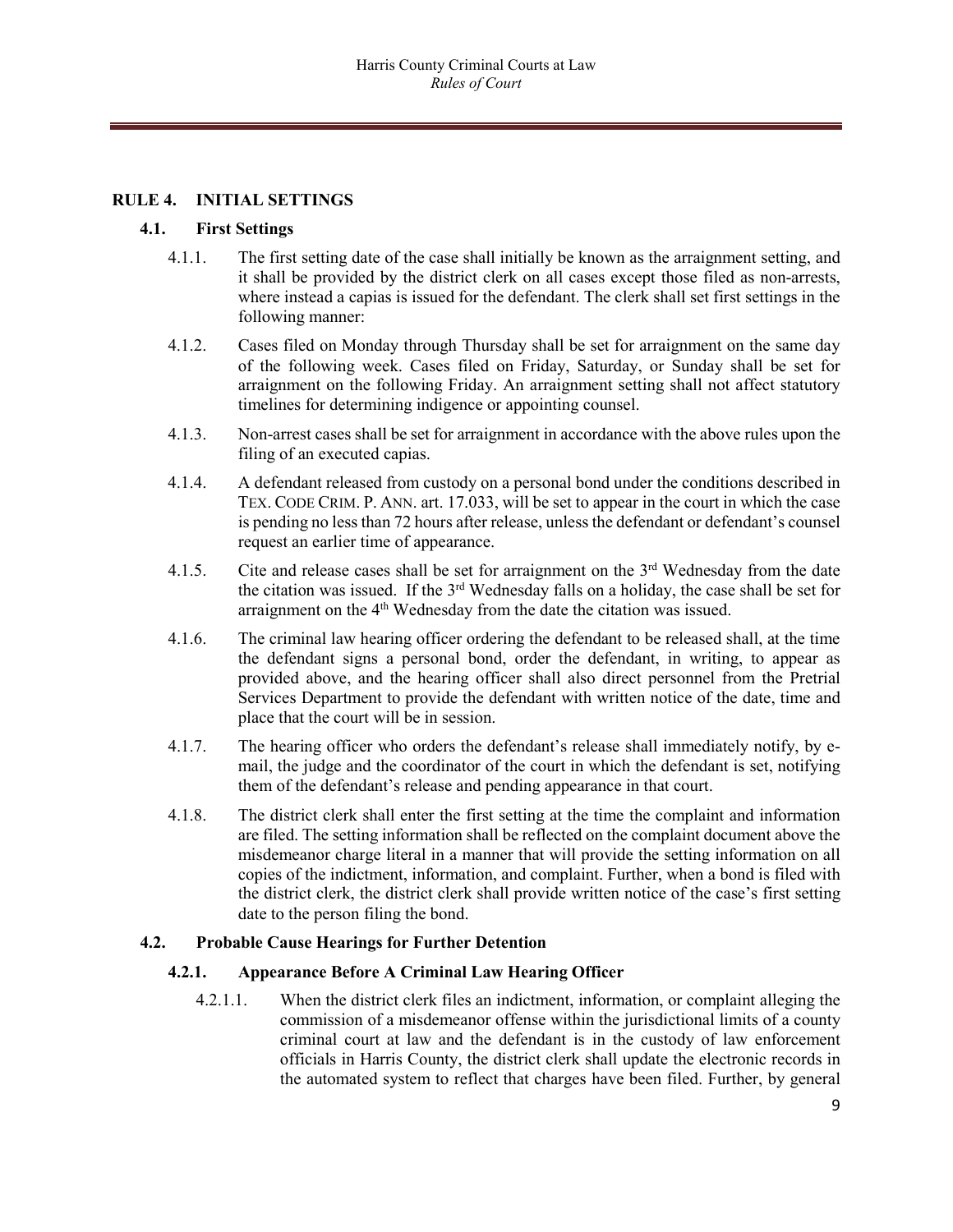order of the judges of the county criminal courts at law, all law enforcement officials in Harris County shall cause the pretrial detainees in their respective custody, who have been charged with a class A or class B misdemeanor, to be delivered to the criminal law hearing officer not later than 24 hours after arrest for the purpose of conducting a hearing to determine probable cause for further detention. Personnel and electronic files, along with original and hard copy files, where appropriate, from the district attorney, district clerk, and Pretrial Services Department necessary to conduct the hearings shall be present and made available to the criminal law hearing officer. All detainees will be deemed to have been "taken before a judge or judicial officer" if they are physically present at the hearing, or if their participation is achieved by the use of high-speed, two-way audio/video transmission technology. In circumstances where audio/video technology is utilized, the entire hearing must be recorded and maintained by the court for a period of one hundred twenty (120) days after the hearing. A written record of the proceedings shall be made.

# **4.2.2. Representation by Counsel**

- 4.2.2.1. Counsel may appear for a hearing under TEX. CODE CRIM. P. ANN. art. 15.17.
- 4.2.2.2. If counsel does not otherwise appear, the Harris County Public Defender shall represent for all purposes, in the interest of justice and absent any legal conflict, all defendants before a criminal law hearing officer, unless the arrestee executes a knowing and voluntary waiver of representation. The Public Defender's appointment under this provision does not extend beyond the conclusion of the Article 15.17 hearing. The Public Defender may delegate these duties to an Assistant Public Defender.

#### **4.2.3. Hearing Actions**

- 4.2.3.1. The criminal law hearing officer shall perform the following for every person for whom a hearing is conducted:
	- 4.2.3.1.1. inform the accused in clear, understandable language, or through the use of an interpreter consistent with TEX. CODE CRIM. P. ANN. arts. 38.30 & 38.31, as appropriate, of the charges against him and of any complaint or information that may have been filed against him;
	- 4.2.3.1.2. inform the accused of the accused's right to retain counsel; of the accused's right to remain silent; of the accused's right to have an attorney present during any interview with peace officers or prosecutors; of the accused's right to terminate police interrogation at any time; of the accused's right to request the appointment of counsel if the accused is indigent; inform the accused of the process for requesting an appointed attorney; ask the accused if the accused requests appointed counsel; and inform the accused that any statement the accused makes can and probably will be used against the accused at trial;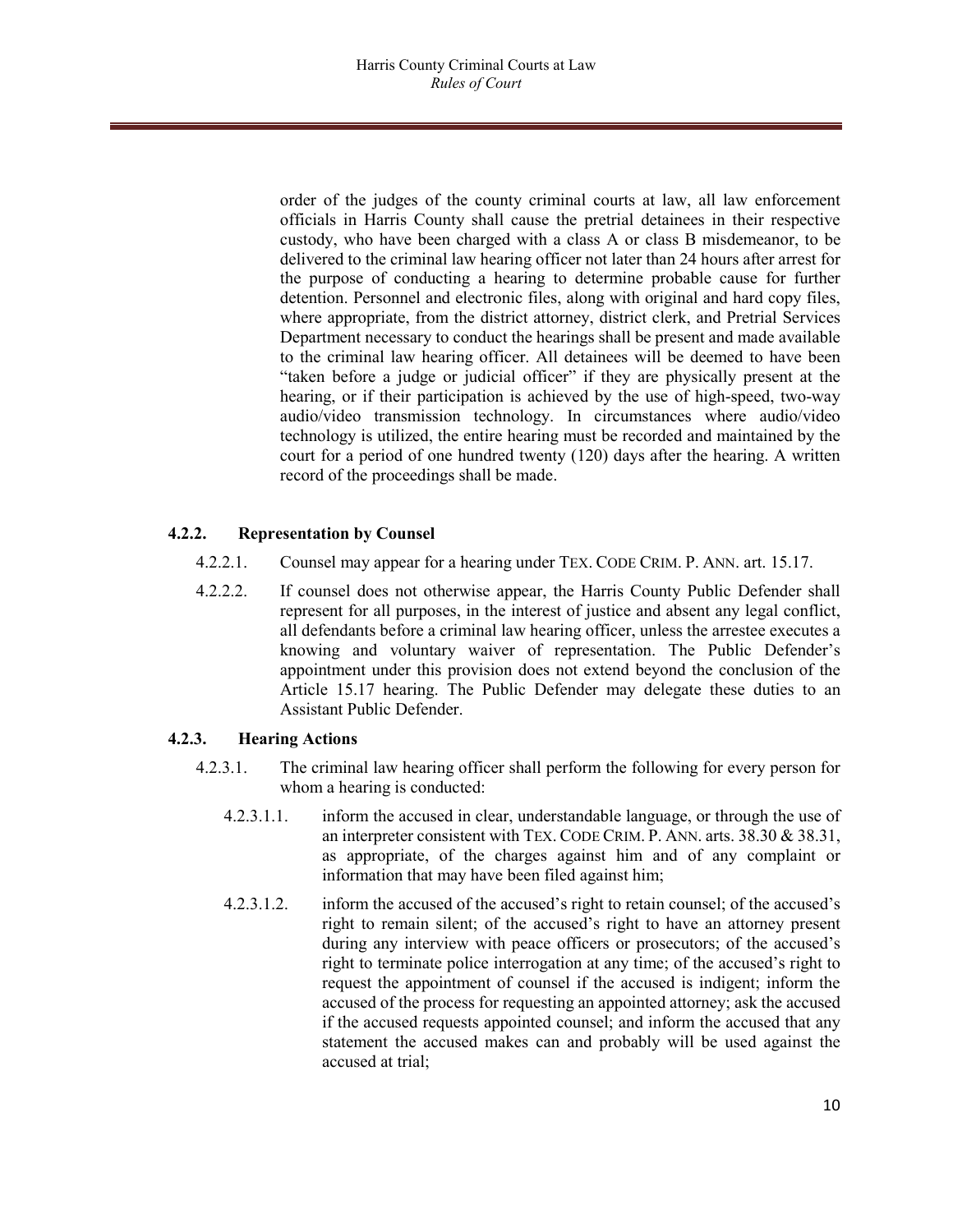- 4.2.3.1.3. if the accused affirmatively requests appointed counsel, the judicial officer shall, if assistance is requested, instruct Pretrial Services Department personnel to assist the accused in completing the form. Pretrial Services Department personnel shall assist the accused in completing the form.
- 4.2.3.1.4. if the accused has not yet been interviewed, Pretrial Services Department personnel shall promptly conduct an interview;
- 4.2.3.1.5. record the fact that the accused does not request appointed counsel, if applicable;
- 4.2.3.1.6. immediately forward, or cause to be forwarded, a request for appointed counsel and any supporting documents to the judge of the court in which the case is pending;
- 4.2.3.1.7. determine whether probable cause exists for the further detention of the accused on the charges filed, through the use of live witness testimony, affidavits, the arresting officer's testimony, an analysis of the written offense report, field notes, or other reports prepared by the arresting officer, except in those cases where arrest was pursuant to the issuance of a warrant;
- 4.2.3.1.8. in cases involving the offense of stalking or family violence, determine whether a magistrate's order for emergency protection should be entered;
- 4.2.3.1.9. enter the basis and results of the findings on the record and have the same included in the papers of the case file maintained by the district clerk;
- 4.2.3.1.10. upon a finding that no probable cause for further detention exists, the criminal law hearing officer shall issue a signed order to the sheriff to immediately release the accused from custody in that case; and
- 4.2.3.1.11. upon a finding that probable cause for further detention exists, the criminal law hearing officer shall, after determining whether the accused is currently on bail for a separate criminal offense, set the amount of bail required of the accused for release and shall determine the eligibility of the accused for release on personal bond, cash bond, surety bond, or other alternative to the bail amounts, and shall issue a signed order remanding the defendant to the custody of the sheriff. A copy of such finding and return by the sheriff shall be retained by the district clerk in the case file.
- 4.2.3.1.12. Judicial officers taking an action as identified above shall direct the clerk to make appropriate entries into the automated system as the facts and law require, as set out below:
	- 4.2.3.1.12.1. PC FOUND. Used when probable cause is found (i.e. on "to be" warrants, or when defendant is not present)
	- 4.2.3.1.12.2. WARNS GIVEN. Used when the statutory warnings are given, PC has already been done.
	- 4.2.3.1.12.3. PC/WARNS DONE. Used when the Judge/Magistrate does both.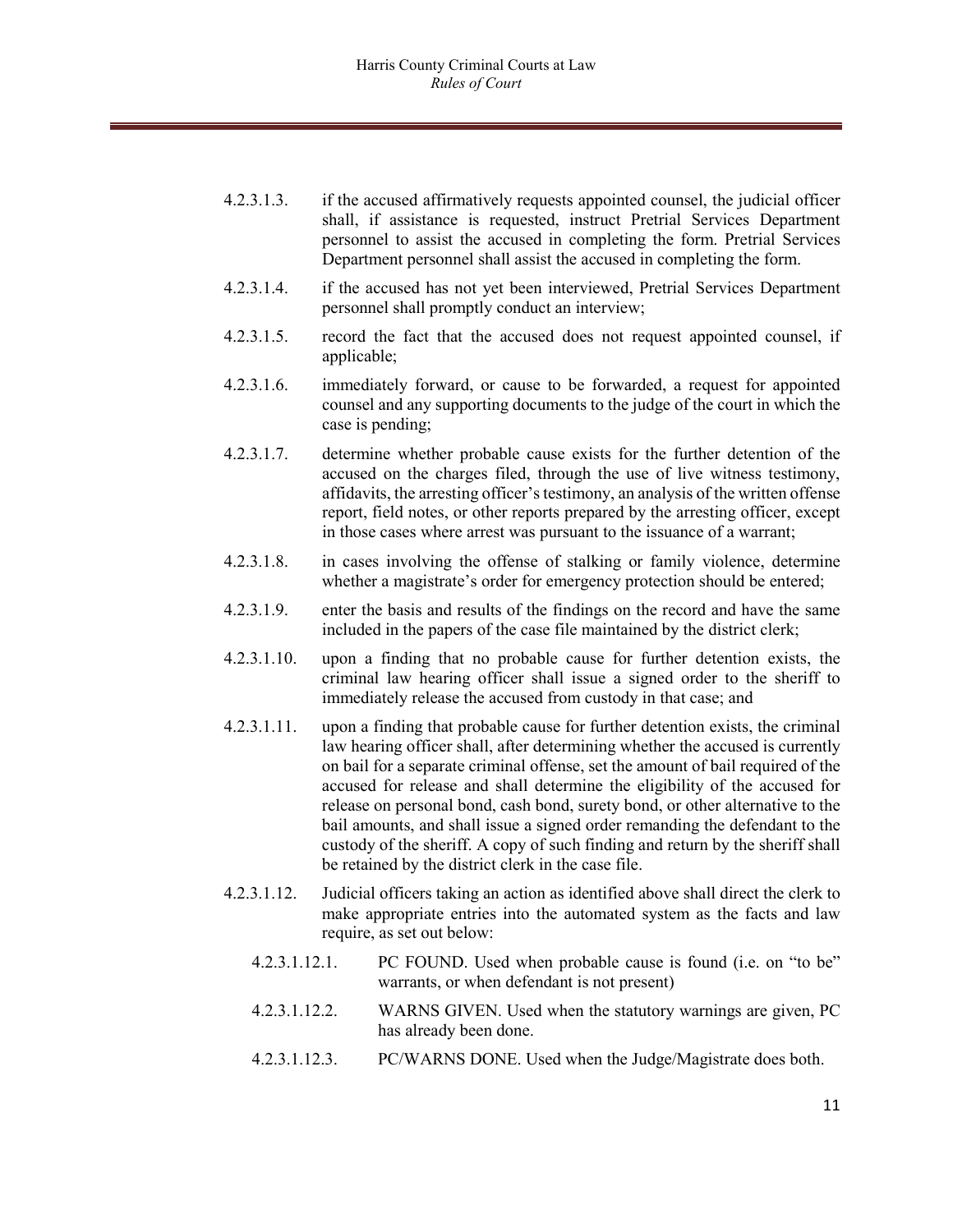# **4.2.4. Initial Bail**

- 4.2.4.1. The initial bail amount for misdemeanor offenses occurring within the County Courts at Law's jurisdiction is regulated by Local Rule 9.2 and shall be referred to by the criminal law hearing officer. Bail amount for cases that fall under Local Rule 9.4.1-9.4.6 may be changed on motion of the court, the hearing officer, or any party subject to the following criteria:
	- 4.2.4.1.1. the bail shall be sufficiently high to give reasonable assurance that the defendant will comply with the undertaking;
	- 4.2.4.1.2. the nature of the offense for which probable cause has been found and the circumstances under which the offense was allegedly committed are to be considered, including both aggravating and mitigating factors for which there is reasonable ground to believe shown, if any;
	- 4.2.4.1.3. the ability to make bail is to be regarded, and proof may be taken upon this point;
	- 4.2.4.1.4. the future safety of the victim and the community may be considered, and if this is a factor, release to a third person should also be considered; and
	- 4.2.4.1.5. the criminal law hearing officer shall also consider the employment history, residency, family affiliations, prior criminal record, previous court appearance performance, and any outstanding bonds of the accused.

#### **4.2.4.2. Monitoring of Incarcerated Defendants**

4.2.4.2.1. It shall be the responsibility of the courts' coordinators to monitor daily the status of each detainee still in custody to determine whether the detainee has appeared before the criminal law hearing officer for a detention hearing. If a detention hearing has not been held, the court will hold a hearing as set forth above. The court will also consider the issue of appointment of counsel where raised by the defendant.

# **4.3. Next Business Day Setting for Those Incarcerated In the Harris County Jail**

4.3.1. The initial arraignment setting pursuant to Rule 4.1.2 shall be replaced with a bail review hearing setting for any arrestee who is in custody in the Harris County Jail. The arrestee shall appear before the court in which the case is pending on the business day following the booking date. Absent a waiver by the defendant and defense counsel, the court will review conditions of release, bail amount set, and personal bond decision and modify if good cause exists to do so. These hearings will be conducted at regular docket calls on Monday through Friday and the judge shall perform all necessary functions under the law (determining probable cause if necessary, performing an Article 15.17 proceeding if not previously done, assessing indigency and appointing counsel if appropriate, etc.). The defendant shall be docketed in accordance with the following schedule, and in such cases the initial seven-day setting shall be canceled.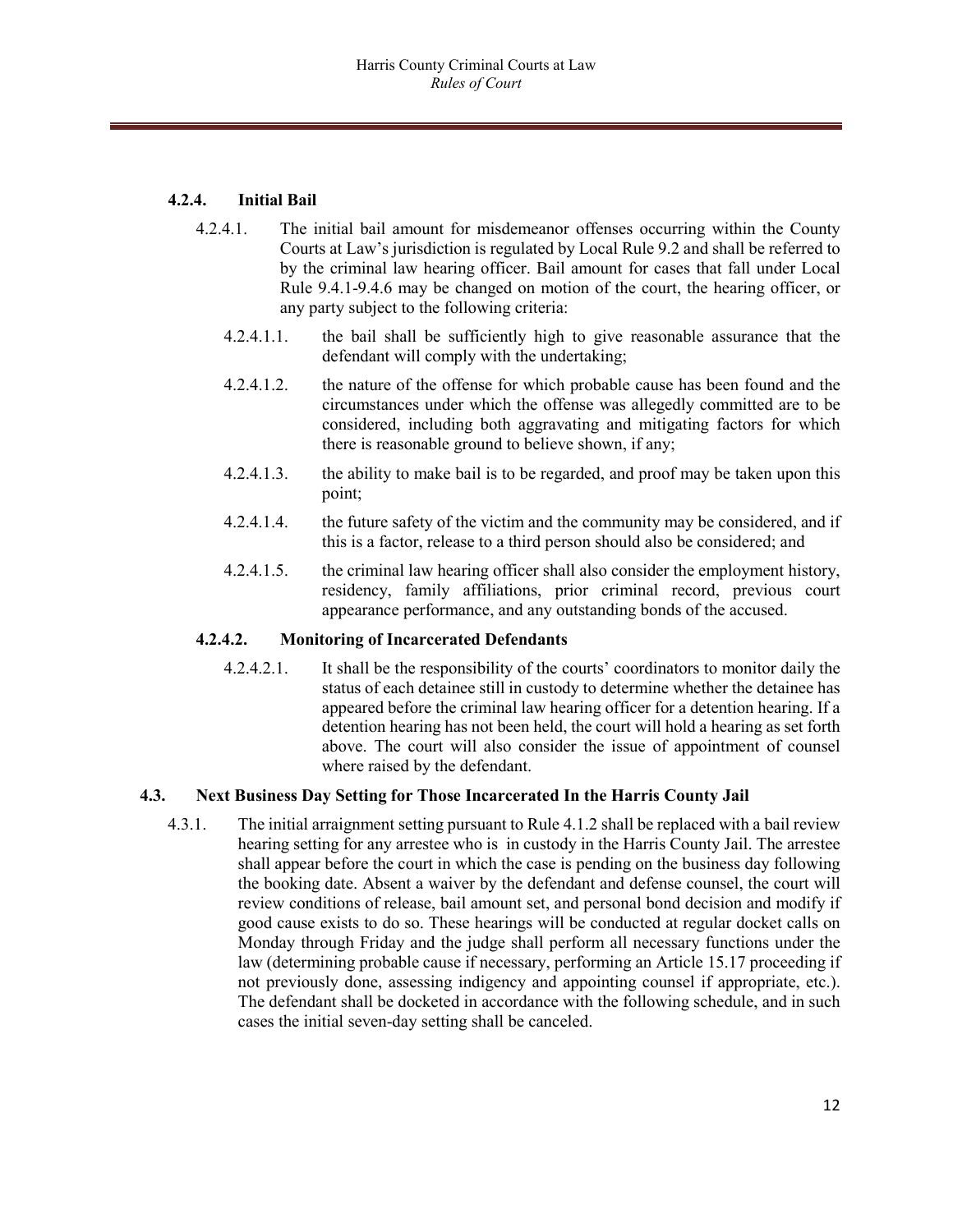| <b>Court Appearance Schedule</b> |           |                           |      |  |  |  |
|----------------------------------|-----------|---------------------------|------|--|--|--|
| <b>Date Booked</b>               |           | <b>24-Hour Appearance</b> |      |  |  |  |
| Sunday                           | 0000-2400 | Monday                    | 0900 |  |  |  |
| Monday                           | 0000-2400 | Tuesday                   | 0900 |  |  |  |
| Tuesday                          | 0000-2400 | Wednesday                 | 0900 |  |  |  |
| Wednesday                        | 0000-2400 | Thursday                  | 0900 |  |  |  |
| Thursday                         | 0000-2400 | Friday                    | 0900 |  |  |  |
| Friday                           | 0000-2400 | Monday                    | 0900 |  |  |  |
| Saturday                         | 0000-2400 | Monday                    | 0900 |  |  |  |

4.3.2. At all other times (weekends, holidays, and nights), defendants booked into the county jail on any and all process pending in or issued out of the county criminal courts at law, shall be brought immediately before a criminal law hearing officer who shall determine if probable cause exists for the continued detention of the defendant.

# **4.4. Subsequent Settings**

4.4.1. All subsequent settings of misdemeanor cases shall be the specific responsibility of the judge or coordinator of each of the county criminal courts at law, and in accordance with the court setting notification instructions provided in the O'Donnell Consent Decree. Furthermore, a notice of setting will be in writing and filed with the district clerk*,* or provide notice by entry on the court's docket sheets. That notice is to be used by the clerk for recording data in the automated system.

#### **4.4.2. Bond Reinstatement**

4.4.2.1. When a case is again active because of the reinstatement of a bond, either with or without cost, the district clerk shall enter a seven-day setting, except when a setting already exists in the system. When a setting already exists, the date in the system shall prevail as the next setting date.

#### **4.4.3. Bench Warrants and Attachments**

4.4.3.1. Such documents shall have a setting date in the body of the document and the district clerk shall set accordingly.

# **4.4.4. Summons in Lieu of Capias**

4.4.4.1. When a misdemeanor information is filed against a corporation in, for example, a pollution case, the process issued shall be a summons rather than a capias. The summons shall require that the corporation make an appearance at 10:00 A.M. on the first Monday next following the expiration of twenty days from the date of service.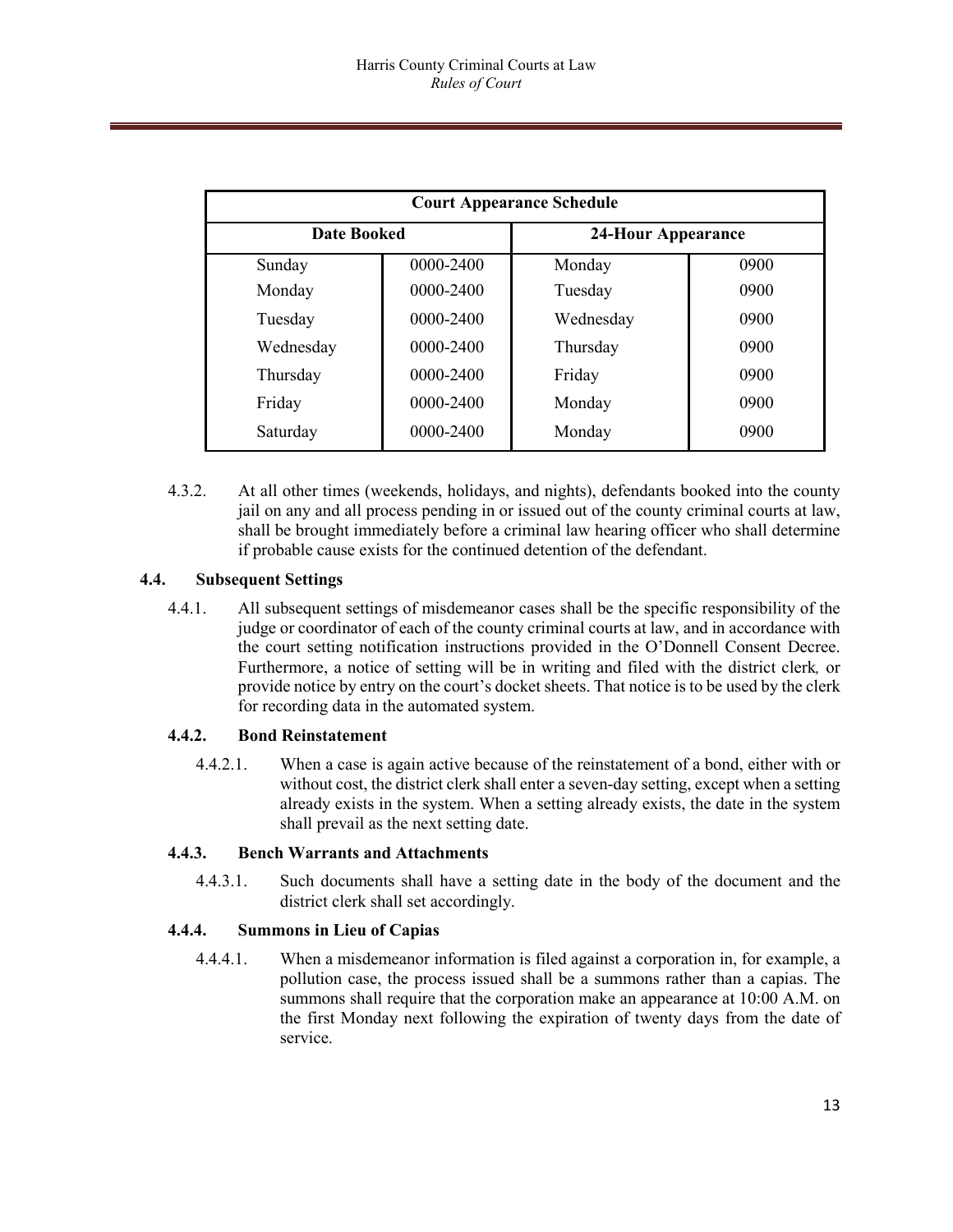- 4.4.4.2. When a summons is used against a defendant in lieu of a capias in a misdemeanor information that is a re-file of an earlier-filed misdemeanor information, the appearance date on the newly filed case shall be set for the same date as the earlier filed case, except when the earlier filed case has no setting. In that event, both cases shall be set for seven days, and the setting in the re-filed case shall be for arraignment.
- 4.4.4.3. Neither a summons nor a capias may issue without a judicial finding of probable cause.

# **4.4.5. Notice of Appeal**

4.4.5.1. The district clerk shall notify the court coordinator or judge of the court when a notice of appeal is filed in a case in which the court either has entered judgment or suspended the imposition of judgment. The court coordinator shall place the case on the court's docket as directed by the judge, or on the next regular business day. The court coordinator shall notify the defendant and the defendant's attorney-ofrecord of the setting.

#### **4.4.6. Notice to Court When Appeal Bond Not Filed**

4.4.6.1. When a defendant has given notice of appeal and an appeal bond has not been filed in the papers of the cause within forty-eight hours, a report shall be sent to the court apprising the court that an appeal bond has not been filed. Upon receiving such a report, the court shall notify the appellant/defendant's attorney. If the appellant/defendant has no attorney, the appellant/defendant shall appear before the court. If the appellant/defendant does not post an appeal bond, the court shall issue a capias for the appellant/defendant.

#### **4.4.7. Mandate of Abatement**

4.4.7.1. The district clerk and court coordinator shall notify the staff attorney for the county criminal courts at law upon receipt of a mandate or order of abatement. The court coordinator shall set a date from fourteen (14) to twenty one (21) days from the date of receipt of order or mandate. The coordinator shall notify the surety, the principal, and the attorney-of-record by certified mail.

#### **4.4.8. Mandates of Affirmance and Reversal and Remand**

4.4.8.1. The district clerk, upon receipt of an order or mandate, shall determine whether the defendant is in the Harris County jail. If the defendant is in jail, the case shall be set the next day court is convened. If the defendant is on bond, the district clerk shall immediately issue a capias for the defendant, provide a seven-day setting, and forward the information to the court coordinator. Immediately upon receipt of the information from the clerk, the court coordinator shall notify the attorney-of-record on appeal, the surety on the appeal bond, if one exists, and the appellant by regular mail. The court coordinator shall also attempt to notify the above parties by telephone.

#### **4.4.9. Violation of Post Judgment Orders**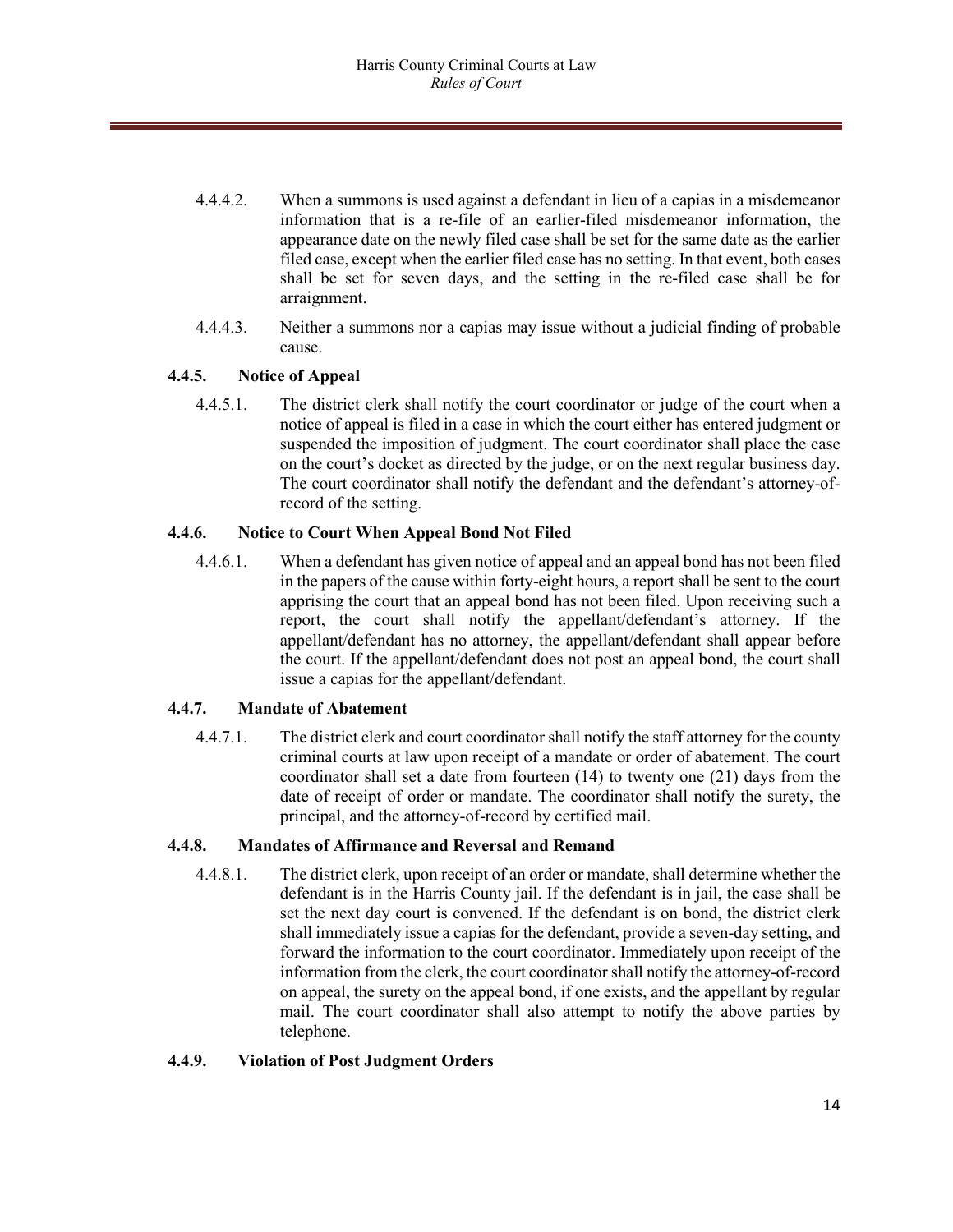4.4.9.1. The Sheriff shall bring any person arrested for violating a post judgment order issued by a Judge of a County Criminal Court at Law before a Criminal Law Hearing Officer. The Hearing Officer shall determine the identity of the person, and conduct a hearing on the reasons for the person's arrest and enter such orders as provided by law.

#### **4.4.10. Petitions for Non-disclosure**

- 4.4.10.1. In accordance with TEX. GOV'T CODE § 411.081(d) petitions for non-disclosure are filed with the district clerk, a fee is paid, and the case is set.
- 4.4.10.2. Petitions filed under this section will be set by the district clerk, upon collection of the filing fee for fourteen days from the date the petition is filed, or as ordered by the court.

#### **RULE 5. ADDING CASES TO THE DAILY DOCKET**

- 5.1. Only the judge or the coordinator of the court may approve the addition of a case to the docket.
- 5.2. To request the addition of a case to the court's docket, the requesting party (district attorney, defense attorney, court clerk, sheriff, et cetera), shall submit to the court coordinator the case number, defendant's name and status (jail or bond), and the reason for the request.
- 5.3. Those cases approved for addition to the court's docket will be submitted via the county criminal courts at law add-on form to the clerk of the court by 3:00 p.m. of the day before the case(s) is/are to be added to the docket. Jail cases may be exempt from this time requirement.

#### **RULE 6. DOCKETING OF MISDEMEANOR INDICTMENTS**

**6.1.** Upon receipt of a misdemeanor indictment returned by a Harris County grand jury and certification that the case is to be transferred to the docket of the county criminal courts at law, the case shall be randomly filed and docketed into the county criminal courts at law in the manner prescribed by law and in accordance with these rules. The district clerk shall endorse the amount of bail upon the papers of the case in accordance with the bail schedule provided by these rules. The district clerk shall then issue a capias to the sheriff of Harris County, who shall immediately attempt to apprehend the defendant.

# **RULE 7. DOCKETING OF APPEALS FROM NON-RECORD MUNICIPAL COURTS, JUSTICE OF THE PEACE COURTS, MUNICIPAL COURTS OF RECORD, AND ADMINISTRATIVE LICENSE REVOCATION HEARINGS PURSUANT TO CHAPTERS 524 AND 724 TEXAS TRANSPORTATION CODE**

**7.1. Non-Record Municipal Courts, and Justice of the Peace Courts:**

#### **7.1.1. Case Numbering, Filing and Rules of Attraction**

7.1.1.1. All cases received by the district clerk of Harris County, Texas, from a non-record municipal court, or justice of the peace court for the purpose of appealing a misdemeanor conviction entered in such court shall receive a case number and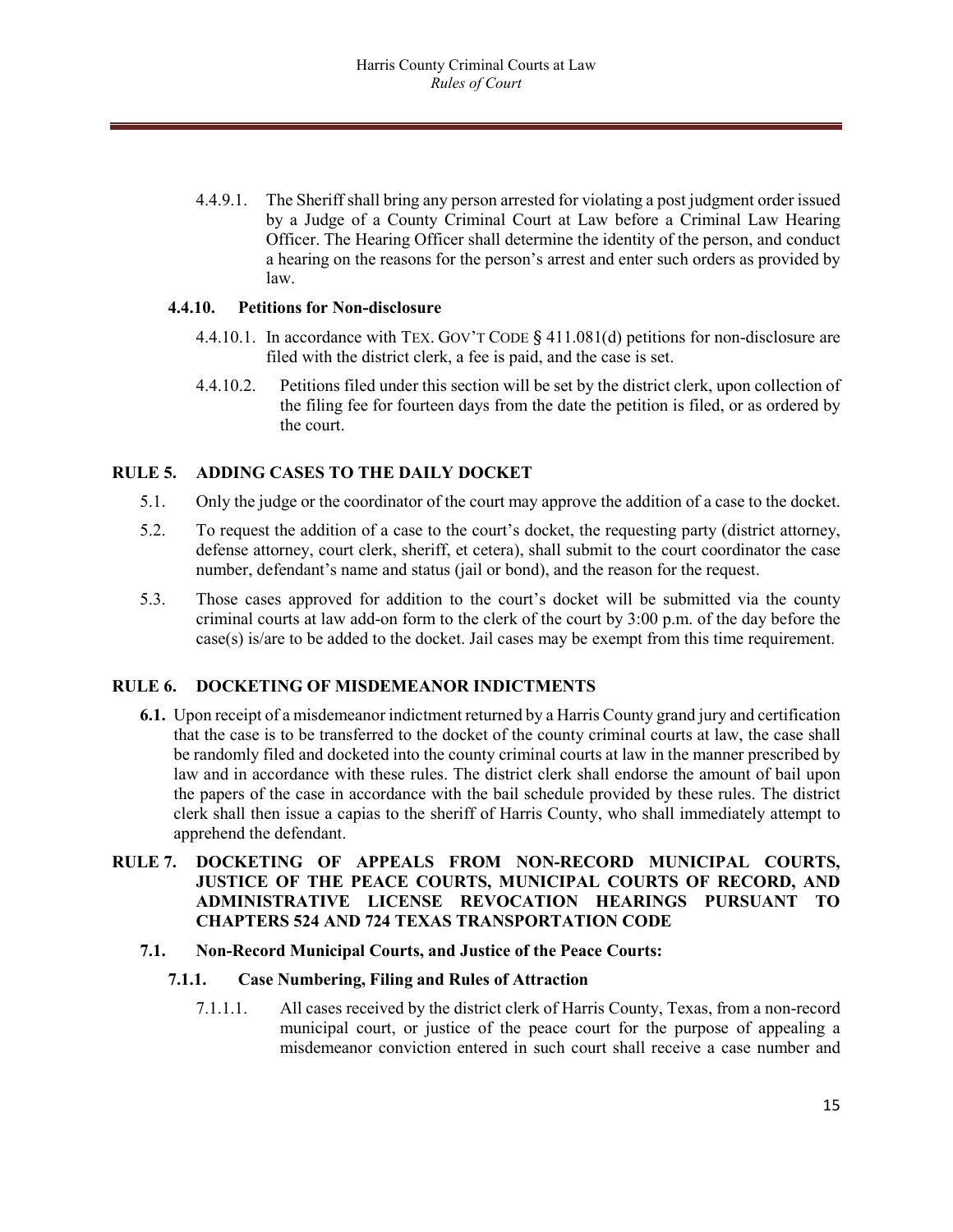assigned a court in the same manner as a criminal case filed by misdemeanor information or indictment, and using the same rules of attraction.

# **7.1.2. Notice To Appellant**

7.1.2.1. The de novo appeal shall be set for arraignment and pretrial hearing (as provided by TEX. CODE CRIM. P. ANN. art. 28.01) thirty (30) days from the date that notice of the hearing is sent via regular mail by the district clerk to the defendant at the address shown on his bond. If the bond shows no such address, the notice may be addressed to one of the sureties on the bond. If there are no sureties on the bond, notice shall be sent to the defendant at the address shown on the complaint, or ticket made the basis of the prosecution. The provisions of TEX. CODE CRIM. P. ANN. art. 28.01 shall control the filing and hearing of all matters and the conduct of the proceedings.

#### **7.1.3. Contents of Notice**

7.1.3.1. The notice shall contain the cause number assigned to the appeal and the court into which the case was assigned; the time, date, and location of the court in which the defendant is to appear; and shall contain the following statement:

> "The court has scheduled your arraignment and a pretrial hearing in this case on the above date. At this setting you will be asked to enter a plea of not guilty, nolo contendere, guilty, or make any other special plea provided by law. In addition, the Court will hear any matters you or your attorney wish to raise prior to trial at this time. These matters must be raised by written pretrial motion filed with the clerk of the court not later than seven (7) days before the hearing date, unless you receive permission from the judge of the court to file them on another date."

#### **7.1.4. Defendant in Custody**

7.1.4.1. Where the defendant is in custody, the de novo appeal shall be set for arraignment on the next date the court is in session.

#### **7.2. Municipal Courts of Record**

#### **7.2.1. Case Numbering**

7.2.1.1. Each appellate transcript shall be assigned a sequential number using the system established by these courts in 1976.

#### **7.2.2. Case Filing and Rules of Attraction**

- 7.2.2.1. The district clerk shall file the appellate record into the courts on a rotational basis.
- 7.2.2.2. Before assigning a court, the district clerk shall determine by research whether the defendant named in the appeal has a prior connection to an existing appeal. A prior connection is established when a prior pending appeal from a municipal court of record exists.
- 7.2.2.3. The district clerk shall file a subsequent appeal in the same court if: (i) the subsequent appeal arose from the same criminal transaction, or (ii) was tried before same jury.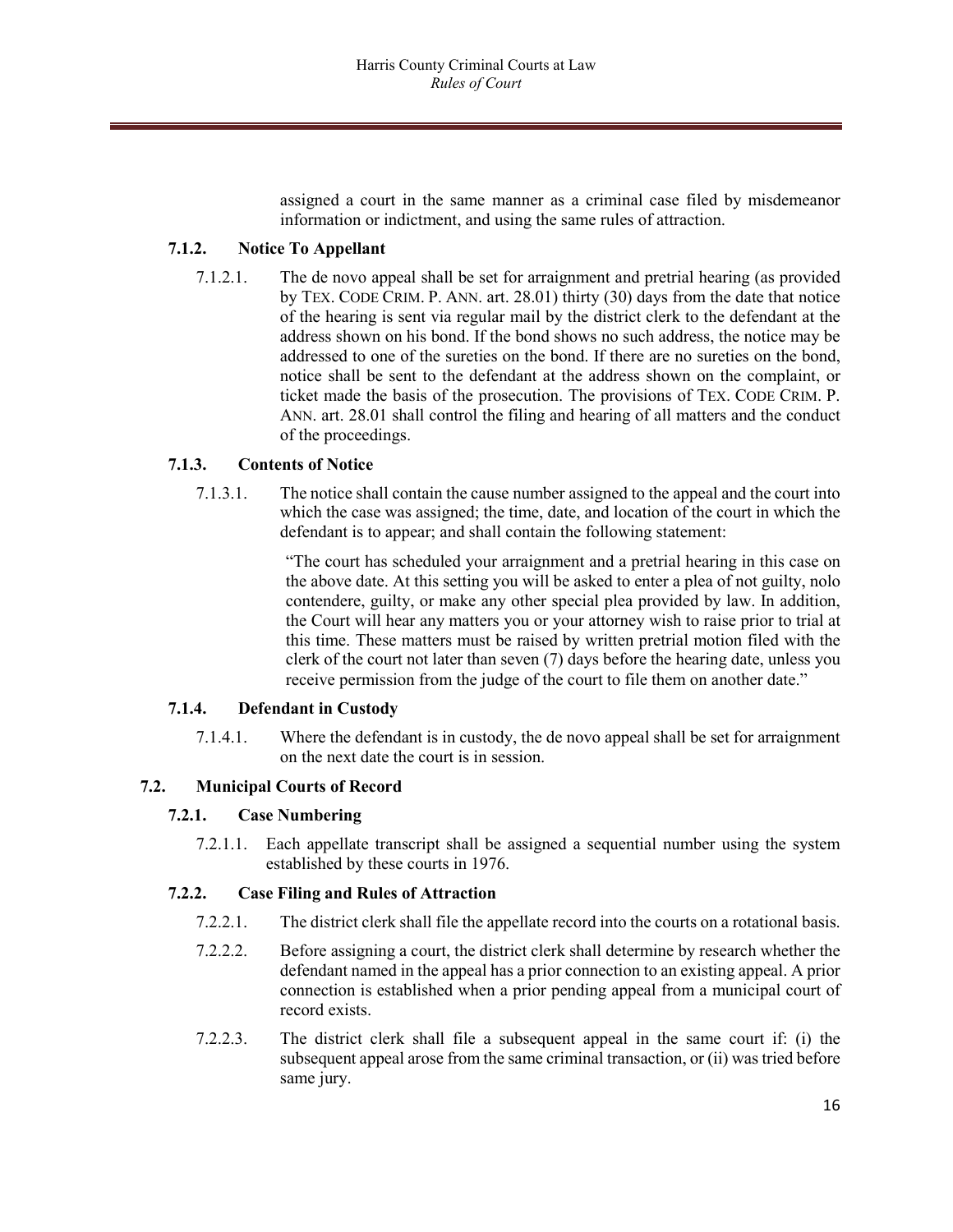# **7.3. Administrative License Revocation Hearing Authorized By Chapters 524 and 724, Texas Transportation Code**

#### **7.3.1. Procedure For The Filing of Cases**

7.3.1.1. Each petition appealing the suspension, of a person's driving privilege as provided by Chapter 524, or 724, Texas Transportation Code, shall be filed and docketed into the County Criminal Courts at Law, and County Civil Court at Law of Harris County, Texas as provided by the Local Rules of each court division.

#### **7.3.2. Random Filing; Rules of Assignment and Attraction**

7.3.2.1. The district clerk shall assign a petition to the court in which the criminal case resulting from the enforcement contact: (1) is pending; (2) is on appeal; (3) in which a judgment of conviction, or order granting community supervision was entered; or (4) dismissal order was entered, using the criminal case number followed by the suffix "Y".

#### **RULE 8. DOCKETING OF CASES: JUDGE RECUSAL OR DISQUALIFICATION**

- 8.1. **VOLUNTARY RECUSAL OR DISQUALIFICATION.** Upon voluntarily granting a motion to recuse or disqualify, or on a judge's decision to recuse or disqualify without a motion, the recusing judge shall sign an order referring the case to the Presiding Judge of these courts. If no motion to recuse or disqualify is pending, the recusing judge shall briefly state the reason for the recusal or disqualification in the referral order. The Presiding Judge of these courts shall issue an order directing the clerk to assign a judge to preside over the case using its computerized random assignment program. The judges, coordinators, and clerks shall then proceed as with any other case transfer.
	- 8.1.1. After a transfer pursuant to Rule 8.1, the clerk shall take the next case that would have otherwise been assigned to the receiving court and instead assign it to the recusing court.
- 8.2. **INVOLUNTARY RECUSAL OR DISQUALIFICATION.** Immediately after declining to grant a motion to recuse or disqualify, a judge shall sign an order referring the case to the Presiding Judge of the Second Administrative Judicial Region and direct a member of the Office of County Court Management to transmit the referral order to the regional Presiding Judge. The Presiding Judge of the Second Administrative Judicial Region shall assign a judge in the manner provided by Rule 9.2.4, Regional Rules of Administration of the Second Administrative Judicial Region of Texas. The judge assigned to rule on the motion shall sign an order granting or denying the motion using the form of order promulgated by the region. The order shall be filed with the clerk of the court. If the motion is granted, the district clerk shall use the computerized random assignment program to determine the court to which the case will be assigned. The judge assigned to rule on the motion shall sign an order transferring the case to the randomly selected court. The judges, coordinators, and clerks shall then proceed as with any other case transfer.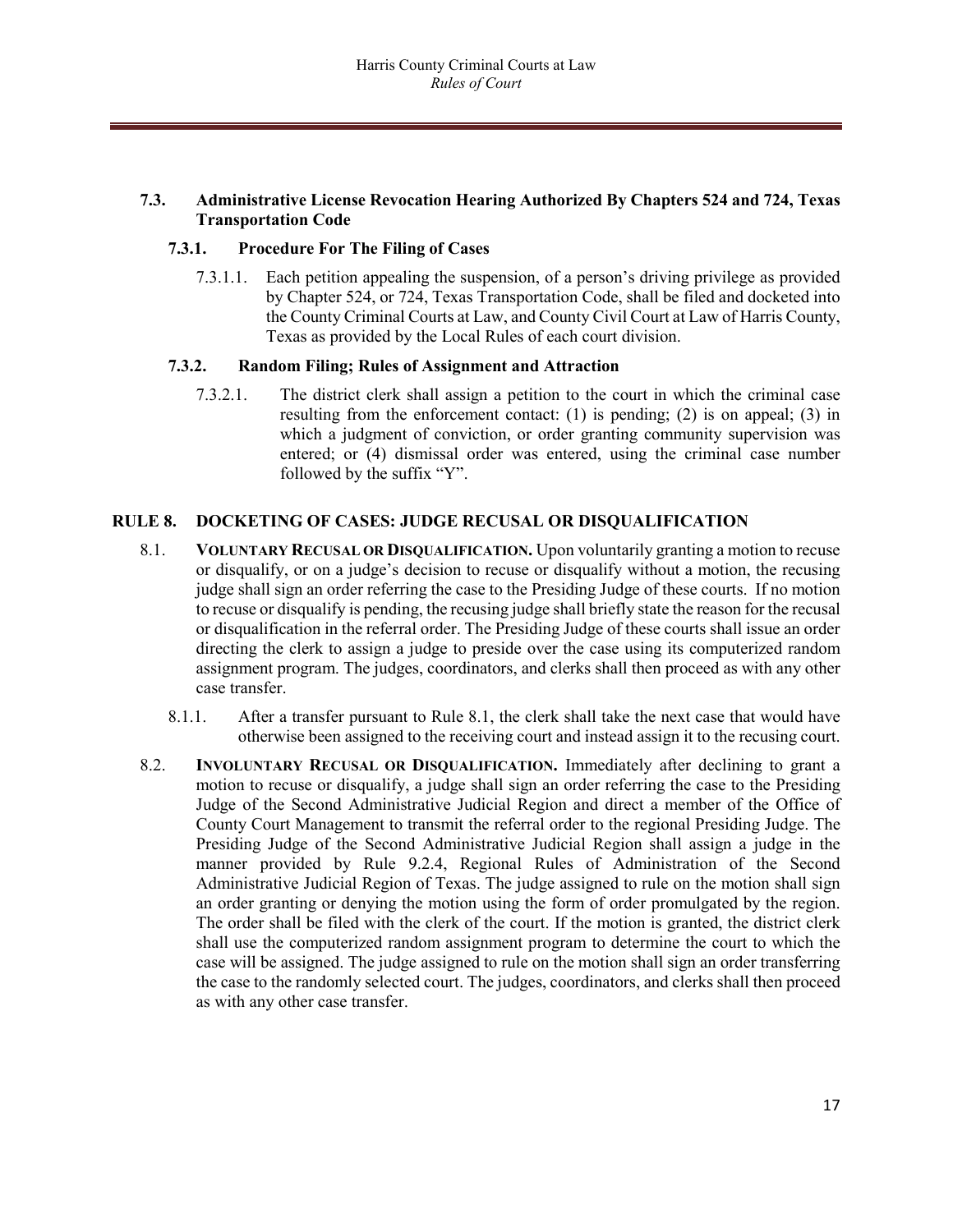# **RULE 9. BAIL POLICIES**

 $\overline{\phantom{a}}$ 

9.1 Pursuant to *ODonnell v. Harris County*, 251 F. Supp. 3d 1052 (S.D. Tex. 2017), and the Fifth Circuit in *ODonnell v. Harris County*, 892 F.3d 147 (5th Cir. 2018), the Harris County Criminal Court at Law Judges ("CCCL Judges") order these policies be applied to all persons arrested for a misdemeanor offense. This rule is designed to vindicate the federal constitutional rights at issue in *ODonnell v. Harris County* arising from the federal Due Process and Equal Protection Clauses. To the extent other provisions of federal or Texas law provide greater protections, nothing in this Rule should be construed to limit those greater protections.<sup>1</sup>

9.2. To the extent Local Rule 9 conflicts with any other local rule, Local Rule 9 controls. Except for situations described in Local Rule 9.4.1-9.4.6, all misdemeanor arrestees will have unsecured bail amounts set initially at no more than \$100 and be promptly released<sup>[2](#page-17-1)</sup> on a personal bond with or without other nonfinancial conditions as soon as practicable after arrest. Consistent with Texas law, a judicial officer is not required to sign a personal bond prior to the person's release.

9.[3](#page-17-2). Secured money bail must not be required as a condition of pretrial release prior to a bail hearing<sup>3</sup> that meets the requirements of Local Rule 9.12, including an individualized determination of ability to pay and, if the person cannot pay, consideration of alternatives and a finding that detention is necessary to meet a compelling government interest in reasonably assuring public safety or reasonably protecting against flight from prosecution.

<span id="page-17-0"></span><sup>&</sup>lt;sup>1</sup> For example, Texas law provides greater protections through the Texas Constitution's right to bail clause, Tex. Const. art. 1 § 11, and through statutory protections relating to the timing of post-arrest proceedings, *see, e.g.*, Tex. Code of Crim. Pro. 15.17 (requiring arrestees be taken before a magistrate "without unnecessary delay"); Tex. Gov't Code § 54.858 ("The criminal law hearing officer shall be available, within 24 hours of a defendant's arrest, to determine… all matters pertaining to bail."); Texas Code of Criminal Procedure 17.033(a) ("[A] person who is arrested without a warrant and who is detained in jail must be released on bond, in an amount not to exceed \$5,000, not later than the 24th hour after the person's arrest if the person was arrested for a misdemeanor and a magistrate has not determined whether probable cause exists to believe that the person committed the offense. If the person is unable to obtain a surety for the bond or unable to deposit money in the amount of the bond, the person must be released on personal bond.").

<span id="page-17-1"></span> $2$  The term "release" as used herein refers to release from custody in the pending case for which the new arrest occurred. Thus, if a person has other pending lawful holds (e.g. from another case, parole, or from another jurisdiction), "release" would mean release to that other hold rather than release from custody.

<span id="page-17-2"></span><sup>&</sup>lt;sup>3</sup> "Bail hearing" refers to any legal proceeding that occurs before any judicial officer, including CCCL Judges and Harris County Criminal Law Hearing Officers, at which conditions of release are determined or that might result in pretrial detention or a requirement to pay secured money bail as a condition of release.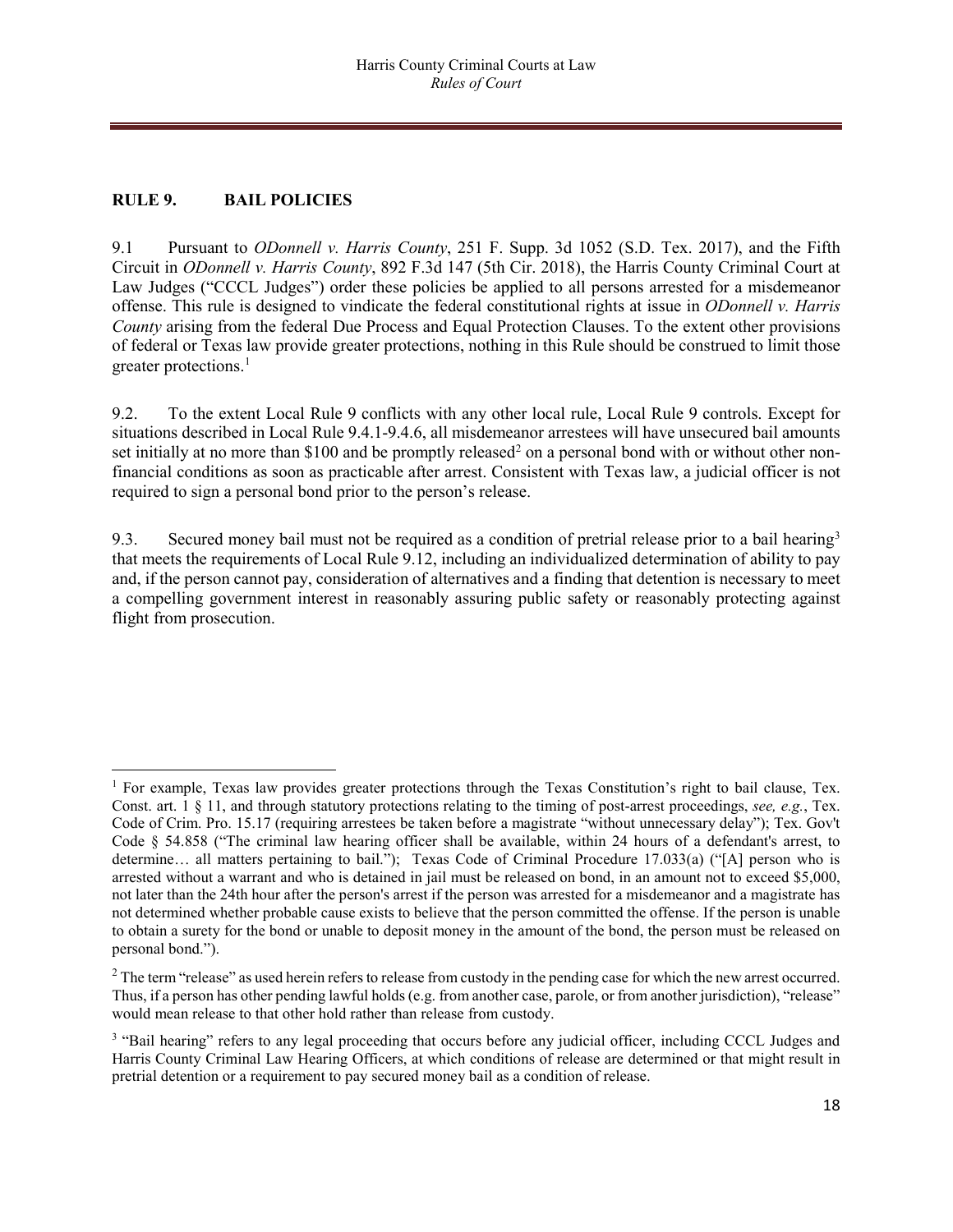9.4. All misdemeanor arrestees must be released on a personal bond or on non-financial conditions as soon as practicable after arrest, $4$  except those who fall within the following categories, who may be detained for up to 48 hours for an individualized hearing:

- 9.4.1 Individuals arrested and charged under Penal Code § 25.07;
- 9.4.2 Individuals arrested and charged under Penal Code § 22.01, against a person described in Penal Code § 22.01(b)(2) , or individuals arrested and charged under Penal Code  $\S 22.07(c)(1)$  and  $(\S 22.012)$ ;
- 9.4.3 Individuals arrested and charged under Penal Code § 49.04 and who the State gives notice may be subject to Penal Code  $\S$  49.09(a) for a conviction that became final within the past five years;
- 9.4.4 Individuals arrested and charged with any new offense while on any form of pretrial release;
- 9.4.5 Individuals arrested on a capias issued after a bond forfeiture or bond revocation; and
- 9.4.6 Individuals arrested while on any form of community supervision for a Class A or B misdemeanor or a felony offense.
- 9.5 Any person arrested for the reasons described in Local Rule 9.4.1-9.4.6 may be kept in custody pending an individualized hearing before a judicial officer.<sup>[5](#page-18-1)</sup> Any judicial officer who makes decisions about conditions of release, including the Harris County Criminal Law Hearing Officers, must have complete discretion to release on a personal bond any misdemeanor arrestee prior to an individualized hearing.

 $\overline{a}$ 

<span id="page-18-0"></span><sup>4</sup> If necessary to assure community safety or the safety of the arrestee, a person arrested for violating Penal Code § 49.04(a) (driving while intoxicated) or Alc. Bev. Code § 106.141(c) (driving under the influence as a minor, third offense) may be detained for up to 8 hours after arrest, including past the time they would have otherwise been released, to allow time for the person to become sober and be safely released.

<span id="page-18-1"></span><sup>5</sup> Although individuals who fall within Local Rule 9.4.1-9.4.6. *may* be detained for up to 48 hours for a bail hearing, detention is not mandatory. Employees of the District Attorney's Office, Pretrial Services, the Sheriff's Office, or other government agencies may recommend that a judicial officer release any arrestee on a personal bond prior to a bail hearing. The decision to release a person who falls within these categories must be made by a judicial officer. Such recommendations do not infringe judicial officers' authority to make decisions about conditions of release. They simply preserve the possibility of expeditious release on unsecured bond prior to a bail hearing for arrestees who fall within Local Rule 9.4.1-9.4.6. if a judicial officer decides that release prior to a bail hearing is appropriate.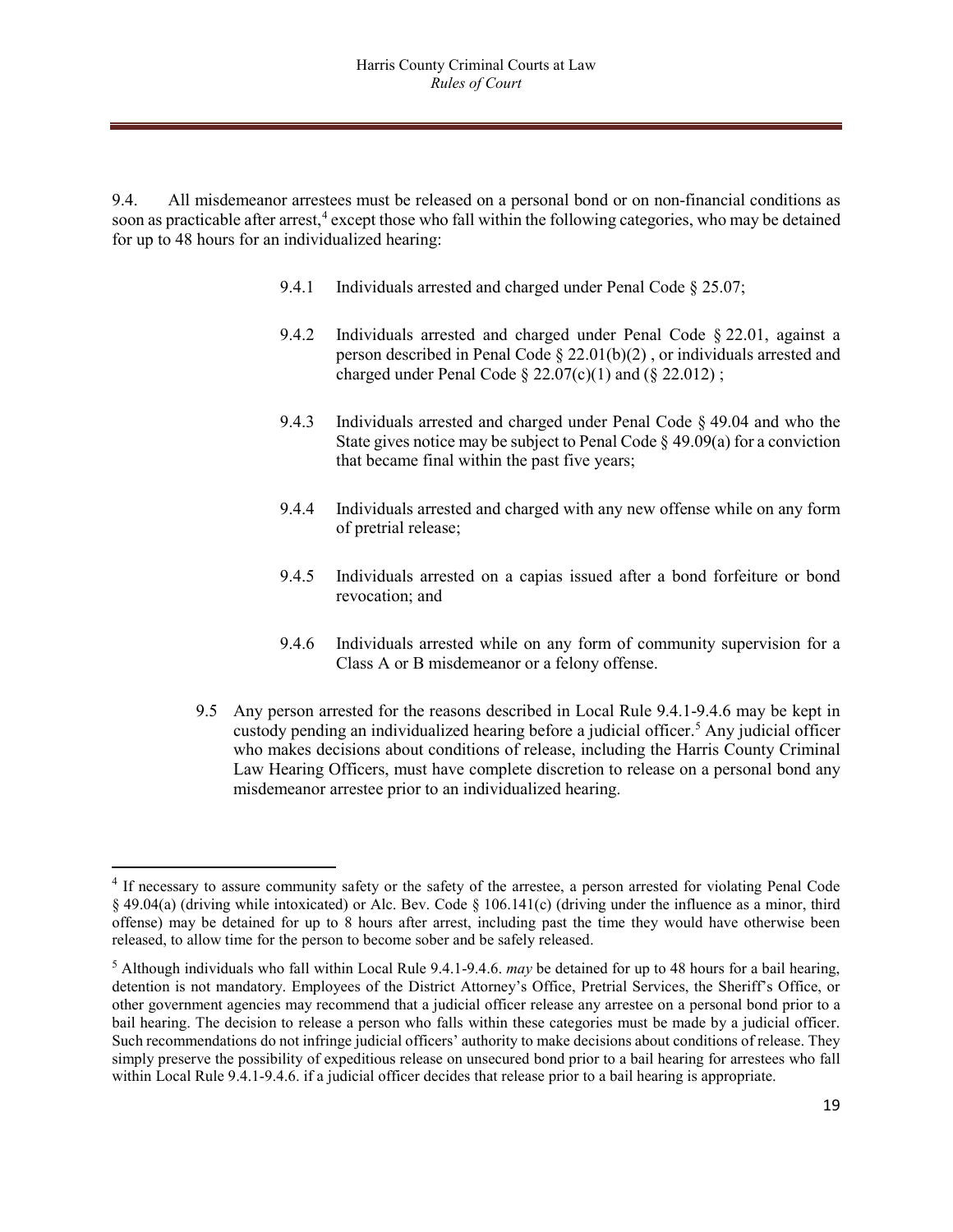- 9.6 Secured money bail must not be imposed as a condition of release prior to a bail hearing that meets the requirements of Local Rule 9.12.
- 9.7 Secured money bail must not be used as a condition of pretrial release at any time in the pretrial period for any misdemeanor arrestee other than those persons arrested for the reasons described in Local Rule 9.4.1-9.4.6.
- 9.8 Any arrestee who is not promptly released on a personal bond after arrest must receive a bail hearing that meets the requirements of Local Rule 9.12 as soon as practicable but no later than 48 hours after arrest. Nothing in this provision is intended to conflict with any provision of Texas law or local rules.
- 9.9 If a person falls within a carve-out category set forth in Local Rule 9.4.1-9.4.6 and cannot be physically brought to an in-person hearing, a bail hearing must be conducted within 48 hours of arrest in absentia, and an in-person bail hearing must be conducted as soon as practicable thereafter. A judicial officer may travel to the physical location of the arrestee to conduct the bail hearing in-person; a bail hearing conducted using audio-visual equipment will satisfy the requirement for an in-person bail hearing.
- 9.10 At the bail hearing, the judicial officer may consider the full range of available conditions of release, including secured money bail, unsecured money bail, and nonfinancial conditions. Any judicial officer has complete discretion to release any misdemeanor arrestee on a personal bond.
- 9.11 Arrestees subject to a bail hearing must be represented by the Harris County Public Defender or other court-appointed counsel. Arrestees may retain a private attorney to represent them at the bail hearing.
- 9.12 Before a judicial officer may require secured money bail as a condition of release at a bail hearing, the following procedures must be provided, and the following findings must be made:
	- 9.12.1 Arrestees must be represented by counsel at bail hearings. Indigent arrestees are entitled to representation by the Public Defender's Office or other court-appointed counsel. At bail hearings under Local Rule 4.2, arrestees must be represented by the Harris County Public Defender as described in Local Rule 4.2.2.2.
	- 9.12.2 In every case, notice must be provided to the arrestee that financial information will be collected through an affidavit, and the County must explain to the arrestee the nature and significance of the financial information to be collected. The language required is as follows: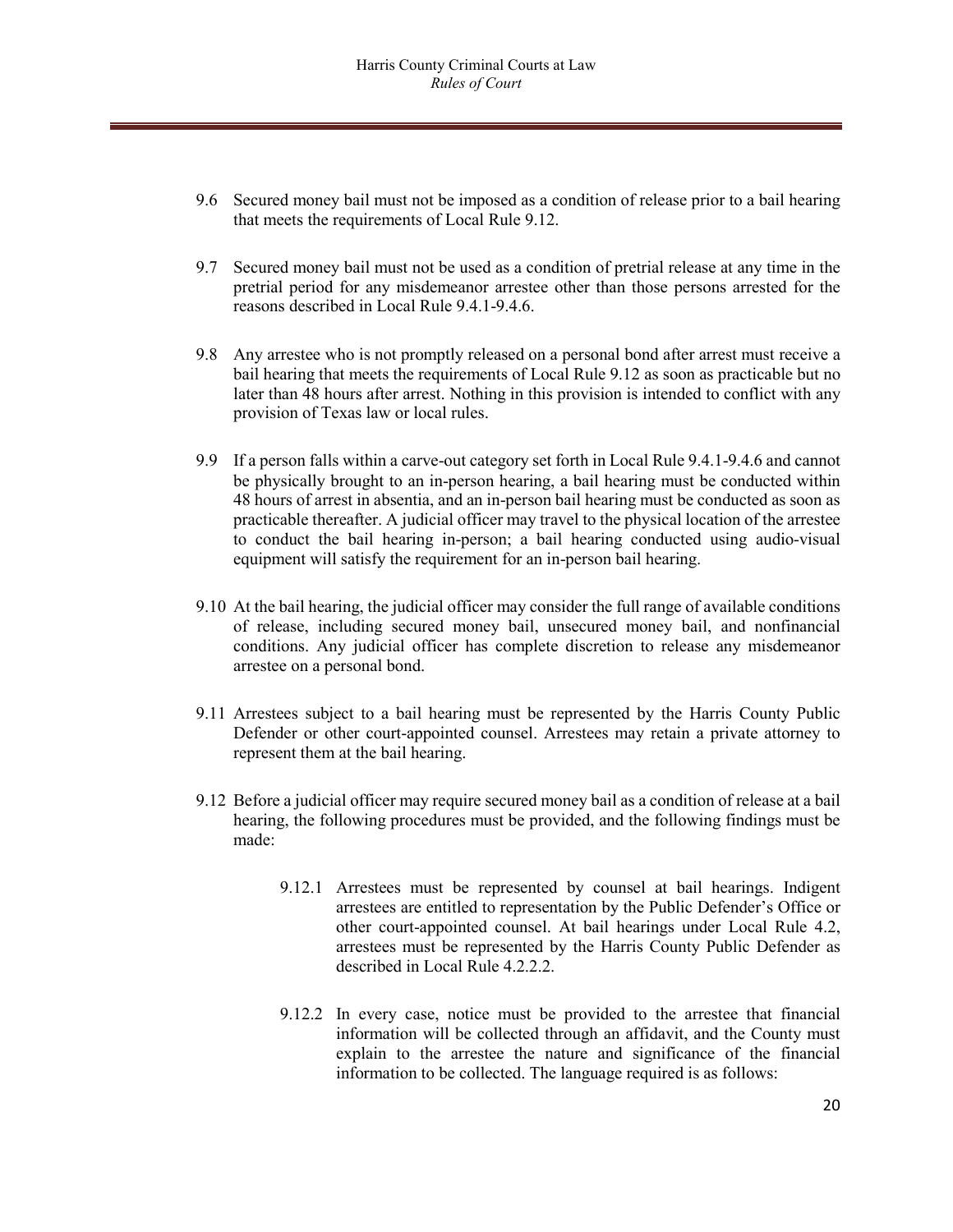9.12.3 **I am [First Name] from Harris County Pretrial Services. I am here to interview you and report your answers to the Court. What you tell me may be used to make decisions about your release from jail and whether a lawyer will be appointed in your defense. Also, you will need to state the amount of money that you can afford to pay at the time of the hearing that will be held after we talk. This is the amount of money you could pay without suffering any hardship in your ability to meet your basic needs, like food, clothing, shelter, phone, medical care, and transportation for you and any dependents. If you cannot afford to pay any money without hardship, please let me know. I will then also ask you to sign a paper with the financial information that you provided. Your answers must be truthful under penalty of law. False answers may be used against you. The information will be shared with the Court, the District Attorney and possibly other agencies. You may refuse to complete the interview, or you may refuse to provide me with the financial information. You will be allowed to talk to an attorney before your bail hearing. You may speak to the attorney before you decide whether to participate in this interview. Do you agree to go forward with the interview and to provide financial information?** The judicial officer must provide adequate notice to every arrestee appearing for a hearing concerning pretrial release and detention of the rights at stake in the hearing and the procedural protections and substantive findings required when determining conditions of pretrial release or detention. The judicial officer may satisfy this requirement by providing a general oral notice to a group of arrested individuals. The judicial officer must provide notice that includes the following in all material respects:

- The purpose of this hearing is to determine the least-restrictive pretrial conditions necessary to serve the government's interest in reasonably assuring public safety and reasonably protecting against flight from prosecution.

- Your federal constitutional rights to pretrial liberty and against wealth-based detention are at issue in this hearing because I will be considering conditions of release and whether pretrial detention is necessary.

- I am required to consider whether alternatives to pretrial detention could serve the government's interests in reasonably assuring public safety and reasonably protecting against flight from prosecution. I cannot order you detained before trial—and I cannot require you to pay an amount of money bail that you cannot afford—if there are any conditions of release that would be adequate to reasonably assure public safety and reasonably protect against flight from prosecution.

- Your lawyer will be able to present or proffer evidence and to argue on your behalf at this hearing about any factors relevant to release, detention, and the availability of alternative conditions.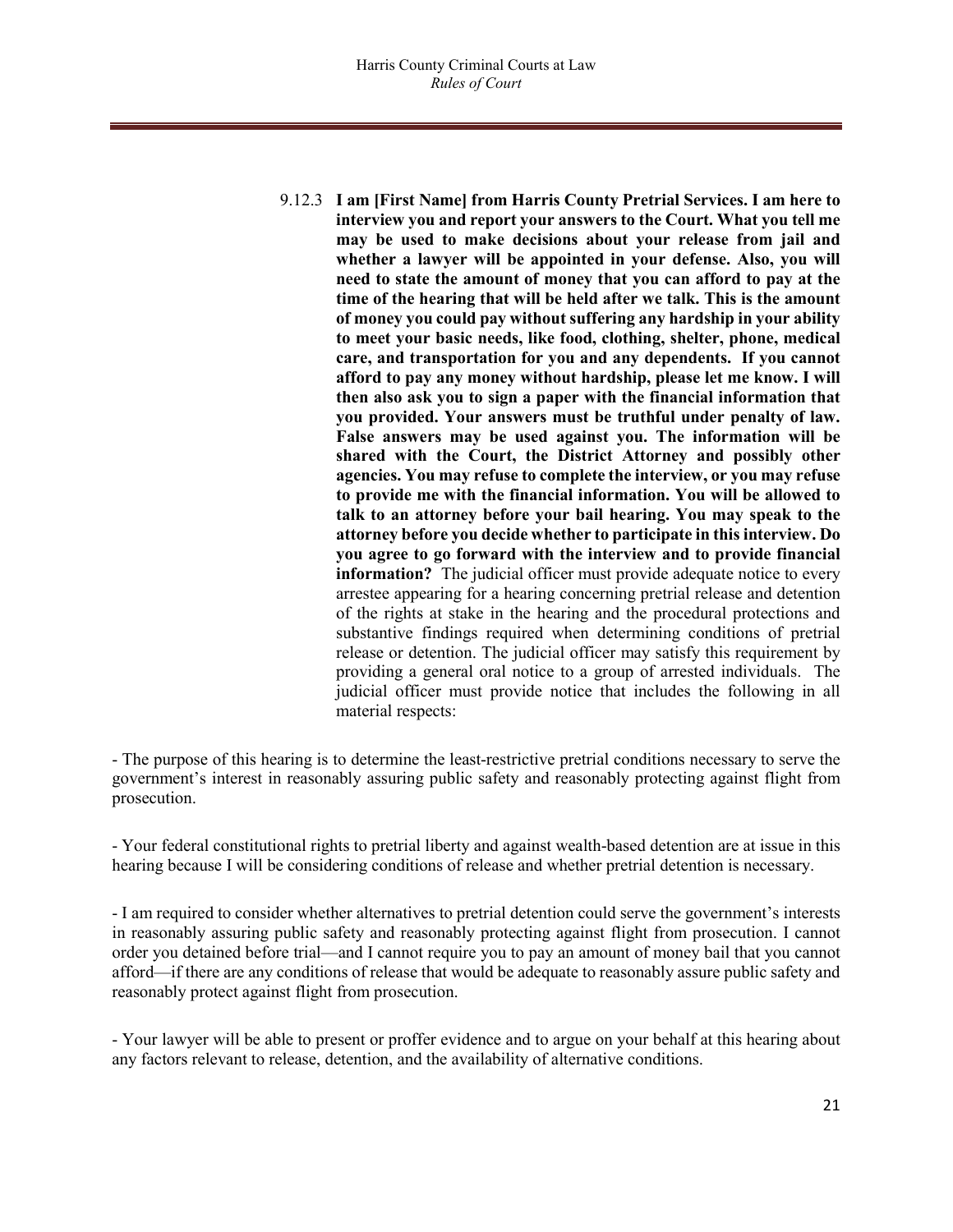- Before requiring secured money bail as a condition of release, I will review the financial information that was collected through an affidavit so that I can determine whether you can afford to pay money bail and if so how much. Before I am permitted to require money bail, I must make a finding on the record as to whether you can afford to pay that amount today.

- You will have an opportunity to challenge the government's arguments and evidence relating to the bail decision. You will also have an opportunity during this hearing to make legal arguments and to present or proffer evidence about any factors relevant to release, detention, and the availability of alternative conditions. This is not an opportunity to try your case—the issue before the court is determining appropriate conditions of pretrial release or whether you must be detained as a last resort pending your trial.

- If I require conditions of release or pretrial detention, I will explain my decision on the record.

- I cannot order that you be detained or require you to pay an unaffordable amount of money bail as a condition of release unless I make a finding by clear and convincing evidence that no other condition or combination of conditions is adequate to reasonably assure public safety or to reasonably protect against flight from prosecution. I must identify and explain the reasons for my decision and the evidence and information I relied on in making that decision on the record, so that you can challenge the decision at a later date. Requiring unaffordable money bail or ordering you detained must be the last resort, and I will order detention after this hearing only if I make a finding that there are no alternatives for reasonably assuring the safety of the community and reasonably protecting against your flight from prosecution.

- After the hearing today, you will have an opportunity to have the bail decision, including any conditions of release, reviewed by another judge within one business day if you remain detained after today's hearing. If you are released, you will also be entitled to a hearing before another judge if you want to challenge conditions of release.

- 9.12.4 In every case in which a judicial officer is contemplating secured money bail as a condition of release, the arrestee must be asked, under penalty of perjury, the amount of money she can afford to pay from any lawful source at the time of the hearing.
- 9.12.5 The arrestee must be given an opportunity to be heard concerning any factors relevant to release, detention, and the availability of alternative conditions. Additionally, the arrestee must have an opportunity at the hearing to present evidence and make argument concerning those issues, and to contest any evidence or argument offered by the government concerning those issues. The arrestee must have access to all of the evidence and information considered at the bail hearing, including any criminal history from the National Crime Information Center ("NCIC") and Texas Crime Information Center ("TCIC").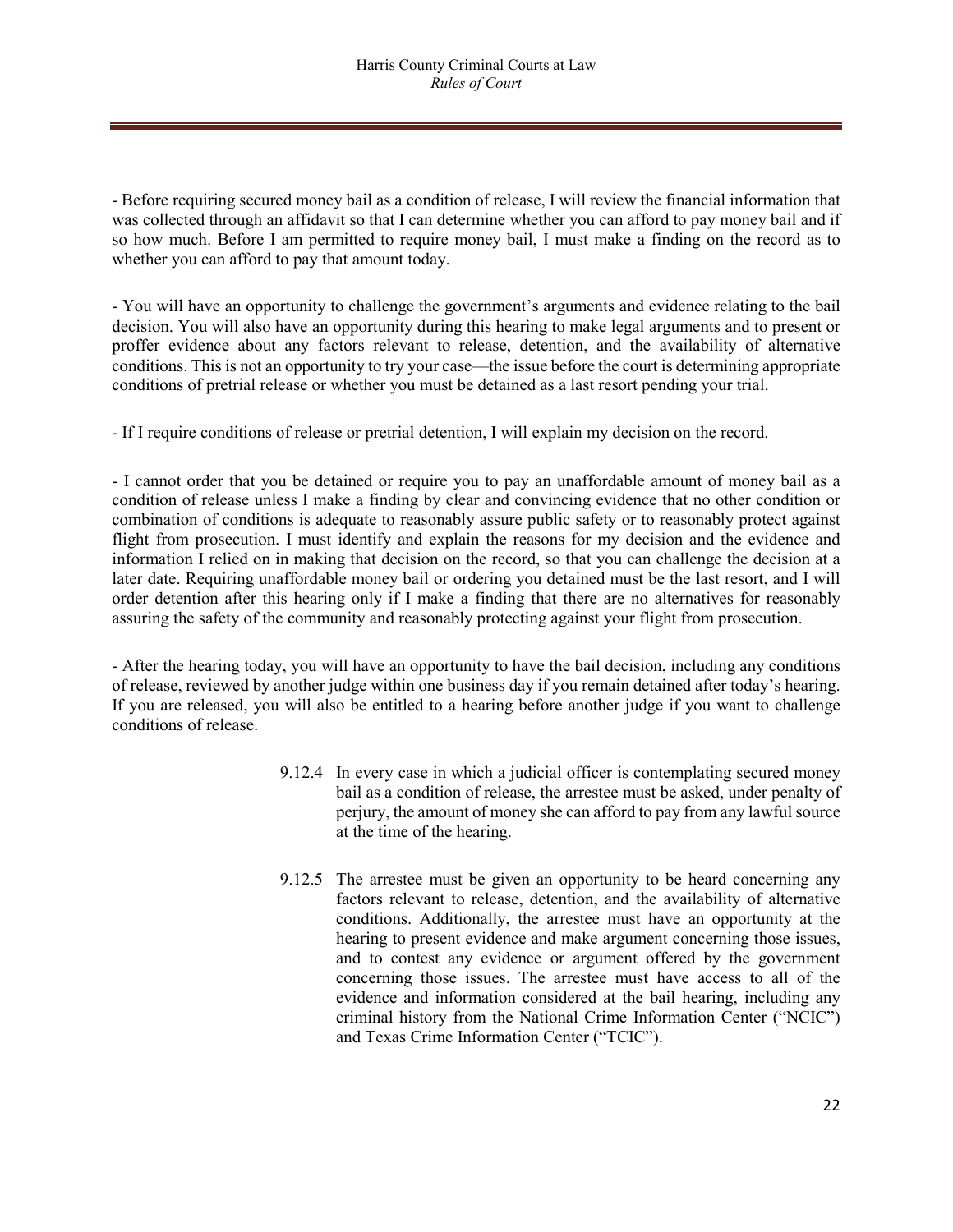- 9.12.6 If the judicial officer requires money bail as a condition of release, the money bail order must be accompanied by substantive findings on the record that are reviewable by a higher court. The findings must be that, by clear and convincing evidence: (1) the arrestee has the ability at the time of the hearing to pay the amount required, or (2) that the arrestee does not have the ability to pay the amount required, but alternative conditions of release were considered, no less-restrictive condition or combination of conditions could reasonably assure the safety of the community or reasonably protect against flight from prosecution, and imposition of unaffordable money bail is necessary to reasonably assure the safety of the community or to reasonably protect against flight from prosecution. These findings and procedures must be provided if the court imposes an order of pretrial detention, either through an unattainable financial condition or directly through an order of pretrial detention.
- 9.12.7 An arrestee who meets any of the following, may not be assessed any fee associated with a personal bond or an unsecured bond, or the cost of a nonfinancial condition of release, including but not limited to, a supervision fee, a fee for electronic monitoring, or the cost of an interlock device:
	- a. Is eligible for appointment of counsel;
	- b. Has been homeless in the past six months;
	- c. Has income at or below 200% of the federal poverty guidelines; Is a full-time student;
	- d. Is, or within the past six months has been, homeless;
	- e. Is incarcerated, or residing in a mental health or other treatment program; or
	- f. Is or has dependents who are eligible to receive food stamps, Medicaid, Temporary Assistance for Needy Families, Supplemental Security Income, Social Security Disability Income, public housing, or any other federal or state public assistance program based on financial hardship.
- 9.12.8 No arrestee may be incarcerated due to inability to pay a fee or cost associated with a condition of release.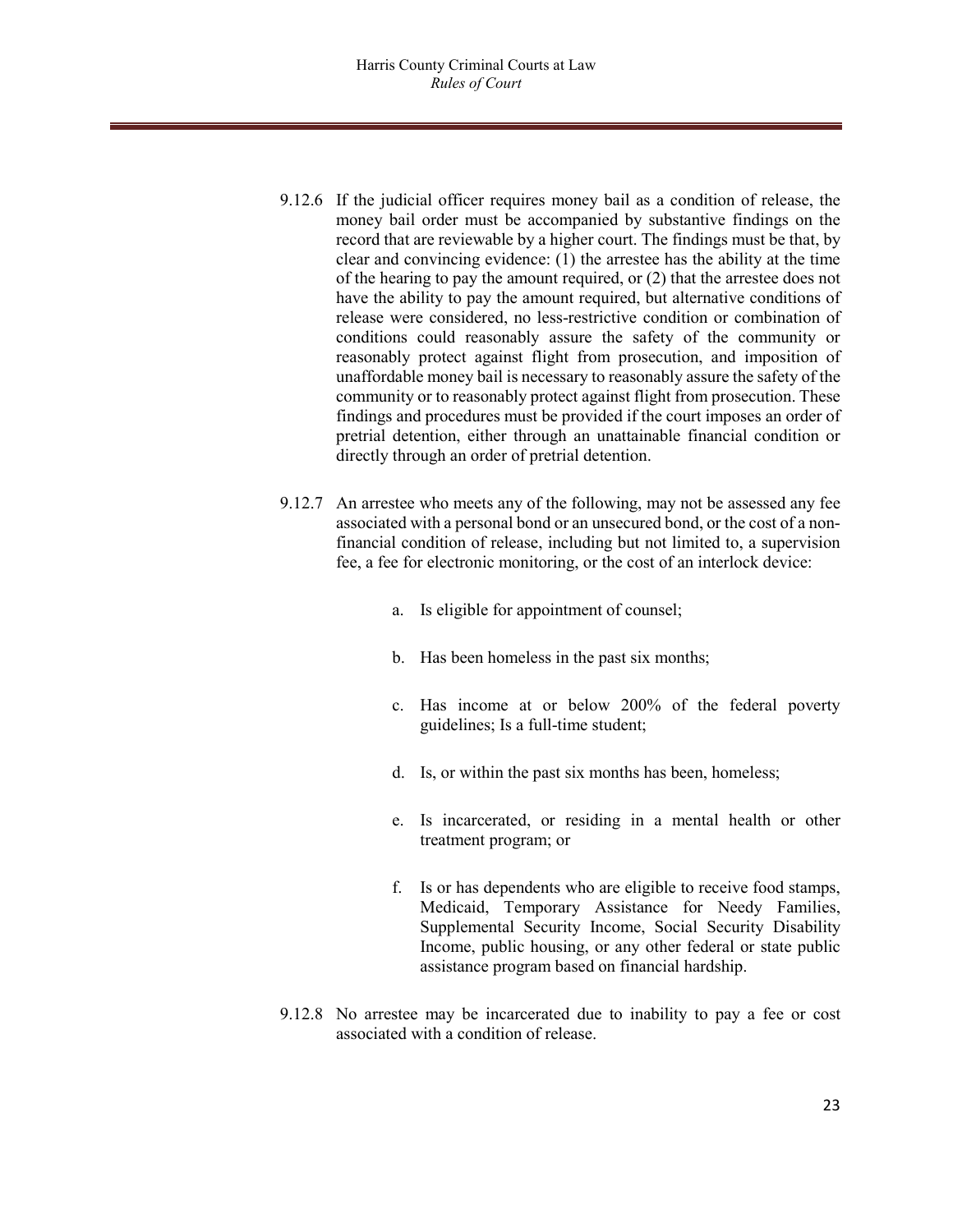- 9.13 At any bail hearing in the assigned County Criminal Court at Law, the arrestee shall be provided with the same substantive and procedural protections as described in Local Rule 9.12. Specifically, the court is required to afford the arrestee counsel under Local Rule 9.12.1 and to make findings under Local Rule 9.12.6 if the court imposes or continues an order of detention or money bail set at an unaffordable amount. Any arrestee who remains in jail after a Local Rule 4.2 hearing that meets the requirements of Local Rule 9.12 must be provided with a bail hearing the next business day before a CCCL Judge under Local Rule 4.3. The bail hearing before a CCCL Judge must occur before a plea can be accepted by the court. If a person is subject to a hold or has a concurrently pending felony case, the person may waive the bail hearing before a CCCL Judge without being brought into the courtroom. For every other arrestee, waiver of the bail hearing before a CCCL Judge may not be accepted unless the person is present in court, appears before the CCCL Judge, is informed by the judge of her rights as set forth in Local Rule 9.12.3, and makes a knowing, intelligent, and voluntary waiver of the bail hearing before the CCCL Judge on the record.
- 9.14 Upon an arrestee's request at any subsequent time prior to trial, the CCCL Judge shall provide a prompt bail hearing on the record to review conditions of bail. Prior to the bail hearing, the CCCL Judge must approve and assure timely access to supportive defense services such as investigators, experts, or social workers and to discovery of any information that may be considered by the CCCL Judge at the hearing. If the CCCL Judge imposes or continues conditions of release after the hearing, the CCCL Judge must provide written factual and legal findings that the conditions imposed are the least restrictive necessary to reasonably assure public safety or to reasonably protect against flight from prosecution.
- 9.15 The Sheriff must not enforce any order requiring secured money bail that was imposed prior to an individualized hearing. All arrestees shall be treated in accordance with Local Rule 9.2 and released on a personal bond, or Local Rule 9.12, and afforded an individualized hearing.
- 9.16 The Sheriff must not enforce any order requiring secured money bail that is not accompanied by a record showing that the procedures and findings described in Local Rule 9 were provided. By General Order of the CCCL Judges, if an order to pay secured money bail is unaccompanied by the required record, the Sheriff must deliver to the arrestee a General Order Bond ("GOB") issued by one or more of the CCCL Judges and release the arrestee.<sup>[6](#page-23-0)</sup>

l

<span id="page-23-0"></span> $6$  The General Order Bond is a judicial release order, requiring the Sheriff, pursuant to judicial order, to release the arrestee from Harris County custody. The bond is pre-approved by the Judges or the Presiding Judge.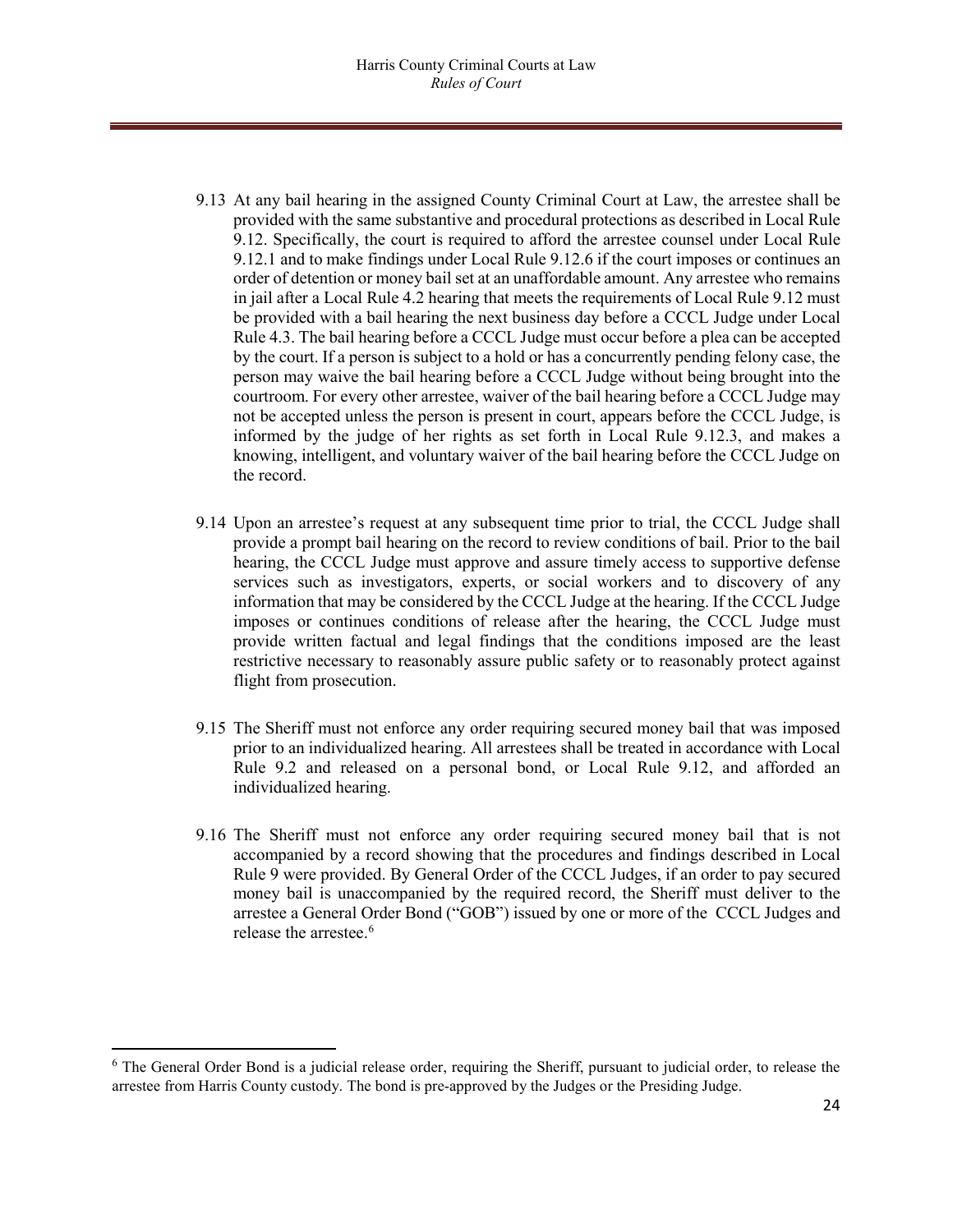- 9.17 Any directive or requirement to pay money bail must not be enforced if issued prior to the bail hearing.
- 9.18 If an arrestee is in the Sheriff's custody 40 hours after arrest and no conditions of release have been determined, the Sheriff must present the arrestee to a judicial officer for a bail hearing. If the person does not appear before a judicial officer within 48 hours of arrest, by general order of the judges, the Sheriff must deliver to the arrestee a "General Order Bond" issued by one or more of the CCCL Judges and release the arrestee.
- 9.19 The District Clerk's Office will electronically provide to the Sheriff's Office, on an hourly basis, a list of all misdemeanor arrestees who have been in custody 40 hours or more from the recorded arrest date and time, and have not received a bail hearing or a General Order Bond.

# **RULE 10. REFUND OF CASH BONDS**

- 10.1 Unless a notice of appeal is given, cash bond deposits will be refunded to depositors other than the defendant upon final disposition of the criminal proceeding. If a notice of appeal is given, refunds will not be given until a replacement bond has been duly filed with the district clerk.
- 10.2 In the event the criminal proceeding is reversed and remanded to the trial court, no refund or assignment will be granted until a replacement bond has been duly filed with the district clerk.

#### **RULE 11. BOND FORFEITURE REINSTATEMENTS, DISMISSALS, AND JUDGMENTS**

- 11.1. All bond reinstatement orders, bond forfeiture dismissal orders, and agreed judgments, wherein payments of costs of judgments are involved, shall be presented in person by the bonding agency only to the judge of the court wherein the forfeiture occurred
- 11.2. The total amount of the costs on bond reinstatements with costs, dismissals with costs, and in the case of agreed judgments the total amount of judgment and costs, will be delivered to the court along with the order of judgment by the bonding company.
- 11.3. Money orders, cashier's checks, and firm checks, payable to the Harris County district clerk, are the only tender that will be accepted. Cash payments may be made in advance and a receipt obtained from the district clerk and presented with the order or judgment.
- 11.4. All bonding agencies shall be required to obtain the future setting date from the court coordinator prior to presenting orders of reinstatement and costs. All future settings shall be seven days from the date of the reinstatement order.
- 11.5. Upon reinstatement, dismissal, or approval of agreed judgment by the judge of the court wherein the forfeiture occurred, the order, judgment, and the accompanying tender shall be delivered by the judge to the clerk of his court for delivery to the district clerk's office.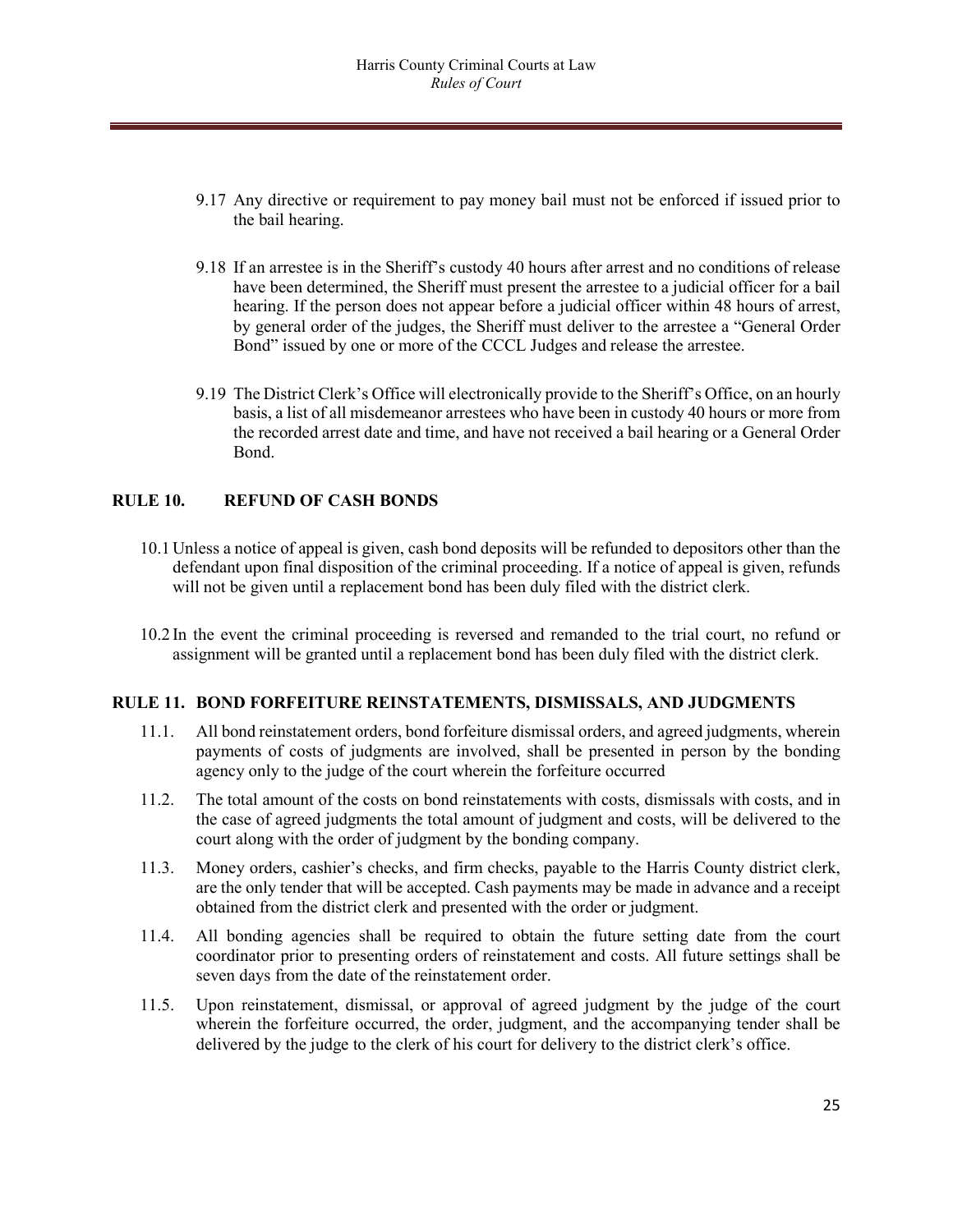# **RULE 12. APPROVAL OF PERSONAL BONDS**

- 12.1. Whether to approve or deny a personal bond after an individualized hearing is up to the reviewing magistrate's sound discretion. Secured money bail must not be required as a condition of pretrial release prior to a bail hearing that meets the requirements of Local Rule 9.12, including an individualized determination of ability to pay and, if the person cannot pay, consideration of alternatives and a finding that detention is necessary to meet a compelling government interest in reasonably assuring public safety or reasonably protecting against flight from prosecution.
- 12.2. Certain arrestees are presumed appropriate for release on personal bond following their initial arrest, subject to the magistrate's sound discretion and any appropriate conditions. Whether a presumption for release on personal bond exists is governed by the bail policies pursuant to Rule 9.

#### **RULE 13. SIGNING OF PLEADINGS**

13.1. Every pleading, brief, or motion of a party represented by an attorney, shall bear the manuscript signature of at least one of the attorneys of record, in his individual name, along with his state bar card number, address, and telephone number. The pleading, brief, or motion shall further contain a certification that a copy of the document was mailed or hand-delivered to opposing counsel.

#### **RULE 14. PREPARATION OF JUDGMENTS**

14.1. The district clerk of Harris County, Texas, shall prepare the judgment in the case at the time the judgment is rendered using a form approved by the Judges of these Courts, and present it without delay to the trial judge for approval and signature. Judgments in a multi-count indictment or information shall be prepared by the prosecuting attorney at the time the judgment is rendered and the prosecuting attorney shall present it without delay to the trial judge for approval and signature.

#### **RULE 15. PETITION FOR OCCUPATIONAL DRIVER'S LICENSE**

15.1. The District Clerk shall only accept for filing, a petition seeking an occupational license resulting from a suspension, revocation, cancellation, or denial of a person's driving privilege expressly covered by these rules. The District Clerk shall direct a person wishing to file a petition seeking an occupational license resulting from a suspension, revocation, denial, or cancellation under a provision not covered in subsection A, below, to the County Clerk of this county.

#### **15.2. Filing of Petition for Occupational License**

- 15.2.1. A person may apply for an occupational license by filing a verified petition with the District Clerk of Harris County, Texas if the person's license:
	- 15.2.1.1. was automatically suspended, revoked, cancelled or denied upon conviction of an offense in a county criminal court at law as provided by Chapter 521, Transportation Code; or;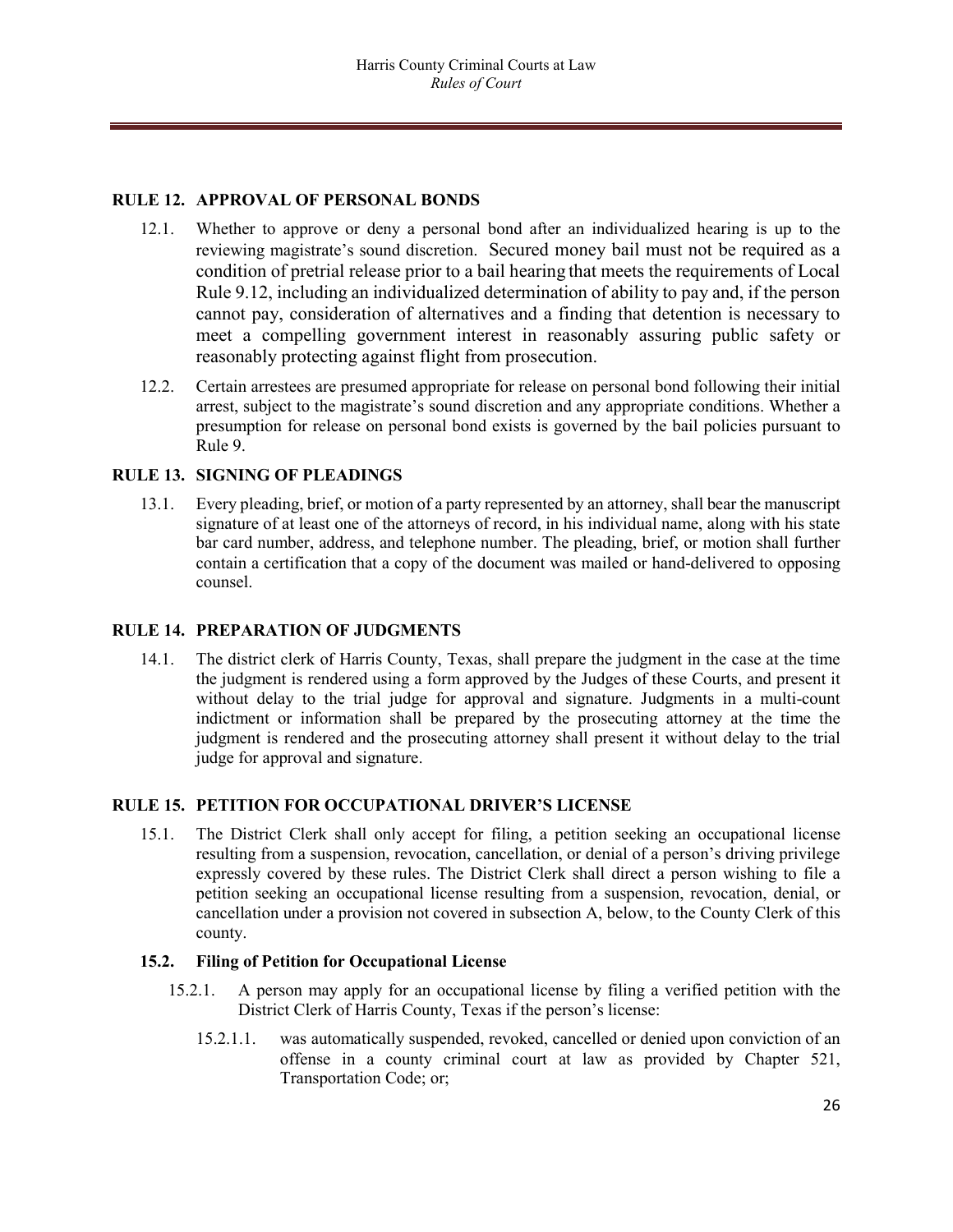15.2.1.2. was suspended or denied as provided by Chapter 524, or 724, Transportation Code; or

#### **15.3. Assignment of Occupational License Petition**

- 15.3.1. Suspension after conviction. The clerk shall assign the case to the court in which the defendant's driver's license was most recently suspended upon conviction or order granting community supervision as provided by Chapter 521 Transportation Code using the cause number from the case followed by the suffix "R".
- 15.3.2. Suspension or denial after failing or refusing to provide a sample of breath or blood. The clerk shall assign the petition to the court in which the criminal case resulting from the failure or refusal is pending, or in which an order dismissing the case was entered, using the cause number of the case followed by the suffix "X".

# **15.4. Setting**

15.4.1. The district clerk shall set the petition on the court's docket seven days from the date it is filed, or on a date set by order of the Judge of the court with jurisdiction.

#### **RULE 16. ATTORNEY OF RECORD**

- 16.1. On the first appearance retained counsel shall complete the Attorney of Record form provided by the court and file it with the clerk of the court. The district clerk shall use the attorney of record form or the order appointing counsel as a source document for data entry into the Justice Information Management System. A written motion and order of the court will be required for withdrawal as attorney of record.
- 16.2. The original attorney of record is presumed, under these rules, to continue as attorney when a notice of appeal is filed. When the original attorney of record does not continue to represent the defendant on appeal, then the original attorney of record shall file a motion to withdraw as attorney of record in the county criminal court in which the case is pending. At the time the motion to withdraw is filed, the original attorney of record shall also request a hearing date from the court coordinator who shall set the motion on the court's docket within seven (7) calendar days of presentment. The purpose of this hearing is to allow the court to rule on the motion to withdraw.
- 16.3. When notice of appeal is filed and an attorney other than the attorney of record is retained to prosecute the appeal, then appellate counsel shall file a motion to substitute counsel in the county criminal court at law in which judgment was entered. The motion shall be filed at the time notice of appeal is filed, or not later than five (5) calendar days after the date counsel is retained or appointed. The appellate counsel shall also request a hearing date from the court coordinator who shall set the motion to substitute counsel on the court's docket within seven (7) calendar days of presentment. The purpose of this hearing is to allow the court to rule on the motion to substitute counsel.
- 16.4. The written notice of appearance of counsel on appeal will be filed with the clerk for the case file and will become a part of the clerk's transcript on appeal.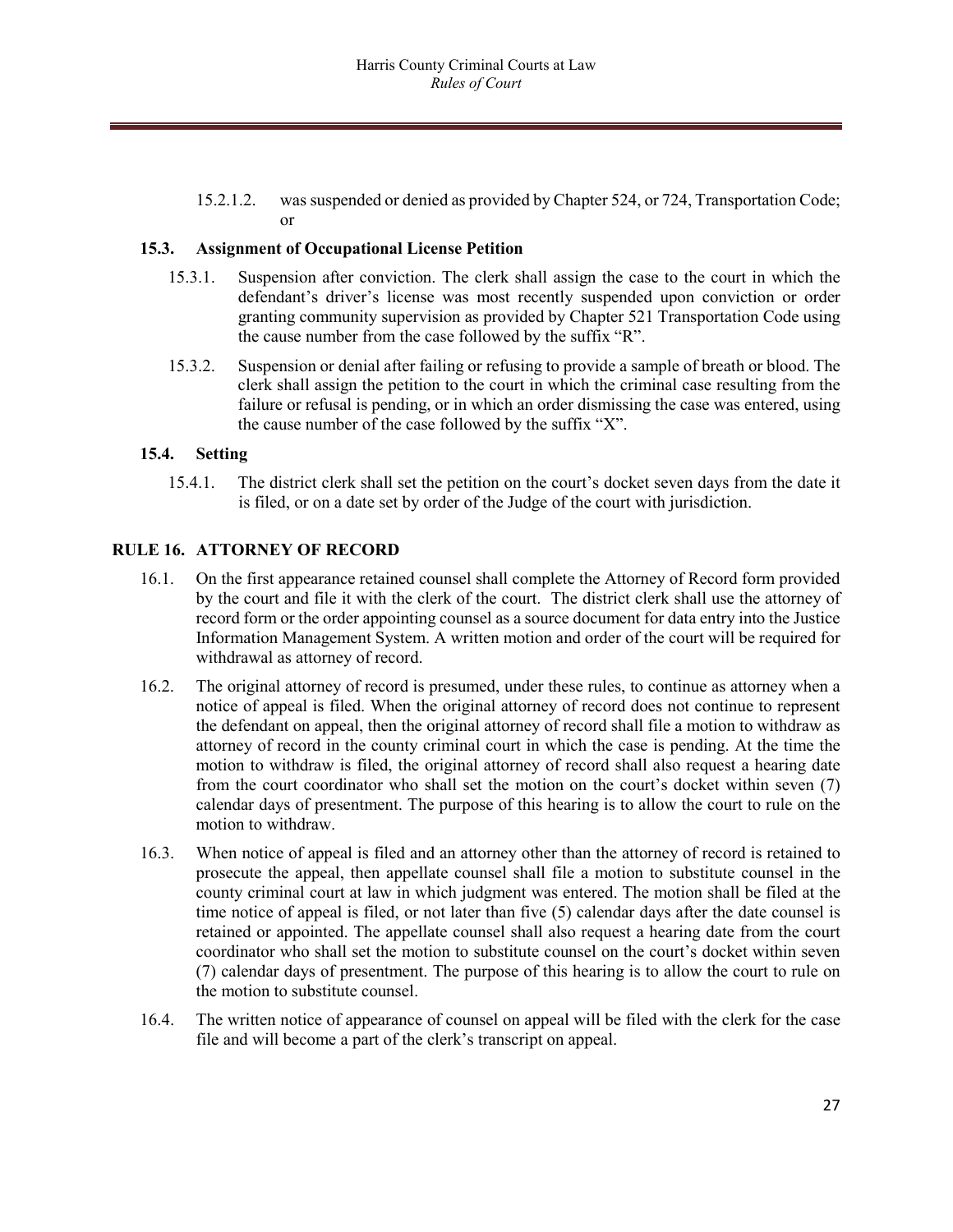16.5. When an attorney is appointed to represent an indigent defendant, the order appointing counsel shall be the document used to attach the attorney's name to the case as an appointed attorney.

#### **RULE 17. JUVENILE DEFENDANTS**

- 17.1. Any defendant who is charged with a misdemeanor offense within the jurisdiction of the county criminal courts at law of Harris County will be presumed to be an adult until a proper judicial determination is made to the contrary.
- 17.2. In any case wherein proof is offered that a defendant may be a juvenile, the sheriff and/or the district attorney are requested to make the court in which the cause is pending aware of the style of the case in which the defendant is suspected to be a juvenile.
- 17.3. The court will set the case as soon as possible for a hearing as provided by TEX. CODE CRIM. P. ANN. art. 4.18, to determine if the defendant is a juvenile. Only after that determination will the defendant be released from custody, and the cause transferred to the juvenile court in accordance with TEX. CODE CRIM. P. ANN. art. 4.18, and Section 56.08, Family Code.
- 17.4. In all cases wherein a determination is made that a defendant is a juvenile, expeditious transfer of the case will be made to remove the case from the criminal court's docket.
- 17.5. The defendant may be released from custody if evidence is provided to the sheriff or other holding agency that the defendant is a juvenile. The evidence affecting the defendant's release shall be presented to the court on the next court workday so that a judicial determination may be made and, if the court finds that the defendant is a juvenile, a transfer to the juvenile court will be immediately processed. Should the court find, however, that the defendant is not a juvenile, appropriate process will be issued for the defendant's arrest.

#### **RULE 18. COUNTY CRIMINAL COURT MANAGEMENT PROGRAM**

18.1. The presiding judge is chief executive officer, and is assisted by the co-presiding judge. The court manager assists the presiding and co-presiding judges and provides management, systems, and legal assistance to all courts, as well as training to the coordinators.

#### **18.2. Court Manager and Coordinator System for Certain Harris County Courts**

- 18.2.1. The courts in Harris County that have the same criminal jurisdiction may establish and maintain a court manager and coordinator system.
- 18.2.2. The judges of the courts to which this section applies may appoint a court manager, one or more court coordinators, and other staff as appropriate to the needs of the local jurisdiction. The judges shall by rule designate the qualifications and duties of the court manager and the coordinators to improve criminal justice and expedite the processing of the criminal cases through the county courts. The court manager and the coordinators shall cooperate with state agencies having duties relating to the operation of the courts to promote uniform and efficient justice.
- 18.2.3. The court manager and the coordinators serve at the pleasure of the judges.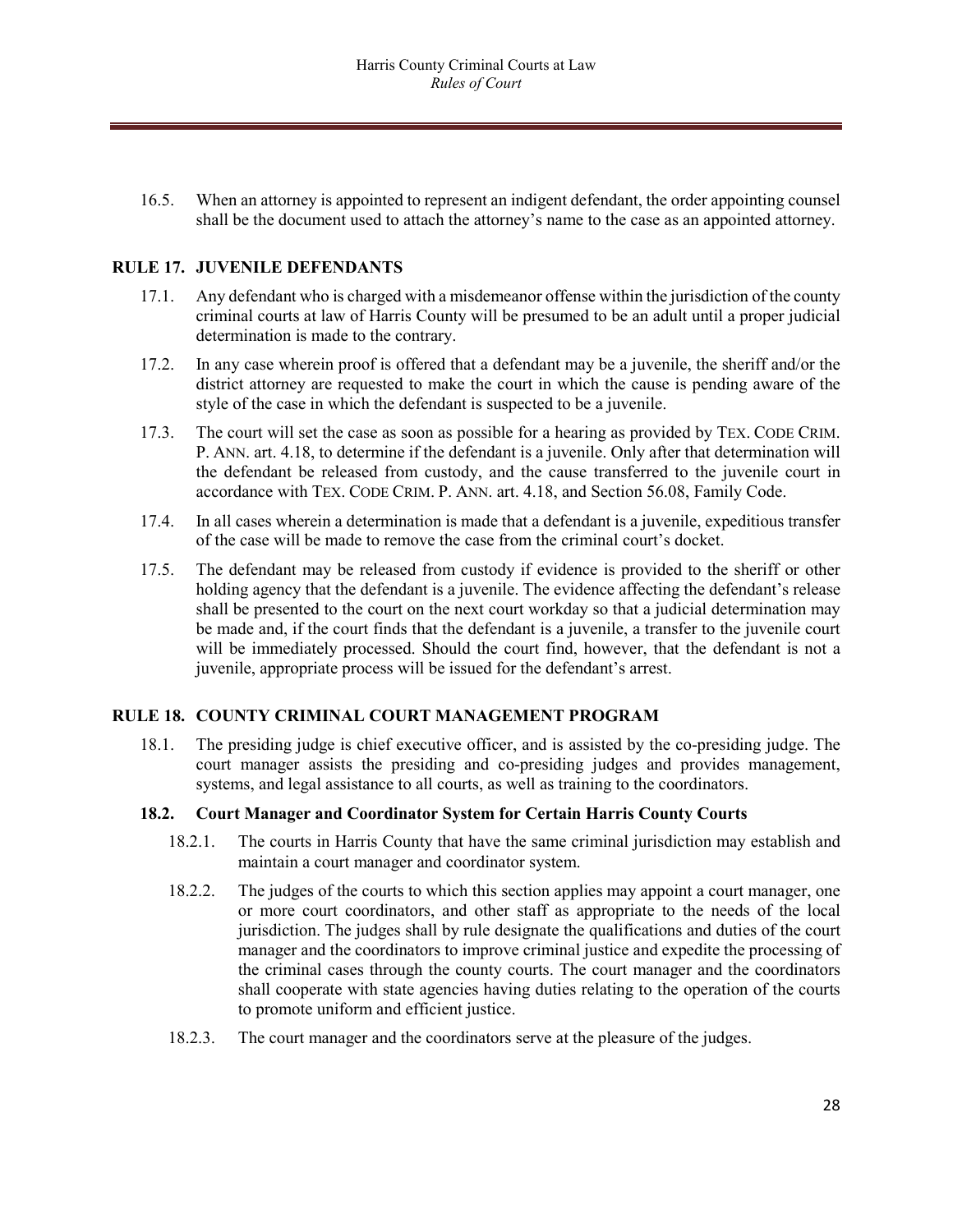- 18.2.4. The court manager and coordinators are entitled to reasonable compensation as set by the judges of the courts served. The court manager's compensation may not exceed sixty (60) percent of the salary paid the judges, unless the commissioners' court by order sets the court manager's compensation at a greater amount. The amount paid the coordinators may not exceed fifty (50) percent of the salary paid the judges.
- 18.2.5. On the judges' orders, the commissioners' court shall fund the court manager and coordinator system from fines collected by the courts served by the court manager and coordinators. If the fines collected are insufficient to provide the total funding for the program, the county shall provide the additional funds needed.
- 18.2.6. This section does not diminish the statutory duties and powers of the sheriff, district attorney, clerk of the court, or any court officer.

#### **18.3. Court Coordinators Training/Salary Plan**

- 18.3.1. The Harris County Court Coordinators' Career Ladder Salary Plan was created by a joint order of the Judges of the District Courts Trying Criminal cases and the County Criminal Courts at Law of Harris County, Texas. The plan became effective September 1, 1994.
	- 18.3.1.1. Effective September 1, 1994, all court coordinators employed by a district court or a county court at law shall be placed in Step 7.0 of the plan and shall be exempt from the bachelor's degree requirement for Step 8.0 through Step 12.0. Court coordinators employed on or after September 1, 1994 must meet the annual requirement to attend sixteen (16) hours of continuing education to be eligible for step increases for Step 8.0 through Step 12.0. All persons employed after September 1, 1994 as a court coordinator in a district or county court at law will be paid in accordance with eligibility requirements for plan steps and incentive pay. As amended November 19, 2002, the steps are reduced from 12 to eight.
	- 18.3.1.2. The anniversary date of the plan will be September 1st of each year.
	- 18.3.1.3. The Administrative Office of the District Courts and the Office of County Court Management for the county criminal courts at law will certify to the Harris County Budget Office on August 1st of each year the step level and incentive pay eligibility of each court coordinator.
	- 18.3.1.4. Continuing education is defined as enrollment in, and completion of, sixteen (16) hours of continuing education in courses offered by the Administrative Office of the District Courts and/or the Office of County Court Management, or through attendance at programs offered by the Texas Center for the Judiciary, the Texas Association for Court Administration, the Justice Management Institute, the National Center for State Courts, the Institute for Court Management, the National Association for Court Management, the National Judicial College, the Criminal Justice Center at Sam Houston State University, or other approved programs. Continuing education hours are required in addition to any other educational requirement of this plan.
	- 18.3.1.5. In addition to the basic salary provided in Step 1.0 through 12.0, incentive pay will be awarded to those persons meeting the minimum eligibility requirements.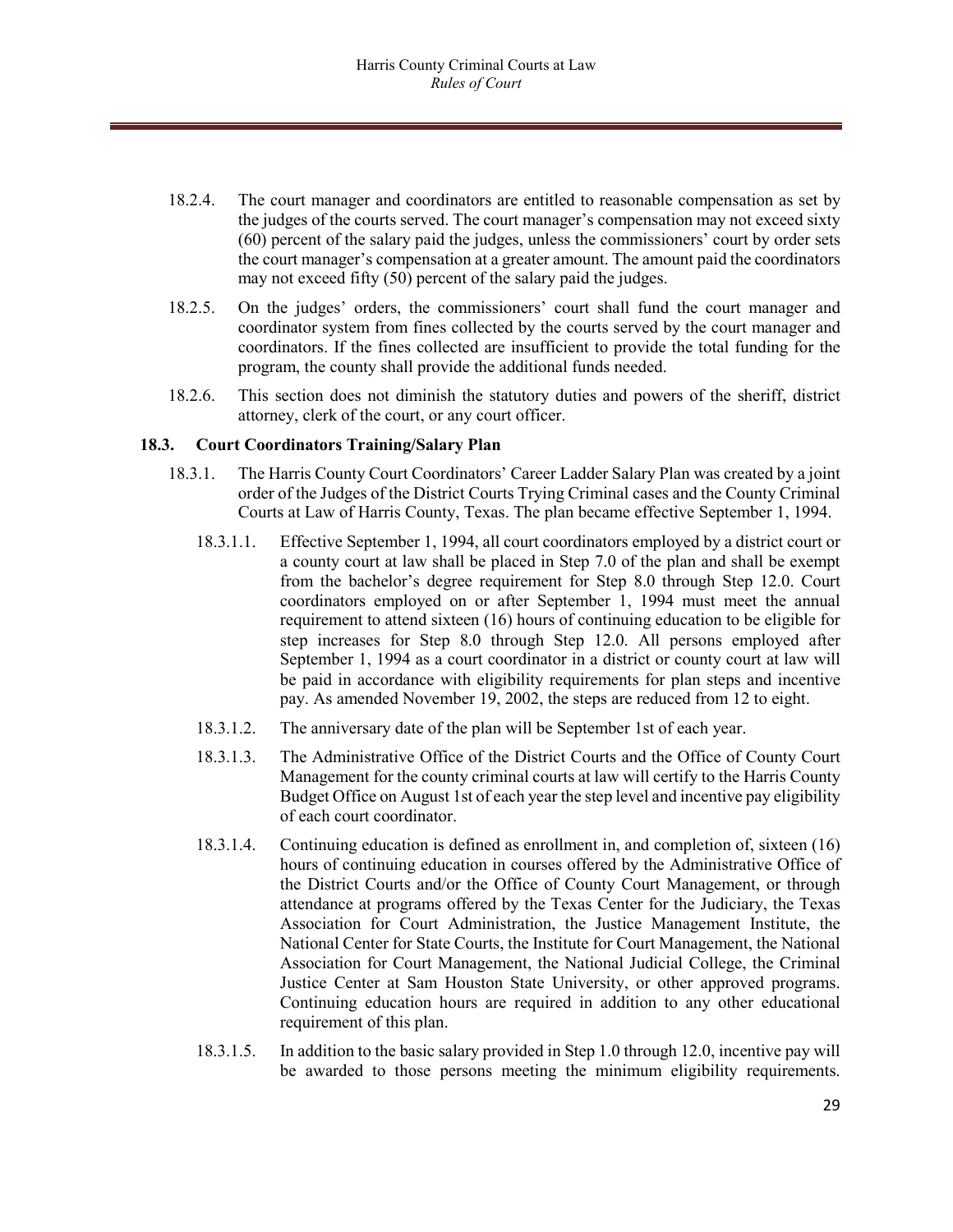Similar to other benefits, such as longevity pay, incentive pay follows the "person," not the "position," and incentive pay is not considered when cost of living increases are calculated.

- 18.3.1.6. For completion of at least sixty (60) hours of college credit, or for attainment of an associate's degree, a person will be eligible for a step classification of 0.1 and incentive pay of \$75.00 per month. To be eligible for plan credit, at least half of the credit hours must be from the following subject areas: English, math, computer science, accounting, management or public administration, human resource or personnel management, psychology, sociology, criminal justice, law, government or political science, or a foreign language. All hours must be granted from an institution recognized by the Texas Higher Education Coordinating Board, or must be transferable to one of its recognized institutions. A person who has graduated from the Executive Development Program of the Institute for Court Management of the National Center for State Courts meets the minimum requirement for this incentive pay step.
- 18.3.1.7. A person who is multilingual and has been certified, through written and oral examination, to interpret in the courts is eligible for incentive pay step 0.1.
- 18.3.1.8. For attainment of a bachelor's degree, a person will be eligible for a step classification of 0.2 and incentive pay of \$150.00 per month. The major area of study or at least half of the earned credit hours must be from one of the following subject areas: English, math, computer science, accounting, management or public administration, human resource or personnel management, psychology, sociology, criminal justice, law, government or political science, or a foreign language. All hours must be granted from an institution recognized by the Texas Higher Education Coordinating Board or be transferable to one of its recognized institutions.
- 18.3.1.9. For attainment of a master's degree, a person will be eligible for a step classification of 0.3 and incentive pay of \$225.00 per month. The major area of study or at least half of the earned credit hours must be from one of the following subject areas: English, math, computer science, accounting, management or public administration, human resource or personnel management, psychology, sociology, criminal justice, law, government or political science, or a foreign language. All hours must be granted from an institution recognized by the Texas Higher Education Coordinating Board or be transferable to one of its recognized institutions.

#### **18.4. Staff**

#### **18.4.1. Court Manager**

18.4.1.1. The County Criminal Court Manager is chosen by a majority of the county criminal court at law judges and hired by the presiding judge. Although the court manager serves at the pleasure of the courts, the court manager's primary responsibility is to the presiding judge of the county criminal courts at law.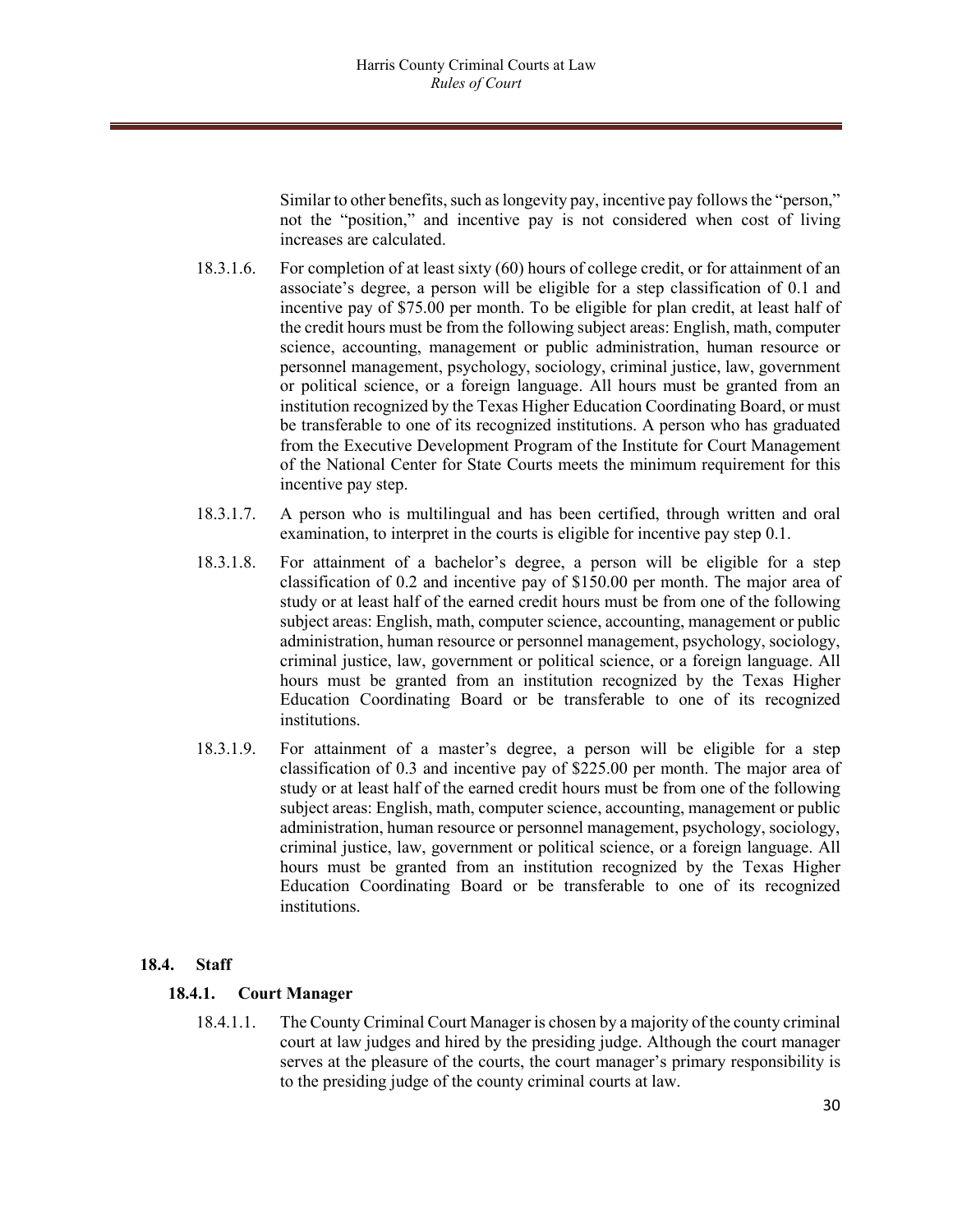#### **18.4.2. Staff Attorney**

18.4.2.1. The staff attorney for the county criminal courts at law is appointed by the presiding judge and hired by the court manager.

# **RULE 19. CODE OF JUDICIAL CONDUCT**

19.1. All persons employed by the county criminal courts at law in any capacity shall, within the first thirty days of employment, be apprised of the contents of the Code of Judicial Conduct by the court manager, or by the staff attorney at the direction of the court manager, as the Code applies to the affected employee. The employee shall have an opportunity to ask appropriate questions related to the intent and meaning of the Code. When the meaning and intent of the Code of Judicial Conduct is understood by the employee, the acknowledgment on the following page shall be executed and signed with at least one witness present. The completed acknowledgment shall be filed in the employee's personnel file folder, and a copy shall be retained by the employee (see form at Policies and Procedures, Appendix, Page A-8).

# **RULE 20. COURT REPORTERS**

#### **20.1. Absent and substitute court reporters.**

- 20.1.1. A court reporter in a county criminal court at law will be allowed only that vacation and sick leave time as approved by the commissioners' court for Harris County employees. In the event of a court reporter's absence that is not covered by approved vacation or sick leave time, that court reporter will be responsible for paying the costs to provide the court with a substitute reporter.
- 20.1.2. During the approved absence of a court reporter, the Office of County Court Management shall be contacted to determine whether a reporter from another county criminal court at law is available before a substitute is hired, unless the court's reporter has made prior arrangements for coverage with another court reporter.

# **RULE 21. SATISFACTION OF JUDGMENT: ORDER PERMITTING PARTIAL PAYMENT ON FINES AND COSTS**

21.1. The Sheriff of Harris County, Texas is directed to accept either the full amount or a partial amount of any fine, court costs or fees lawfully adjudged against a defendant. The sheriff or his designated deputy shall notify the judge of the court with jurisdiction over the defendant within 72 hours that partial funds were remitted, and shall include the (1) case number; (2) name of the defendant; (3) amount remitted; (4) date remitted; and (5) amount outstanding, as reflected in the records of the sheriff.

#### **RULE 22. RELEASE OF CLERK'S RECORD TO COUNSEL**

22.1. The attorney representing a defendant appealing a judgment of a county criminal court at law shall be permitted the use of a copy of the Clerk's Record. Before releasing a copy of the Clerk's Record, the District Clerk of Harris County or a deputy clerk shall determine from the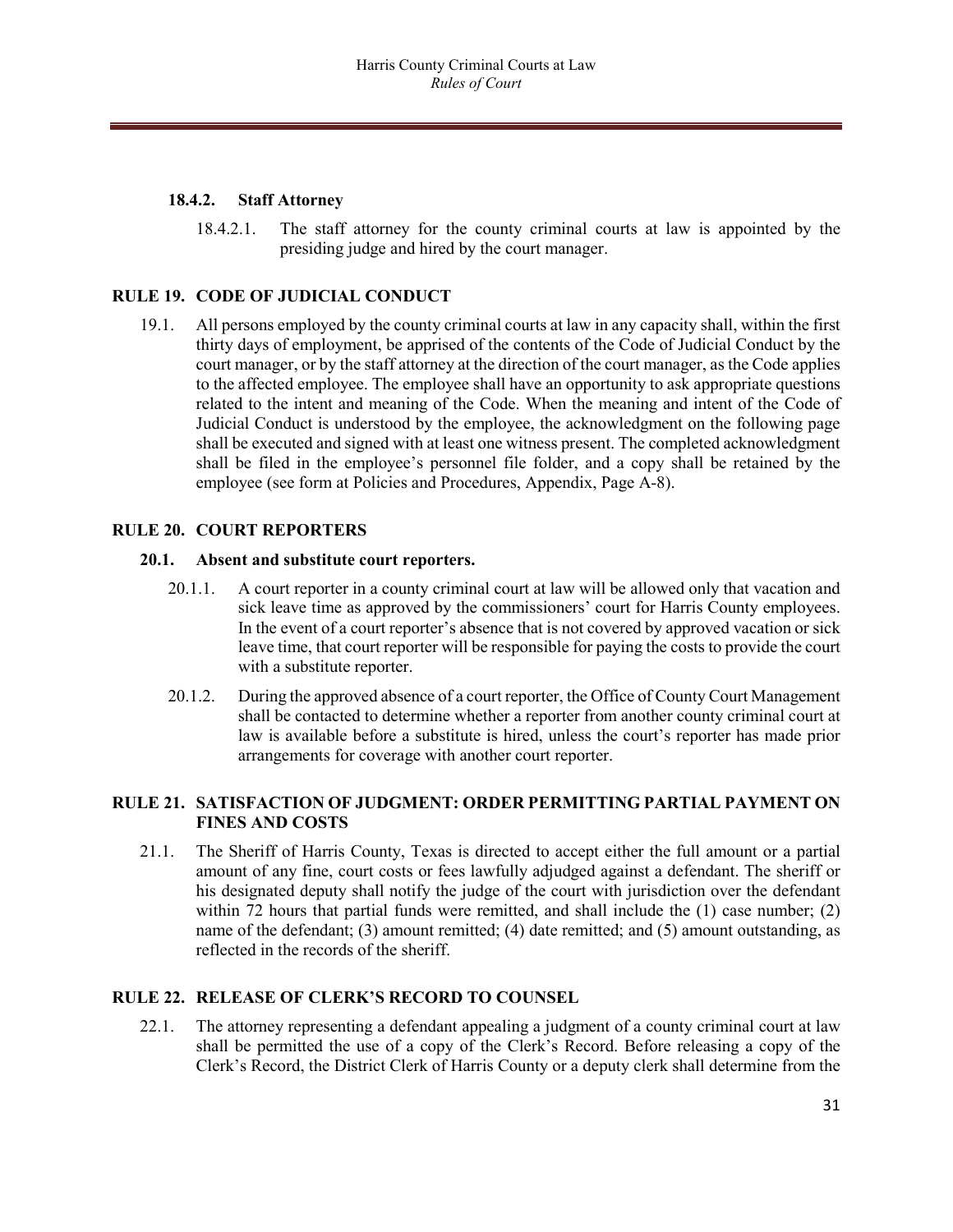records in his possession the identity of the attorney of record on appeal. The District Clerk or a deputy clerk shall only release a copy of the Clerk's Record to the attorney representing the defendant on appeal. If the identity of the attorney of record on appeal cannot be ascertained or is in dispute, the clerk shall refer the attorney to the judge of the court in which judgment was entered and shall not release a copy of the Clerk's Record without a written order from a judge of a county criminal court at law.

22.2. The District Clerk shall develop procedures to ensure that copies of the Clerk's Record are released and returned in a timely manner and their location always known.

#### **RULE 23. ALTERNATIVE PLAN FOR THE APPOINTMENT OF COUNSEL TO INDIGENT DEFENDANTS UNDER THE FAIR DEFENSE ACT**

#### **23.1 DEFINITIONS**

- 23.1.1. *Alternative Plan* means the Alternative Plan adopted by the Judges of the County Criminal Courts at Law of Harris County, Texas, on October 27, 2021.
- 23.1.2. *Appointing authority* meansthe Harris County Office of Managed Assigned Counsel.
- 23.1.3. *Approved attorney* means an attorney meeting the objective qualifications of this Plan, and approved by the Harris County Office of Managed Assigned Counsel.
- 23.1.4. *Appointment manager* means the person who implements appointment procedures.
- 23.1.5. *A day* means a single day on which an attorney is assigned to appear in a court.
- 23.1.6. *Case* means each cause number, or count in which a defendant is charged with a separate offense. *See* Office of Court Administration, Texas Judicial Counsel Monthly Report Instructions.
- 23.1.7. *Contract* means the agreement between an approved attorney and the Harris County Commissioners Court meeting the requirements established by the Texas Indigent Defense Commission.
- 23.1.8. *Contract Defender Program*. Contract defender program means a systemunder which private attorneys, acting as independent contractors and compensated with public funds, are engaged to provide legal representation and services to a group of unspecified indigent defendants who appear before a particular court or group of courts.
- 23.1.9. *Contracting Authority*. The contracting authority is the Commissioners Court of Harris County, Texas.
- 23.1.10. *Contractor*. The contractor is an individual attorney licensed to practice law in the State of Texas, meeting the eligibility criteria in this Alternative Plan that can be bound by contract.
- 23.1.11. *Criminal Law Hearing Officer* means a judicial officer created by Chapter 54, Subchapter L of the Texas Government Code (§ 54.851 et seq.)
- 23.1.12. *Designating Authority* means the Judge of the Court, or if designated by this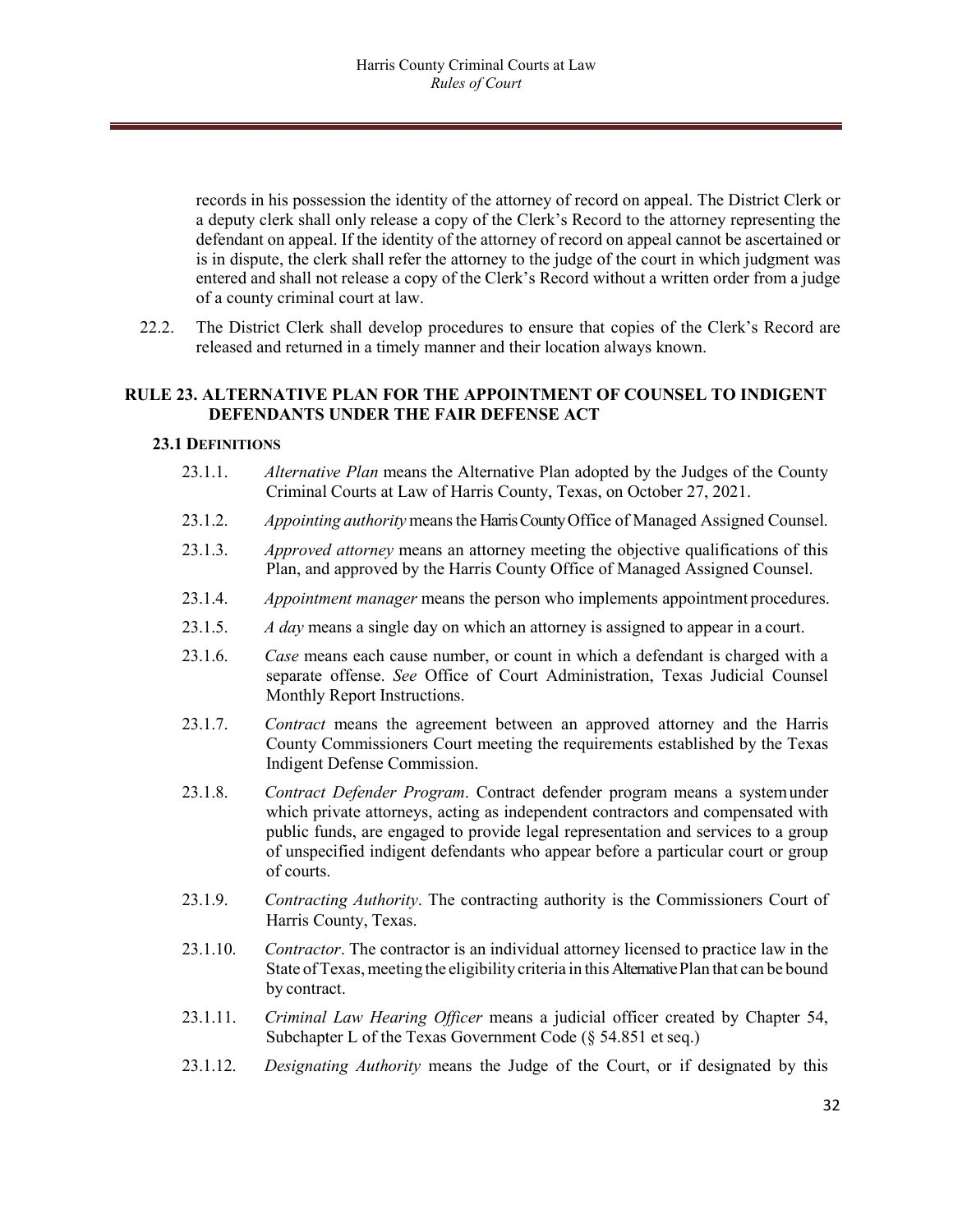Indigent Defense Plan, the Judges' Designee under Article 15.17 of the Code of Criminal Procedure or under Article  $26.04(g)$  of the Code of Criminal Procedure. The Designating Authority decides whether a person is entitled to the appointment of counsel, and if so, whether the Public Defender's Office will represent the person or whether the MAC Office will appoint counsel to represent the person.

- 23.1.13. *Defendant* means a person accused of a crime or juvenile offense, as those terms are defined by Section 71.001 of the Texas Government Code.
- 23.1.14. *Disposed* means:
	- 23.1.14.1. entry of an order dismissing the case;
	- 23.1.14.2. the defendant has been sentenced after a plea of guilty or no contest;
	- 23.1.14.3. trial on the merits resulting in a verdict;
	- 23.1.14.4. entry of an order granting community supervision;
	- 23.1.14.5. a motion for new trial has been overruled;
	- 23.1.14.6. submission of a brief on appeal;
	- 23.1.14.7. granting or denial of an application for writ of habeas corpus or other extraordinary relief.
- 23.1.15. *Fair Defense Act Management System* (FDAMS)
- 23.1.16. *First-chair counsel* means the attorney in charge of the case.
- 23.1.17. *He* or *him* refers to a male or female.
- 23.1.18. *Household* means all individuals who are actually dependent on the defendant for financial support.
- 23.1.19. *Indigent* means a person who is not financially able to employ counsel. A person is presumed indigent if the total income derived by that person (and any of his dependents) is equal to or less than 125% of the United States Health and Human Services poverty guidelines applicable to that defendant's family/household.
- 23.1.20. *Itemized Fee Voucher*. The itemized fee voucher shall be in electronic form promulgated by these courts and approved by the Harris County Auditor. It shall include at a minimum all the information necessary for the county auditor or other designated official to complete the expenditure report required to be submitted to the Office of Court Administration by Section 71.0351 (e), Government Code.
- 23.1.21. *Judge* means a Judge of a Harris County Criminal Court at Law.
- 23.1.22. *Judicial Officer* means a Judge of a Harris County Criminal Court at Law, or a Harris County Criminal Law Hearing Officer.
- 23.1.23. *MAC Office* means the Harris County Office of Managed Assigned Counsel.
- 23.1.24. *Majority of judges* means not less than nine of the duly elected and qualified judges of the Harris County Criminal Courts at Law.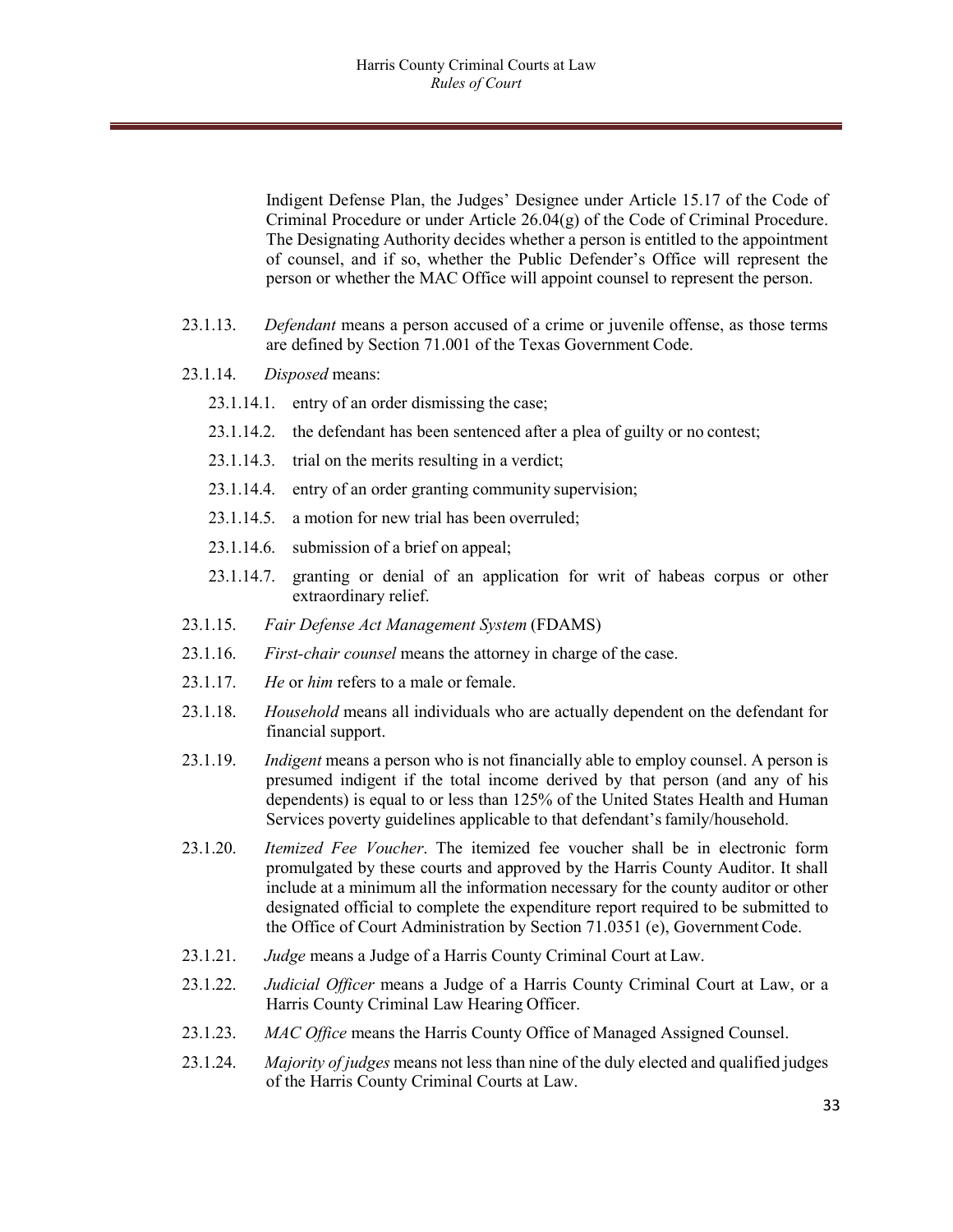- 23.1.25. *Plan of Operation* means the Plan of Operation adopted by the Harris County Office of Managed Assigned Counsel, described Article 26.047(c), Code of Criminal Procedure.
- 23.1.26. *Probable cause* means a reasonable ground, based upon the facts and circumstances, sufficient to warrant a prudent man to believe that the defendant has committed each element of the offense charged and the defendant is culpable, it being understood that if there is a sufficient defense established by testimony or

documentation of the arresting agency, then there is no "probable cause".<sup>[7](#page-33-0)7</sup>

- 23.1.27. *Public Defender* means the Chief Public Defender of the Harris County Public Defender's Office.
- 23.1.28. *Second-chair counsel* means an attorney who is appointed or attached to a case, but is not lead counsel in the case.
- 23.1.29. *Taken before a magistrate* means either physically bringing the defendant before the judicial officer in person or the image of the arrested person may be presented to the magistrate by means of an electronic broadcast system.as provided by TEX CODE CRIM. PROC. ART. 15.17(a).
- 23.1.30. *The cost of obtaining competent private legal representation* includes the reasonable cost of support services such as investigators and expert witnesses as necessary and appropriate given the nature of the case.
- 23.1.31. *Working day* means Monday through Friday, except official federal, state, and county holidays.

#### **23.2. PROMPT AND ACCURATEMAGISTRATE PROCEEDINGS.**

- 23.2.1. DUTY OF ARRESTING OFFICER. The arresting officer, or the person having custody of the arrestee, shall ensure that every arrestee shall be brought before a judicial officer without unnecessary delay, but not later than 48 hours after the person is arrested.
	- 23.2.1.1. Unless arrested pursuant to an arrest warrant, bench warrant, capias, or other order of a magistrate or judge, necessary forms establishing probable cause shall be completed and filed contemporaneous with the arrestee being booked into the Harris County Jail for any misdemeanor punishable by incarceration.
- 23.2.2. RELEASE OF CERTAIN DEFENDANTS ARRESTED WITHOUT WARRANT. A person arrested for a misdemeanor without a warrant and who is detained in jail must be released not later than the 24<sup>th</sup> hour after arrest, on a bond in an amount not to exceed \$5,000, if a judicial officer has not determined that probable cause exists to believe that the person committed the offense for which the person is charged. If the person is unable to obtain a surety for the bond or unable to deposit money in an

<span id="page-33-0"></span> <sup>7</sup> *Roberson v. Richardson*, Civil Action No. H084‐3659, United States District Court For The Southern District of Texas, Houston Division (1987).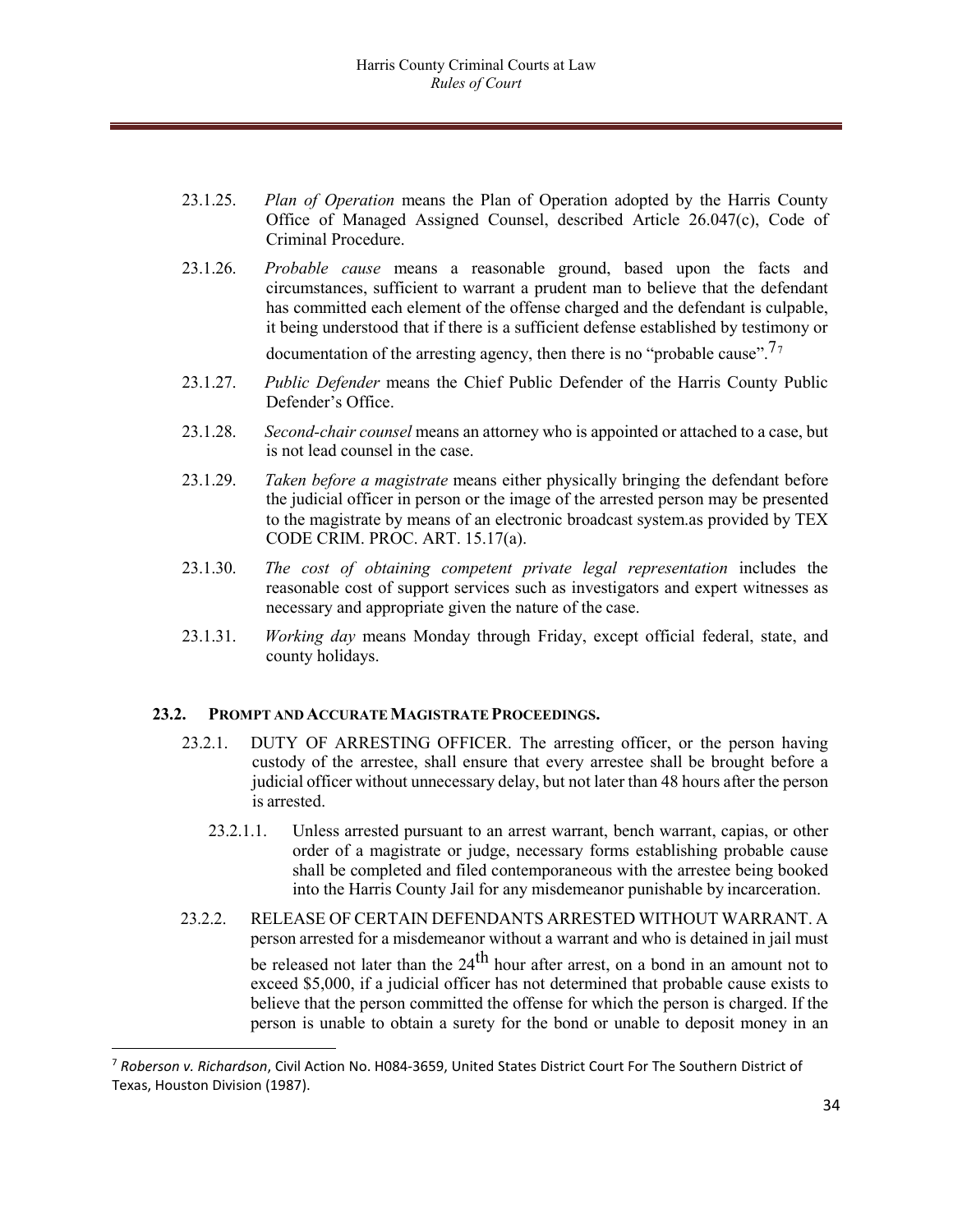amount of the bond, the person must be released on personal bond.

- 23.2.3. POSTPONED RELEASE. If requested by the State of Texas, a judicial officer may postpone the release of the defendant for not more than 72 hours after the defendant's arrest if a probable cause determination has not been made, in compliance with the procedure set forth in ART. 17.033, TEX CODE CRIM. PROC. ARTS.
- 23.2.4. RECORD OF PROCEEDING. In each case in which a person arrested is taken before a judicial officer, any combination of an electronic recording, written form, or other documentation memorializing:
	- 23.2.4.1. the judicial officer informing the defendant of the defendant's right to request appointment of counsel;
	- 23.2.4.2. the judicial officer asking the person whether the person wants to request the appointment of counsel;
	- 23.2.4.3. instruction on how to request the appointment of counsel and
	- 23.2.4.4. whether the person requested the appointment of counsel.
- 23.2.5. DEFENDANT BROUGHT BEFORE JUDICIAL OFFICER. The judicial officer shall determine if the defendant can speak and understand the English language, or if the defendant is deaf or hearing impaired.
- 23.2.6. INTERPRETER. If the person does not speak and understand the English language or is deaf, the judicial officer shall in an appropriate manner, and consistent with ARTS. 38.30, and 38.31, TEX. CODE CRIM. PROC. ARTS., communicate with the defendant using an interpreter.
	- 23.2.6.1. TRANSLATE FORMS AND DOCUMENTS. Interpreters provided at County expense shall provide sight translation of court documents and correspondence associated with the case or proceeding. $88$  $88$
- 23.2.7. THE HEARING. The judicial officer shall inform the defendant of the nature of the charge and of any affidavit, if available, filed therewith:
	- 23.2.7.1. The officer shall admonish the defendant

of: 23.2.7.1.1.the right to retain counsel;

- 23.2.7.1.1. the right to remain silent;
- 23.2.7.1.2. the right to have an attorney present during any interview with peace officers or attorneys representing the State of Texas;
- 23.2.7.1.3. the right to terminate an interview at any time;
- 23.2.7.1.4. the right not to make a statement and that any statement made by the defendant may be used against the defendant.
- 23.2.8. INFORMATION AND EXPLANATION OF THE RIGHT TO COUNSEL.

<span id="page-34-0"></span> <sup>8</sup> Rule 5.2, Harris County Limited English Proficiency (LEP) Plan for Court Proceedings required by 42 U.S.C. 2000d, et seq (2015).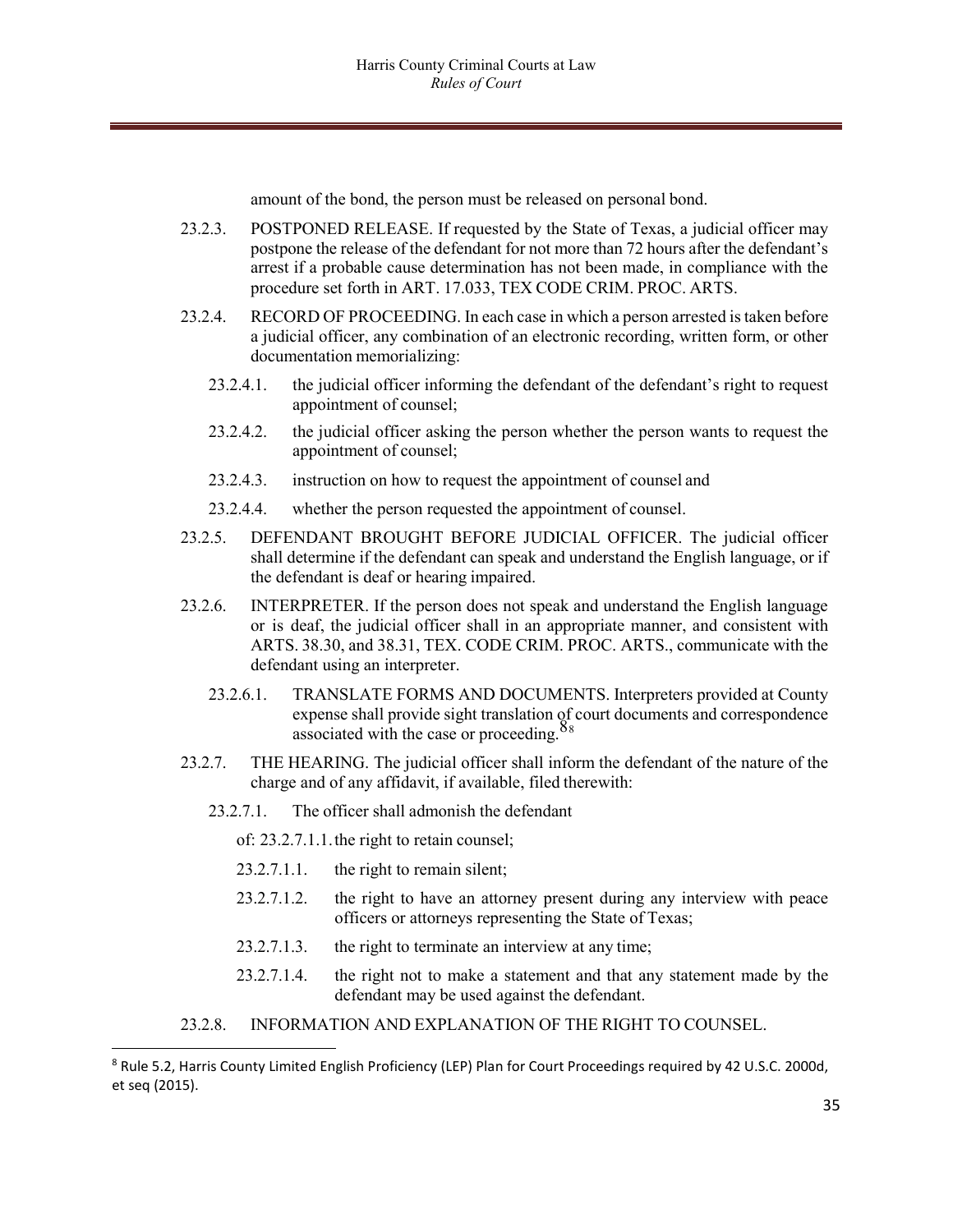- 23.2.8.1. The judicial officer shall:
	- 23.2.8.1.1. Inform the defendant of the right to appointed counsel if the person cannot afford counsel and the procedures for requesting appointment of counsel in the trial court;
		- 23.2.8.1.2. Inquire as to whether the defendant is requesting that counsel be appointed;
	- 23.2.8.1.3. Clearly note on the magistrate's admonishment form, or Probable Cause for Further Detention form, the defendant's choice viz: to request the appointment of counsel or not to request the appointment of counsel.
- 23.2.8.2. If the judicial officer has reason to believe the defendant is not mentally competent, the judicial officer shall enter a request for counsel on behalf of the defendant to alert the judge of the court in which the case is pending that counsel with the specialized skills necessary to represent mentally ill, or intellectually disabled should be appointed to the case.
- 23.2.9. DETERMINATION OF PROBABLE CAUSE FOR FURTHER DETENTION. In a case where the individual was arrested without an arrest warrant, bench warrant, or capias, or other order of a magistrate or judge, the judicial officer shall determine whether there is probable cause to believe the person committed the offense stated in the complaint.
- 23.2.10. SETTING BAIL. The judicial officer shall set the amount of bail and consider the defendant for release on a personal bond.<sup>9</sup>
- 23.2.11. ARREST ON OUT-OF-COUNTY WARRANT. The judicial officer and district clerk shall follow the same procedure for a person arrested on one or more out-ofcounty warrants.
	- 23.2.11.1. If the arrestee requests the appointment of counsel, the judicial officer shall ask the arrestee to complete an affidavit of indigence and financial statement, and shall ensure the arrestee has assistance in completing the forms.
	- 23.2.11.2. The district clerk shall transmit the form to the county issuing the warrant within 24 hours of the request being made.
- 23.2.12. THE MAGISTRATE SHALL RECORD THE FOLLOWING:
	- 23.2.12.1. The date and time the defendant was arrested and the date and time when the defendant was brought before the magistrate;
	- 23.2.12.2. Whether the judicial officer informed the defendant of the right to request appointment of counsel, and the procedure for requesting counsel in the trial court; and
	- 23.2.12.3. Whether the defendant requested appointment of counsel.
- 23.2.13. TIMELY TRANSMISSION OF FORMS TO THE TRIAL COURT. The District

<span id="page-35-0"></span> <sup>9</sup> *Roberson v. Richardson*, supra.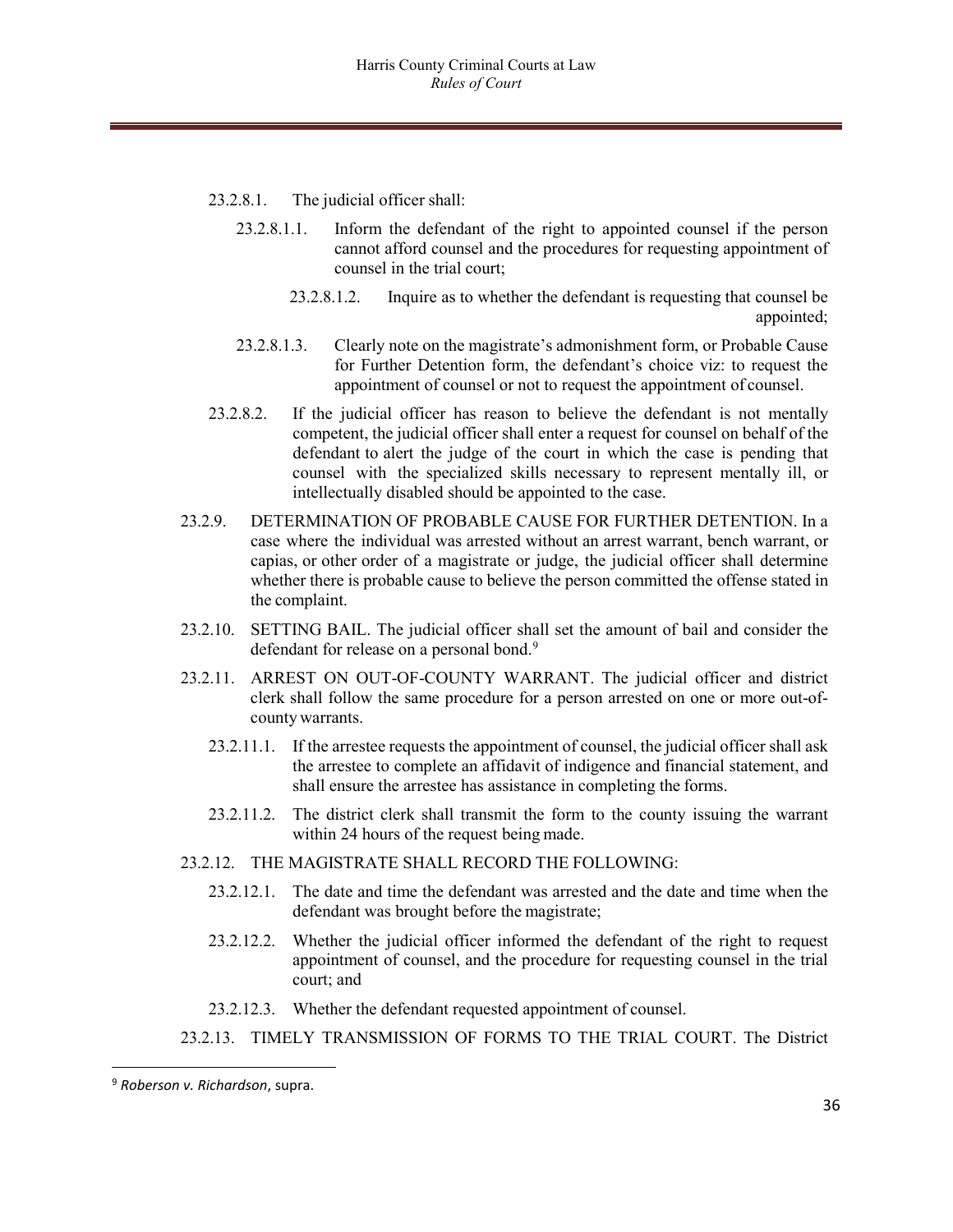Clerk of Harris County, Texas, through a deputy district clerk, shall immediately transmit or cause to be transmitted the magistrate's form or Probable Cause for Further Detention form to the judge of the court in which the case is pending for use the following business day to timely conduct an indigence hearing as requested by the defendant.

#### **23.3. RIGHT TO APPOINTEDCOUNSEL.**

- 23.3.1. A defendant found to be indigent as that term is used herein, and who requests appointed counsel has the right to counsel:
	- 23.3.1.1. in any adversarial judicial proceeding that may result in punishment by confinement;
	- 23.3.1.2. in any criminal proceeding before the court if the judge concludes that the interests of justice require representation;
	- 23.3.1.3. in a direct appeal to a court of appeals;
	- 23.3.1.4. following arrest for violating a condition of community supervision; and
	- 23.3.1.5. following arrest on an out-of-county warrant.
- 23.3.2. In cases where a person appearing before the Court is not otherwise entitled to appointment of counsel, judge of the court may also request that the public defender's office represent the person or that the MAC Office appoint counsel to represent the person in the interests of justice, regardless of the person's financial status.

#### **23.4. DETERMINING INDIGENCE**

- 23.4.1. Procedures Used to Determine Indigence.
	- 23.4.1.1. Indigence is determined by the judge of the court with dispositive jurisdiction. The judge may require the defendant to respond to questions about the defendant's financial status, produce documentation supporting financial information provided, and/or order a court official to verify financial information provided.
	- 23.4.1.2. A request by the appointing authority for additional information, documentation, and/or verification cannot delay appointment of counsel beyond the timelines specified in ART.1.051. TEX. CODE CRIM. PROC.
- 23.4.2. FINANCIAL STANDARD. For purposes of appointing counsel, a person is indigent if the person is not financially able to employ counsel.<sup>[10](#page-36-0)</sup> The standard shall apply to each defendant equally, regardless of whether the defendant is in custody or is released on bail.
- 23.4.3. FACTORS FOR DETERMINING INDIGENCE. A judge shall consider the following factors in determining whether a defendant is indigent:
	- 23.4.3.1. defendant's income,

<span id="page-36-0"></span> <sup>10</sup> *See* TEX. CODE CRIM. P. ANN. art. 1.051(b).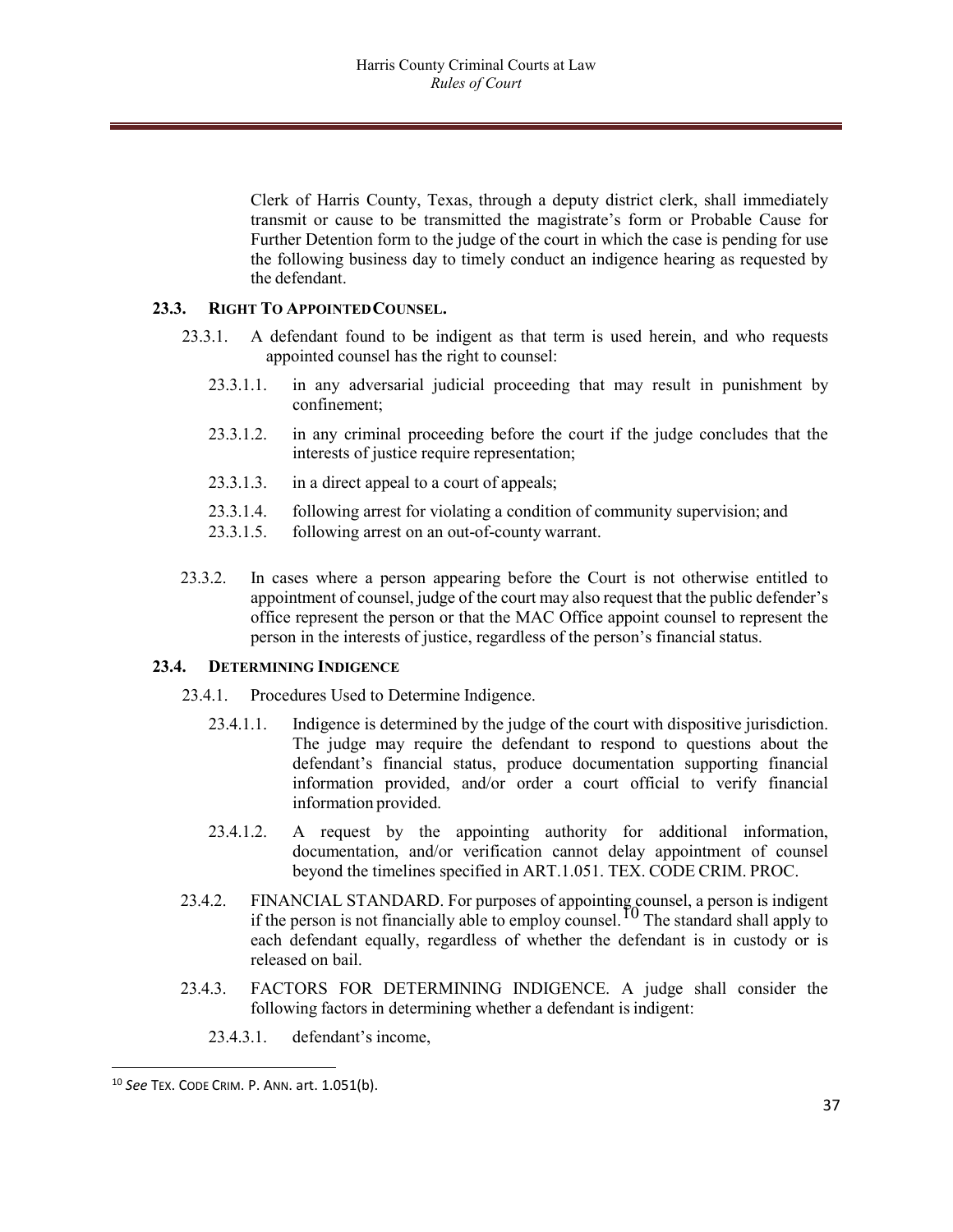- 23.4.3.2. source(s) of income,
- 23.4.3.3. assets and property owned, or in which the defendant has an interest,
- 23.4.3.4. outstanding obligations,
- 23.4.3.5. necessary expenses,
- 23.4.3.6. the number and ages of dependents, and
- 23.4.3.7. Spousal income that is available to the defendant.
- 23.4.4. PRESUMPTIONS.
	- 23.4.4.1. The defendant is presumed to be indigent if his net household income does not exceed 125% of the Poverty Guidelines as revised annually by the United States Department of Health and Human Services and published in the Federal Register.
	- 23.4.4.2. A defendant determined to be indigent is presumed to remain indigent for the remainder of the case unless a material change in the defendant's financial circumstances occurs.
- 23.4.5. USE OF INFORMATION LIMITED. Information gathered for determining indigence, both in the affidavit of indigence and through oral examination, may not be used for any purpose other than:
	- 23.4.5.1. Determining if defendant is (or is not) indigent; or
	- 23.4.5.2. Impeaching direct testimony of defendant regarding the defendant'sindigence.
- 23.4.6. REVIEW. A defendant's status as indigent or not indigent may be reviewed in a formal hearing at any stage of court proceedings, on a motion for reconsideration by the defendant, the defendant's attorney, or the attorney representing the state.
	- 23.4.6.1. The defendant's indigent status will be presumed not to have changed. The presumption can be rebutted in the review proceedings based on the following:
	- 23.4.6.2. Evidence of a material change in the defendant's financial circumstances, as a result of which the defendant does not meet any of the standards for indigence contained in these rules; or
	- 23.4.6.3. Additional information regarding the defendant's financial circumstances that shows that the defendant does not meet any of the standards for indigence contained in these rules.
	- 23.4.6.4. If a defendant previously determined to be indigent is subsequently determined not to be indigent, the attorney shall be compensated by the county according to the fee schedule for hours reasonably expended on the case.
	- 23.4.6.5. If the court determines that a defendant has financial resources that enable him to offset in part or in whole the costs of the legal services provided, including any expenses and costs, the court shall order the defendant to pay during the pendency of the charges or, if convicted, as court costs, the amount that it finds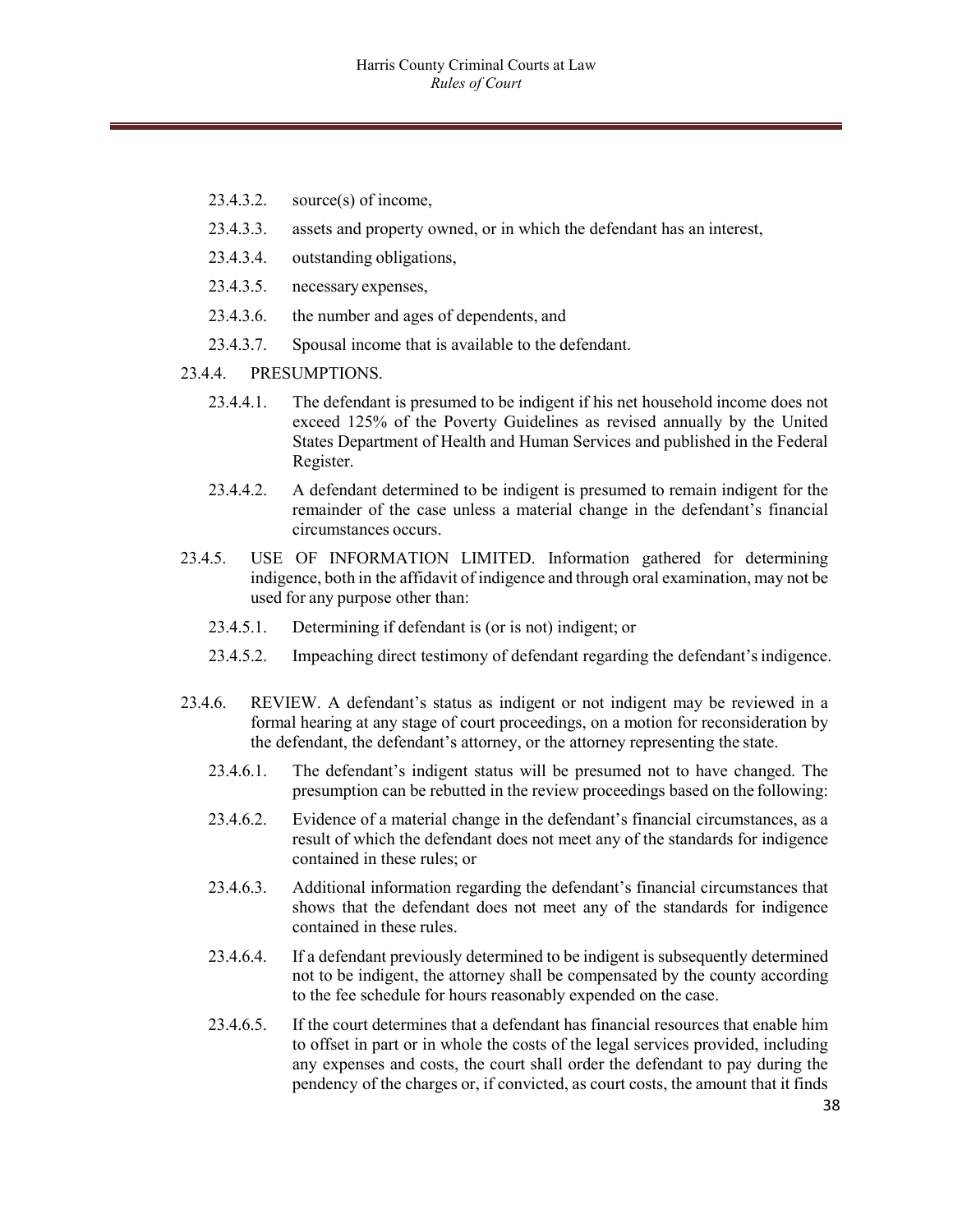the defendant is able to pay.

#### **23.5. ESTABLISHING MINIMUM ATTORNEY QUALIFICATIONS.**

- 23.5.1. The MAC Office is responsible for determining the minimum qualifications of attorneys accepting appointed clients. The qualifications shall be specified in the Plan of Operation.
- 23.5.2. SPECIALTY COURT PROGRAMS, PUBLIC DEFENDER, DEFENSE SPECIALISTS.<sup>[11](#page-38-0)</sup> These categories provide opportunities for lawyers to diversify their practices, to control the size of their caseloads, to choose the types of cases they handle, and to have access to adequate resources to properly defend their clients.
	- 23.5.2.1. SPECIAL MENTAL HEALTH CASELOAD. An assistant Harris County Public Defender with significant previous experience and specialized training in representing mentally ill and intellectually disabled persons charged with a criminal offense, shall represent a defendant:
		- 23.5.2.1.1. Identified by an algorithm composed of data approved by the judges covered by this Alternative Plan in consultation with the chief public defender, indicating a likelihood that mental illness and/or intellectual disability is/are a factor in the defendant's arrest;
		- 23.5.2.1.2. Arrested at least three times during the twelve months prior to the current arrest, with a medical and social history suggesting that court ordered step- down therapy may reduce the probability of future arrests; or,
		- 23.5.2.1.3. Following a finding by a court that the defendant isincompetent.
	- 23.5.2.2. MENTAL HEALTH DEFENSE SPECIALIST. Represents a defendant identified using the mental health algorithm; a defendant found incompetent; or a defendant manifesting signs of mental illness when the Public Defender's Office reaches its daily or annual case load cap. The attorney must satisfy any requirements described in the Plan of Operation.
	- 23.5.2.3. APPEALS AND HABEAS CORPUS. The Harris County Public Defender shall represent all persons appealing a judgment or order of these courts, unless that person is represented by a qualified attorney appointed through the MAC Office who is permitted to represent the person on appeal or if the Harris County Public Defender has a conflict of interest. An attorney appointed by the MAC Office must satisfy any requirements described in the Plan of Operation.
	- 23.5.2.4. BILINGUAL ATTORNEY. Represents a defendant who does not speak or understand the English language. The attorney must satisfy any requirements described in the Plan of Operation.
	- 23.5.2.5. FUGITIVE DEFENSE SPECIALIST. Represents a person who has been arrested in Harris County, Texas on a warrant from another state or another

<span id="page-38-0"></span> $11$  "Specialist," as used in these Rules, does not refer to any certification through the Texas Board of Legal Specialization.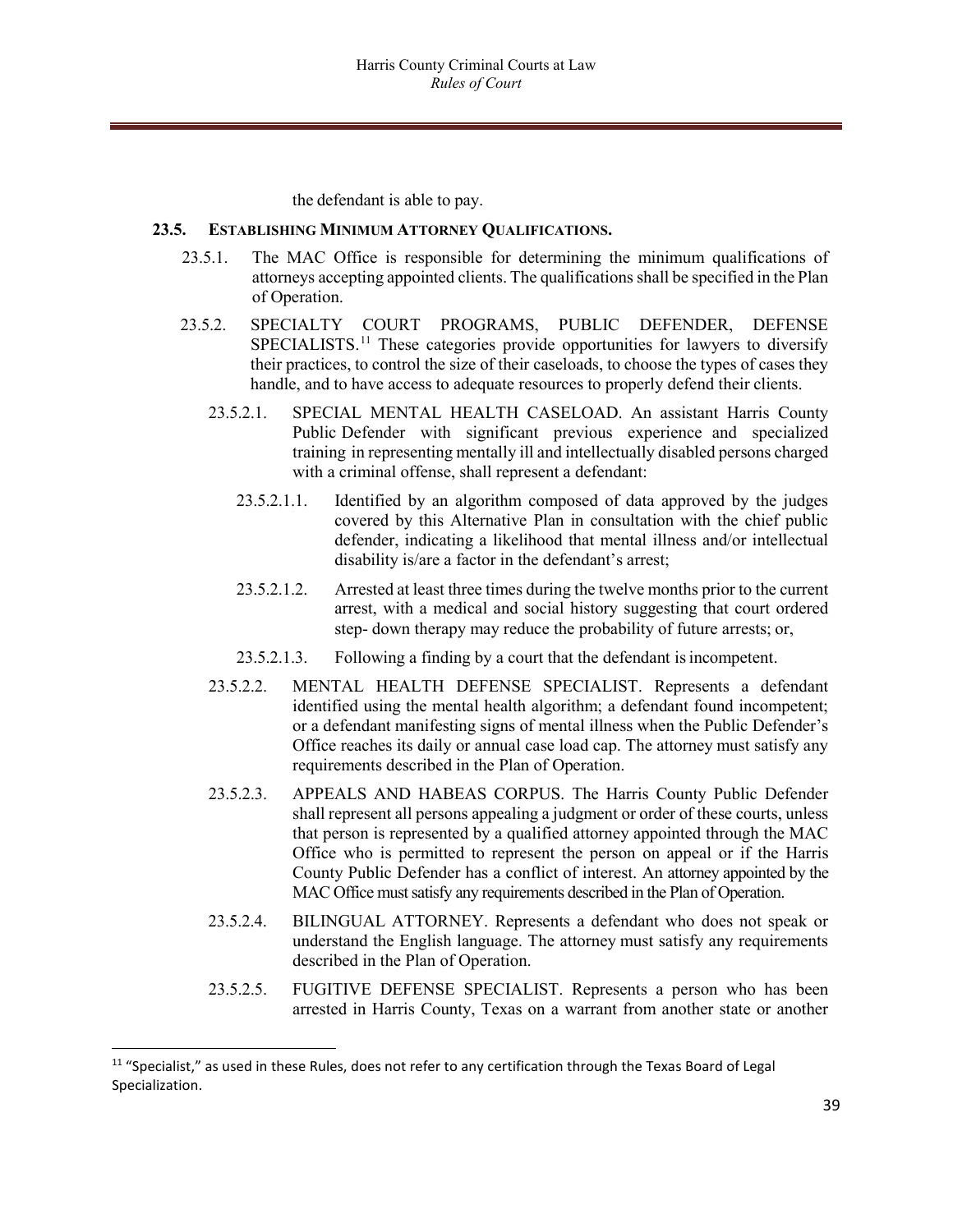county in Texas. The attorney must satisfy any requirements described in the Plan of Operation.

- 23.5.2.6. S.O.B.E.R COURT PROGRAM ATTORNEY. Represents a defendant in the S.O.B.E.R Court Specialty program for persons convicted of driving while intoxicated. The attorney must satisfy any requirements described in the Plan of Operation.
- 23.5.2.7. VETERANS COURT PROGRAM ATTORNEY. Represents a Veteran or current member of the United States armed forces, including a member of the Reserves, National Guard or State Guard, who has been accepted into Veterans Court Program. The attorney must satisfy any requirements described in the Plan of Operation.
- 23.5.2.8. PROJECT SECOND CHANCE COURT PROGRAM ATTORNEY. Represents a defendant who is charged with prostitution, from the age of 17 years of age through the age of 25 years of age who has been accepted into the Project Second Chance Court program. The attorney must satisfy any requirements described in the Plan of Operation.
- 23.5.2.9. DEAF OR HEARING IMPAIRED. Represents a defendant who is deaf, or severely hearing impaired. The attorney must satisfy any requirements described in the Plan of Operation.

#### **23.6. APPROVAL OF QUALIFIED ATTORNEYS.**

23.6.1 The MAC Office shall designate the process for approving attorneys qualified for inclusion on the public appointment list in the Plan of Operation.

#### **23.7. VOLUNTARY AND INVOLUNTARY REMOVAL OF APPROVED ATTORNEY FROM THE LIST OF ELIGIBLE ATTORNEYS AND APPEAL.**

- 23.7.1. The MAC Office shall designate the process for the voluntary and involuntary removal of attorneys in the Plan of Operation.
- 23.7.2. REINSTATEMENT. If eligible for reinstatement, an attorney may request reinstatement by following the application process outlined in the Plan of Operation.
- 23.7.3. APPEAL. An attorney removed from the appointment list maintained by the MAC Office may appeal the removal by appealing the MAC Office's decision in writing, as specified in the Plan of Operation.

#### **23.8. REPLACEMENT OF APPROVED COUNSEL FROM A CASE OR CASES.**

- 23.8.1. Generally
	- 23.8.1.1. The MAC Office shall set forth expectations regarding the duration and continuation of the appointment of counsel in the Plan of Operation.
- 23.8.2. On Appeal
	- 23.8.2.1. If, at the conclusion of a trial, the indigent client desires to prosecute a direct appeal and requests the appointment of different counsel, the Court may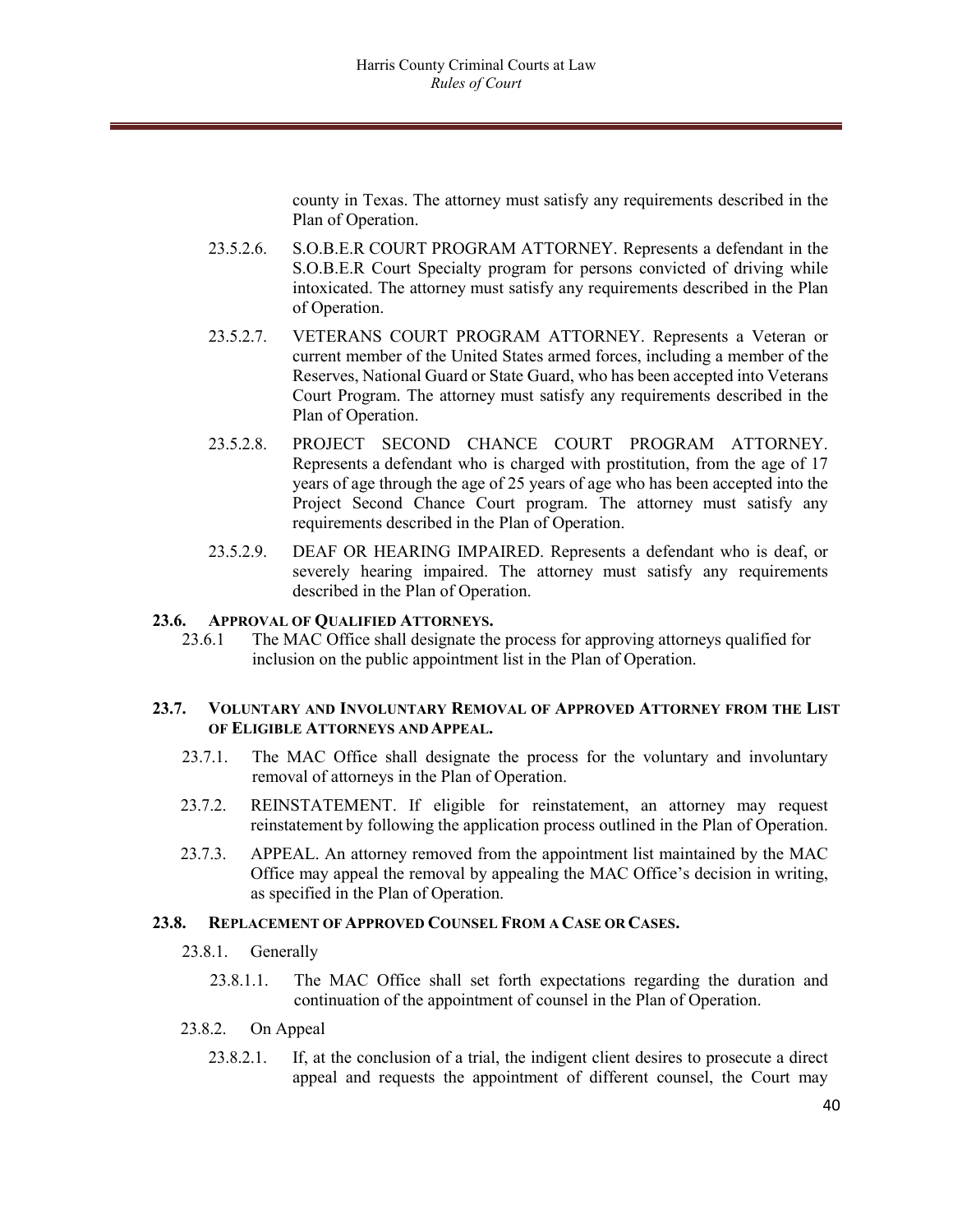appoint counsel pursuant to this Alternative Plan

#### **23.9. APPOINTMENT OF COUNSEL.**

- 23.9.1. The designating authority is the judge of the court in which the defendant's case is filed, or the courts' designee. The designating authority designates whether the case is appointed to the public defender's office or whether the MAC Office will appoint counsel.
- 23.9.2. PERSONS BOOKED INTO THE COUNTY JAIL. The designating authority shall designate either the public defender's office to represent or the MAC office to appoint counsel as soon as possible, but not later than the end of the first working day after the date on which the court or the courts' designee receives the defendant's request for appointment of counsel.
- 23.9.3. PERSON RELEASED ON BOND PRIOR TO BOOKING IN THE COUNTY JAIL. A defendant released on bail before being booked into the Harris County Jail shall appear the 7th day following release (or the next business day following the 7th day if the 7th day is not a business day). Prior to conducting an arraignment proceeding, the judge shall perform the duties required under Article 15.17 and shall designate either the public defender's office to represent or the MAC office to appoint counsel if the defendant requests, and is entitled to, appointed counsel or if the interests of justice require the appointment of counsel.
- 23.9.4. PERSON ARRESTED IN ANOTHER COUNTY ON A HARRIS COUNTY WARRANT. Within 24 hours of receiving notice of a defendant's arrest in another county, the judge of the court that issued the arrest process shall designate either the public defender's office to represent or the MAC office to appoint counsel for the defendant.
- 23.9.5. PERSON ARRESTED ON OUT-OF-COUNTY WARRANT IN HARRIS COUNTY. A person arrested on an out-of-county warrant must be appointed counsel on the 11th day following the date the defendant was booked into the Harris County Jail if the person has not been transferred or released to the custody of the county issuing the warrant.
- 23.9.6. OBTAINING REQUEST FOR APPOINTED COUNSEL FORM. The form used to request appointment of counsel and the financial affidavit in support of the request are available to defendants and interested third parties by requesting same from the court coordinator in any county criminal court at law.
- 23.9.7. FILING THE FORM. The completed forms shall be filed with the deputy district clerk in the court where the case is pending.

# **23.10. DUTY OFAPPOINTED COUNSEL.**

- 23.10.1. Attorneys accepting appointments through the MAC Office are expected to abide by the expectations set forth in the Plan of Operation.
- 23.10.2. FIRST AND SECOND CHAIR COUNSEL. The MAC Office may appoint First and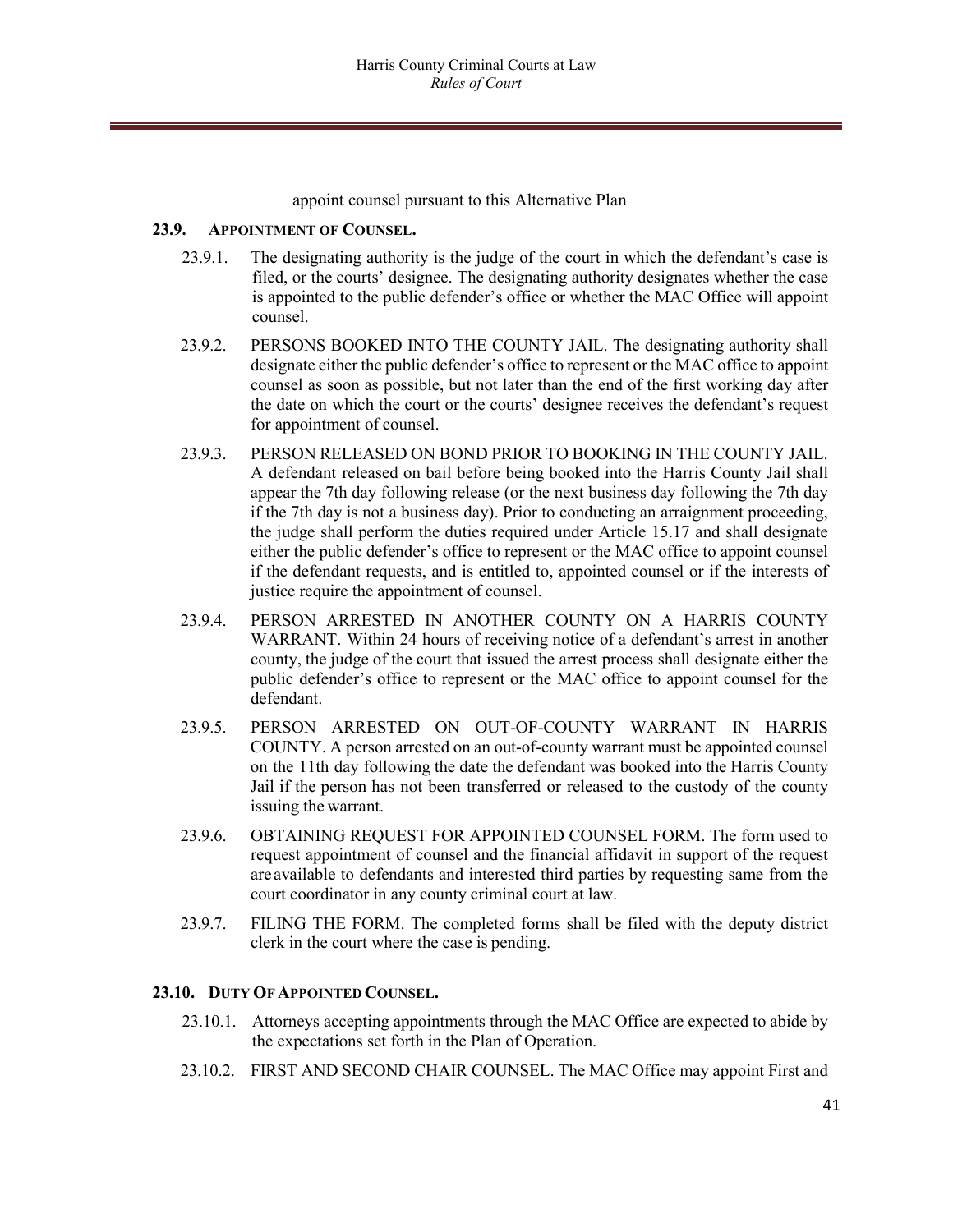Second Chair Counsel as designated in the Plan of Operation

- 23.10.2.1. FIRST-CHAIRCOUNSEL
	- 23.10.6.1.1. All motions filed in the case shall be filed in the name of first-chair
	- counsel. 23.10.6.1.2. First-chair counsel shall appear on all matters before the Court

#### and speak for

the defendant.

- 23.10.6.1.3. First-chair counsel may assign tasks to second-chair counsel on behalf of the defendant.
- 23.10.2.2. SECOND-CHAIR COUNSEL
	- 23.10.6.2.1. Under the direction and in the presence of lead counsel, second-chair counsel may prepare, present, or argue motions, examine witnesses, and participate in a hearing or trial.
	- 23.10.6.2.2. Second-chair counsel shall complete and file an attorney of record form with the district clerk. The form shall state on its face that the attorney is second-chair counsel.
	- 23.10.6.2.3. Second-chair counsel is only entitled to be compensated if appointed by the MAC Office pursuant to the Plan of Operation.
	- 23.10.6.2.4. Second-chair counsel shall be present for the entire

trial.

23.10.2.3. SUBSTITUTION BY APPOINTED COUNSEL PROHIBITED. Only with approval of the judge presiding, may an attorney send another attorney not designated as counsel in the case to appear on the attorney's behalf. If agreed to by the judge in the court where the case is pending, the attorney making the appearance must be eligible for appointment to represent an indigent defendant in these courts. The attorney shall not be entitled to compensation for his appearance.

#### **23.11. THE FAIR, NEUTRAL AND NONDISCRIMINATORY ATTORNEY SELECTION PROCESS.**

- 23.11.1. Each assignment shall be in accordance with Article 26.047, Code of Criminal Procedure. The public defender's office shall have priority in appointments in criminal proceedings. If the Public Defender's Office is not eligible for the appointment, each assignment shall be impartially distributed by the MAC Office among the list of attorneys eligible as designated in the Plan of Operation.
- 23.11.2. ATTORNEY CATEGORIES. The MAC Office shall set forth the different categories of appointments in the Plan of Operation and shall designate each attorney as eligible or ineligible to receive those categories of appointments.
- 23.11.3. INVESTIGATOR CATEGORIES. The MAC Office shall set forth the different categories of investigative assignments in the Plan of Operation and shall designate each attorney as eligible or ineligible to receive those categories of appointments.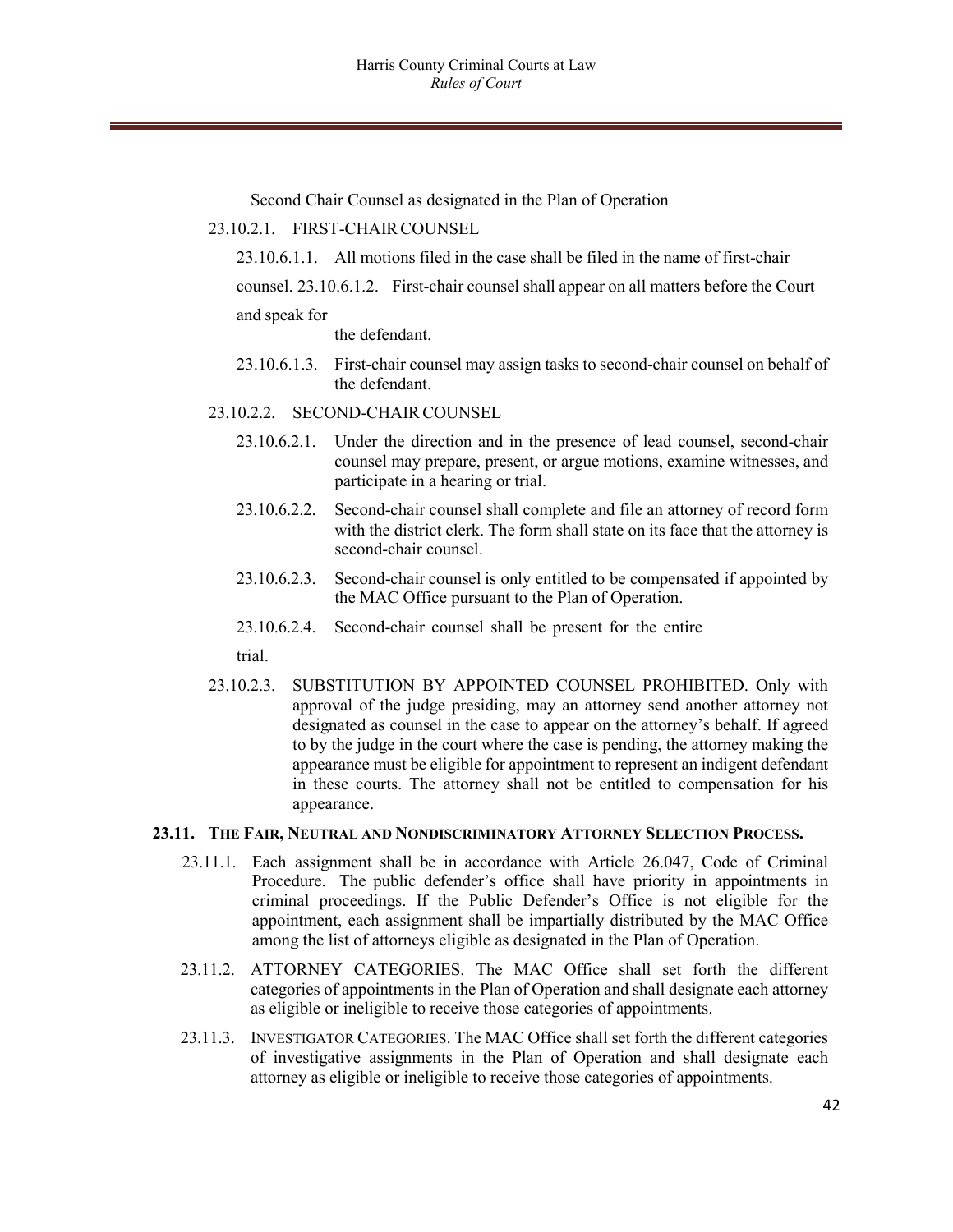- 23.11.4. ASSIGNMENT TYPE. The MAC Office shall determine how cases are assigned to lawyers and designate the method and type of assignment in the Plan of Operation.
- 23.11.5. ANNUAL CASELOAD LIMITS. The MAC Office shall designate the annual caseload limits, the method of calculating the caseload limits, and policy for ensuring the limits are not exceeded in the Plan of Operation.
- 23.11.6. DAILY CASELOAD LIMITS. The MAC Office shall designate daily caseload limits in the Plan of Operation.

#### **23.12. CONFIDENTIALITY OF INFORMATION.**

23.12.1. As part of the MAC Office's operations, the office will receive confidential attorney-client information, protected by the Sixth Amendment and attorney-client privilege that is necessary for the MAC Office to support attorneys receiving appointments through the office. The provision of resources necessary to ensure an attorney can provide effective assistance of counsel cannot be conditioned on a waiver of attorney-client privilege.<sup>[\[1\]](#page-42-0)</sup> Attorneys interacting with the MAC Office cannot be afforded less protection than attorneys making an *ex parte* request to the Court or an assistant public defender making a request for assistance in a case. The MAC Office is required under this Plan and these rules to protect any privileged information it receives to the extent permissible by law.

#### **23.13. FEE AND EXPENSE PAYMENT PROCESS.**

- 23.13.1. FEE SCHEDULE. Appointed counsel shall be compensated for all time reasonably necessary to adequately represent the defendant according to the following fee schedule, and as set forth in his or her contract for indigent defense services with Harris County, Texas.<sup>[12](#page-42-1)</sup>
- 23.13.2. BASE HOURLY RATE.
	- 23.13.2.1. Attorneys:
		- 23.13.2.1.1. In-court hours not otherwise described in this section —\$100/hr.
		- 23.13.2.1.2. Out-of-court —\$100/hr.
		- 23.13.2.1.3. Appeals and post-trial writs—\$100/hr.
		- 23.13.2.1.4. Out of court (mental health caseload) \$140/hr.
		- 23.13.2.1.5. Hearings with sworn oral testimony \$140/hr.
		- 23.13.2.1.6. Trial (includes competency or sanity) \$140/hr.
		- 23.13.2.1.7. Oral argument and post-trial writ hearings \$140/hr.
		- 23.13.2.1.8. Mental Health Defense Specialist \$140/hr.

<span id="page-42-1"></span><span id="page-42-0"></span> <sup>[1]</sup> *See generally*, *Leday v. State*, 983 S.W.2d 713, 719 (Tex. Crim. App. 1998) (accused cannot be forced to waive one right to assert another right in the context of a trial); *Speiser v. Randall*, 357 U.S. 513, 526 (1958) (prohibiting government to implement a procedure which produces a result the government cannot command directly). 12 *See* TEX. ADMIN C. TITLE 1, PART 8, SUBCHAPTER B §§174.10 et seq.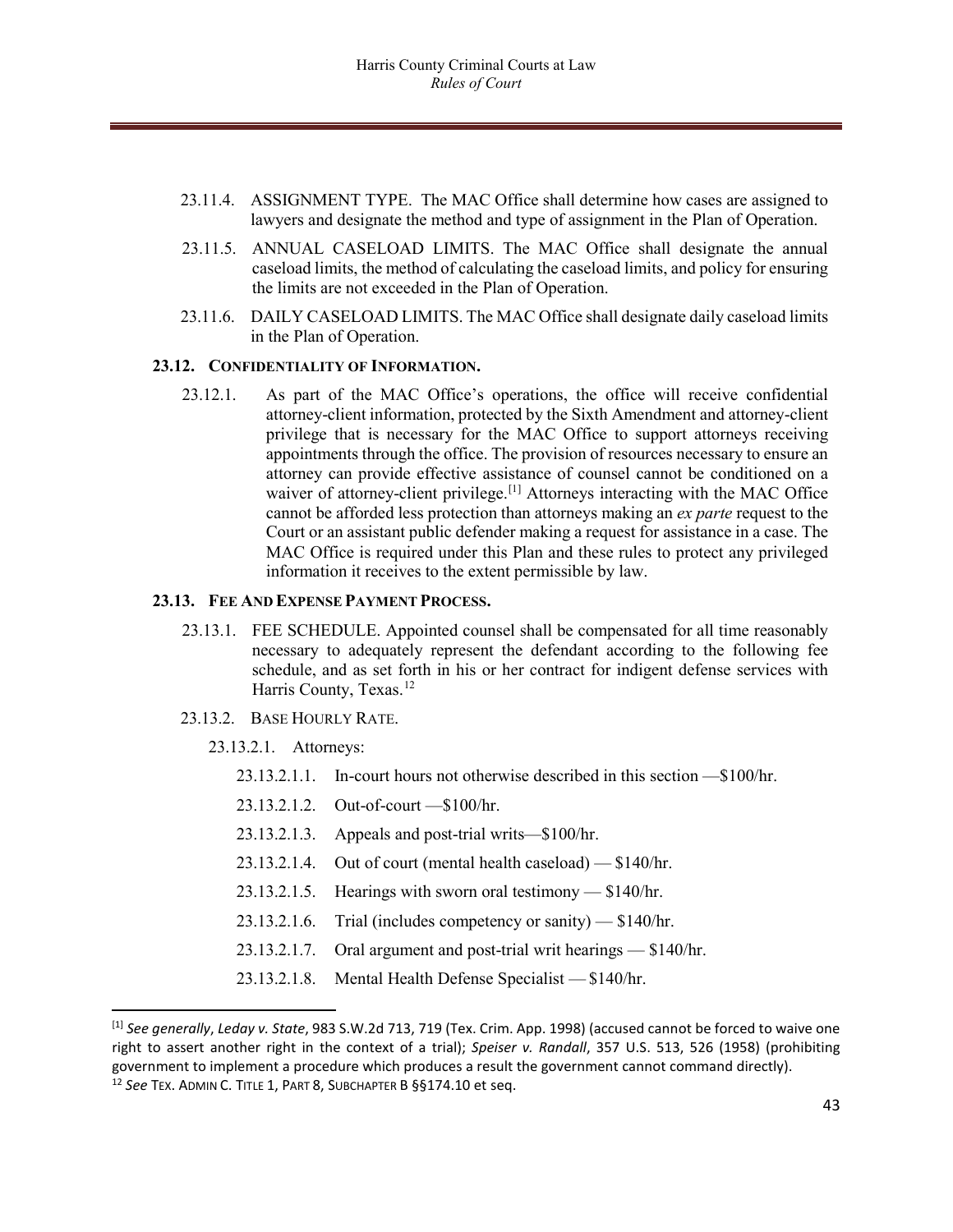23.13.2.1.9. Specialty court — \$175/hr.

- 23.13.2.2. Hourly rates shall be paid for performing the appropriate statutory services defined in TEX. CODE CRIM. PROC. ANN. art. 26.05(a), based on the time and labor required, the complexity of the case, and the experience and ability of the appointed counsel.
- 23.13.3. PER-CASE FEE. Appointed counsel shall be compensated for each case assigned to the attorney, unless the attorney withdraws on or before the first court setting after appointment of counsel in the case.
	- 23.13.3.1. Per appointment fee—\$100/case.
	- 23.13.3.2. Per appointment fee for bilingual attorneys —\$125/case.
- 23.13.4. DAILY MINIMUM ON INTAKE DAYS. On days the attorney participates in case intake as scheduled by the MAC Office, the attorney may receive the following daily minimum in lieu of Per-Case Fees if the total Per-Case Fee for that attorney on that day is less than the daily minimum.
	- 23.13.4.1. REQUIREMENTS. To receive the daily rate for participating in an intake day, an attorney shall:
		- 23.13.4.1.1. physically appear for docket call at the time and place designated by the judge of the assigned court unless physical presence is not required by the assigned court;
		- 23.13.4.1.2. accept appointments in that court or any other county court to which the attorney may be assigned on that day;
		- 23.13.4.1.3. remain available to the judges of the County Criminal Courts at Law until the courts' morning docket call is concluded, or the attorney is released by the judge of the court to which the lawyer is assigned; and
		- 23.13.4.1.4. Provide professional services, including the resetting of cases, first to appointed cases in the County Criminal Courts at Law.
- 23.13.5. DAILY MINIMUM FEE SCHEDULE
	- 23.13.5.1. Daily minimum fee each intake day, attorneys who speak only English \$250/day.
	- 23.13.5.2. Daily minimum fee for each intake day, bilingual attorneys—\$300/day.
- 23.13.6. INVESTIGATORS Investigators approved by the MAC Office shall be paid an hourly rate based on whether they speak only English or whether they are bilingual.
	- 23.13.6.1. Hourly rate, investigators who speak only English— \$80/hr:
	- 23.13.6.2. Hourly rate, bilingual investigators—\$84/hr.
- 23.13.7. NON-SPECIFIC VOUCHERS: When attorneys or investigators are entitled to payment for small amounts of work performed in many cases, the attorney or investigator may submit a non-specific voucher.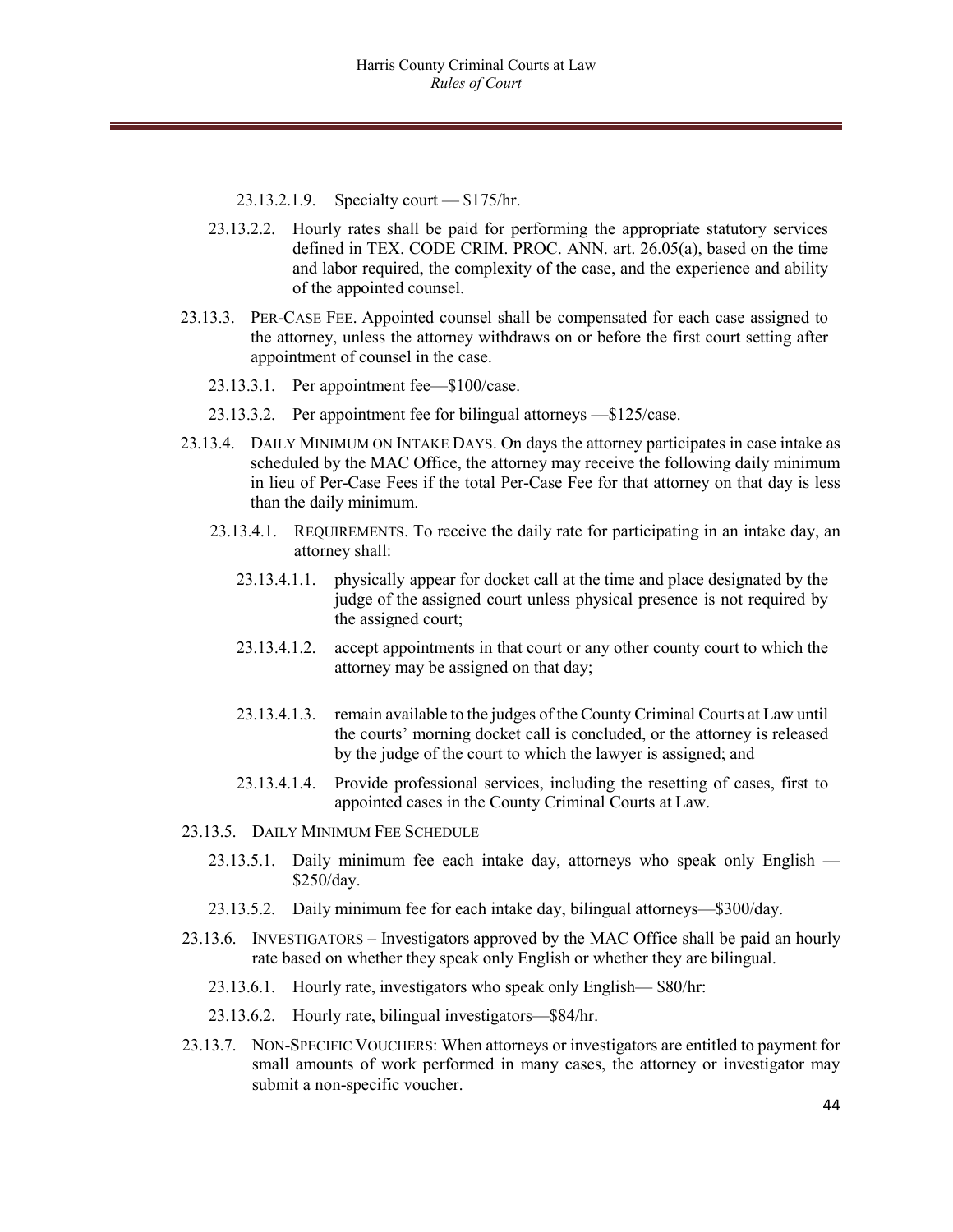#### 23.13.7.1. REQUIREMENTS

- 23.13.7.1.1. The Attorney may submit a non-specific voucher listing all the cases involved within the voucher and cannot claim any of the activities listed in the non-specific voucher elsewhere.
- 23.13.7.1.2. The non-specific voucher must indicate the nature of the activity performed and the voucher must be for an activity permitted under the fee structure.
- 23.13.7.1.3. Each activity listed in the non-specific voucher should average less than 10 minutes.
- 23.13.7.1.4. The non-specific voucher must list at least two different cases.
- 23.13.7.1.5. The total time claimed on a non-specific voucher should equal the amount of time spent on all the cases, but the total amount claimed on a nonspecific voucher for a single day cannot exceed two (2) hours.
- 23.13.7.2. EXAMPLES: These examples are not meant to be exhaustive but indicate the types of tasks for which it may be appropriate to submit a non-specific voucher.
	- 23.13.7.2.1. An Attorney may wish to submit a non-specific voucher claiming in-court hours when the Attorney resets multiple cases still needing discovery from the prosecutor.
	- 23.13.7.2.2. An investigator may wish to submit a non-specific voucher claiming time spent performing a records request when picking up records for several cases from a single agency.
	- 23.13.7.2.3. An Attorney or Investigator may wish to submit a non-specific voucher claiming client contact when the Attorney/Investigator send out initial new-client letters.

#### 23.13.8. COST OF LIVING ADJUSTMENTS

23.13.8.1. When Harris County awards departments a cost-of-living adjustment, all fees listed in this section shall be adjusted by the cost of living adjustment.

#### 23.13.9. EXPENSES.

- 23.13.9.1. Reasonable and Necessary Expenses
	- 23.12.9.1.1. The County will reimburse appointed attorneys for reasonable and necessary expenses including investigation and mental health and expert witnesses incurred on behalf of an indigent client with and without prior approval as provided by TEX.CODECRIM. PROC. ANN. arts. 26.05(d) and  $26.052(f)$ , (g), and (h).
- 23.13.9.2. Out-of-county travel expenses will be reimbursed with prior approval, using county rates and policies.
- 23.13.9.3. Counsel shall submit the original invoice or receipt, along with any request for reimbursement.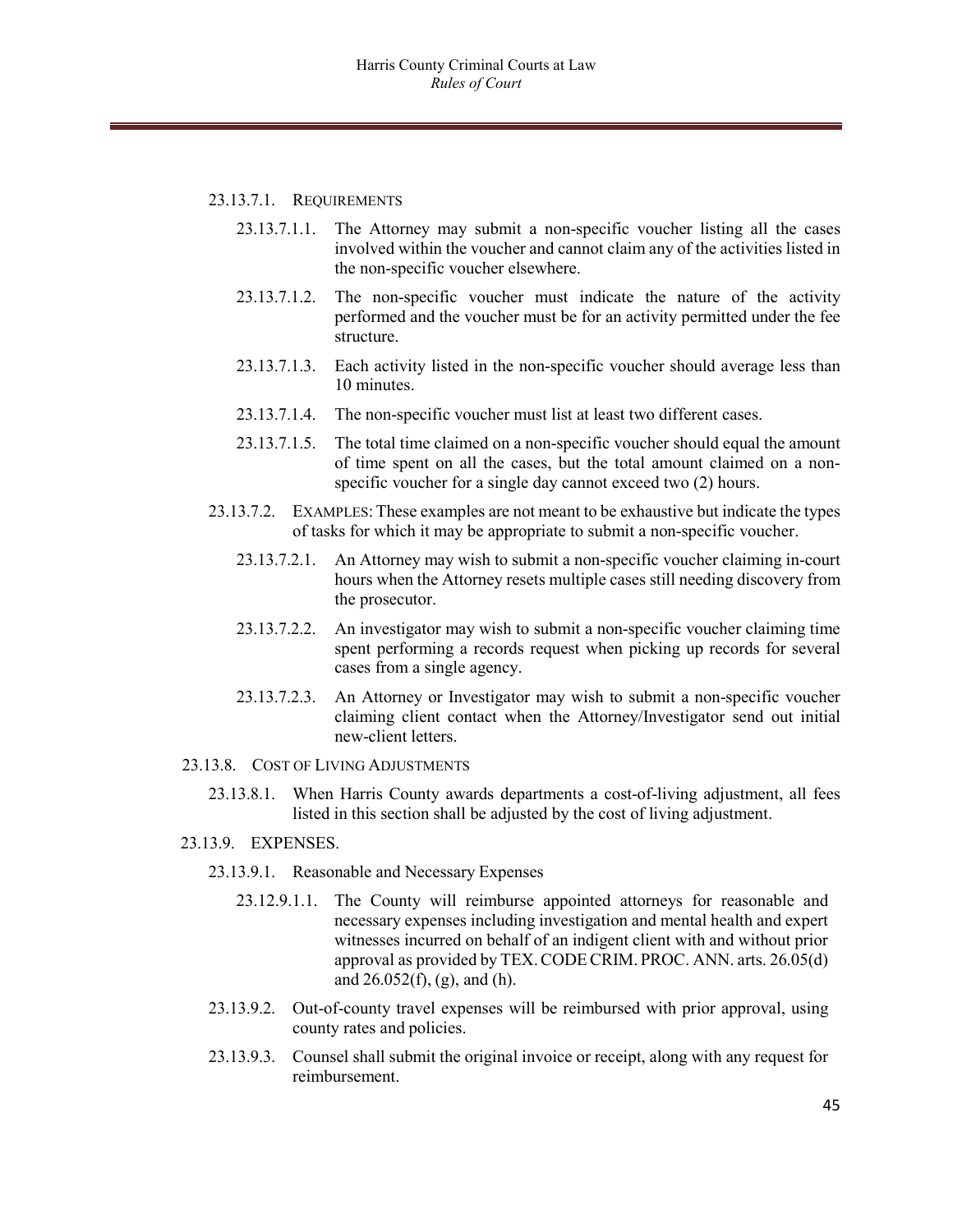#### 23.13.10. ADDITIONALCOMPENSATION.

- 23.13.10.1. An attorney appointed to represent an indigent defendant shall not accept additional compensation for professional services performed on behalf of the defendant, as a result of the appointment, in any form from any source other than Harris County, Texas.
- 23.13.10.2. A *de minimis* token of appreciation from a client shall not be deemed "additional compensation."
- 23.13.11. MANAGED ASSIGNED COUNSELDETERMINATION OFATTORNEY COMPENSATION.
	- 23.13.11.1. In consultation with other County departments responsible for paying attorneys' claims, MAC Office shall designate the procedure for attorney compensation in the Plan of Operation.

#### **23.14. PAYMENT BY COUNTY AUDITOR.**

- 23.14.1. The Harris County Auditor shall only pay a claim submitted by an attorney whose name appears on the list of approved attorneys assigned to participate in intake during term or date assigned by FDAMS or who is individually appointed to a client's case. The MAC Office shall provide the County Auditor's Office with a current list of attorneys certified to accept appointments. The Auditor shall send a claim submitted by an attorney who is not on the list of certified attorneys to the Executive Director of the MAC Office.
- 23.14.2. REASONABLE AND NECESSARY EXPENSES. The County will reimburse appointed attorneys for reasonable and necessary expenses, including investigation and mental health and expert witnesses, incurred on behalf of an indigent client as provided under TEX. CODE CRIM. PROC. ANN. arts. 26.05(d) and 26.052(f), (g), and (h).
- 23.14.3. ORIGINAL INVOICE OR RECEIPT. Counsel shall submit the original invoice or receipt along with any request for reimbursement.

#### **23.15. SYSTEMPERSON NUMBER (SPN).**

23.13.1 To ensure accuracy in the tracking and reporting of fees paid to attorneys and others under this Alternative Plan, the Auditor shall amend the current attorney fee voucher to include a space for the Justice Information Management System Person Number of the individual seeking payment of county funds.

#### **23.16. CONTRACT DEFENDER PROGRAM.**

23.16.1. In all term assignments the appointing authority shall follow the Texas Indigent Defense Commission Contract Defender Program Rules, as published in The Texas Administrative Code, Title I, Part 8, Chapter 174 sub chapter B, Part II, as setout below:

> II. APPLICATION OF STANDARDS AND CONTRACTING PROCEDURES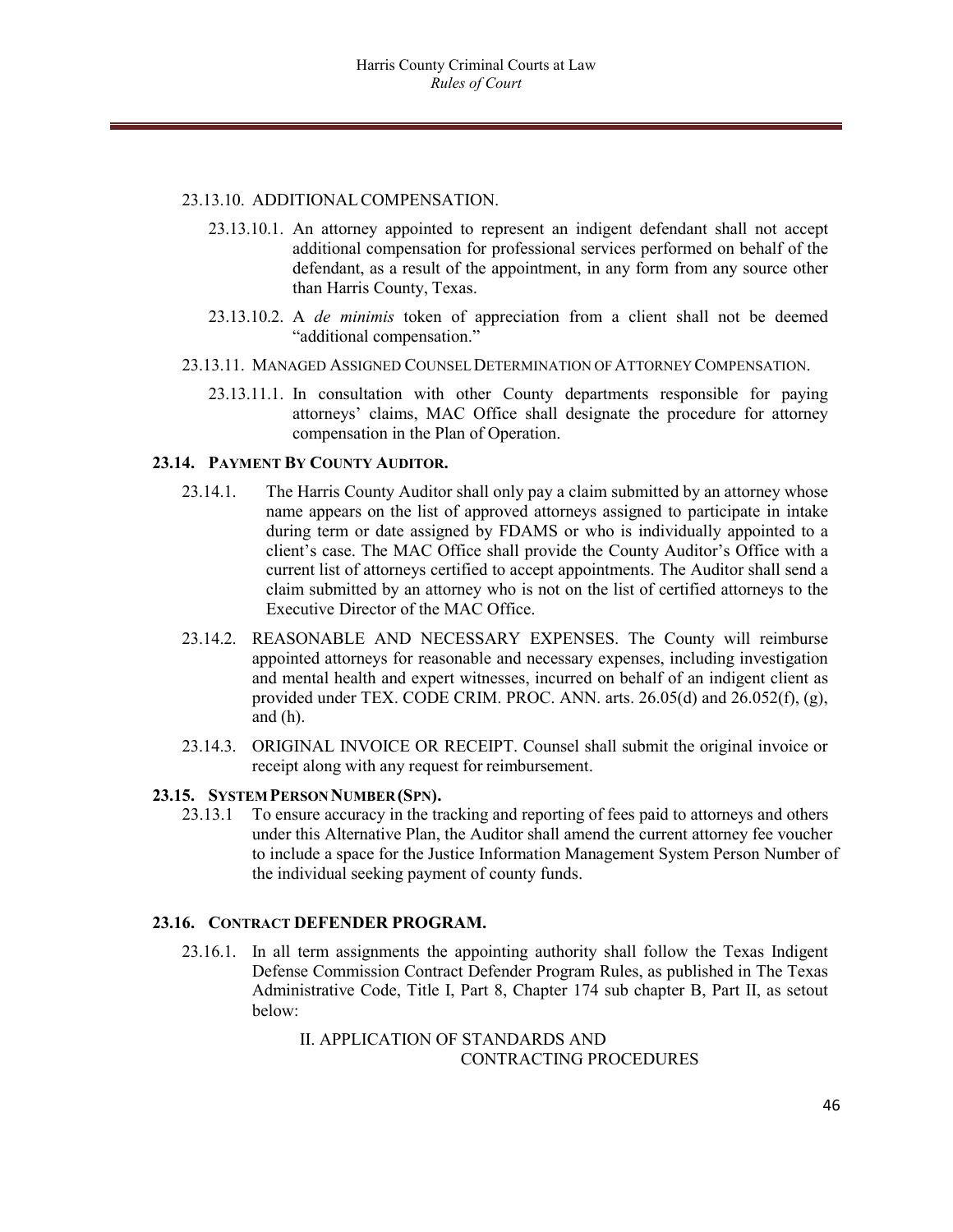§174.11. Application of Subchapter. This Subchapter applies to all contract defender programs. This Subchapter does not apply to public defender programs established and governed by Chapter 26, Code of Criminal Procedure.

§174.12. Application Process. The appointing authority shall solicit and select contractors in accordance with the procedure governing alternative appointment programs contained in Article 26.04, Code of Criminal Procedure.

- (a) Notification. The notification of the opportunity to apply (NOA) to be a contractor shall be distributed in a manner that reasonably covers all practicing members of the bar within the county or other region designated by the appointing authority. The notification shall inform attorneys of all requirements for submitting applications.
- (b) Opportunity to Respond. All potential contractors shall have the same opportunity to respond to the NOA and be considered for the award of a contract.
- (c) Application. All applications must be submitted in writing and shall be maintained by the appointing authority or contracting authority in accordance with the Texas State Library and Archives Commission Retention Schedule for Local Records- Local Schedule GR.

§174.13. Application Review Process. Following the review of all applications the appointing authority shall by a majority vote select  $contractor(s)$ , specify the types of cases each contractor is qualified to handle, and authorize the contracting authority to enter into a contract. The attorneys associated with the selected contractor(s) must meet the attorney qualification requirements contained in the indigent defense procedures adopted pursuant to Article 26.04, Code of Criminal Procedure. If the contract does not exclude capital cases in which the death penalty is sought, the attorneys associated with the selected contractor(s) must also meet the attorney qualifications set by the regional selection committee and be approved by the regional selection committee to represent clients in capital cases. The appointing authority shall consider at least the following factors when evaluating applications:

- (a) Experience and qualifications of the applicant;
- (b) Applicant's past performance in representing defendants in criminal cases;
- (c) Applicant's disciplinary history with the state bar;
- (d) Applicant's ability to comply with the terms of the contract; and
- (e) Cost of the services under the contract.

§174.14. Awarding the Contract. In accordance with Article 26.04(h), Code of Criminal Procedure, the contracting authority may approve the recommended contractor(s) and enter into a contract for services. The contracting authority shall enter into a contract only if it complies with these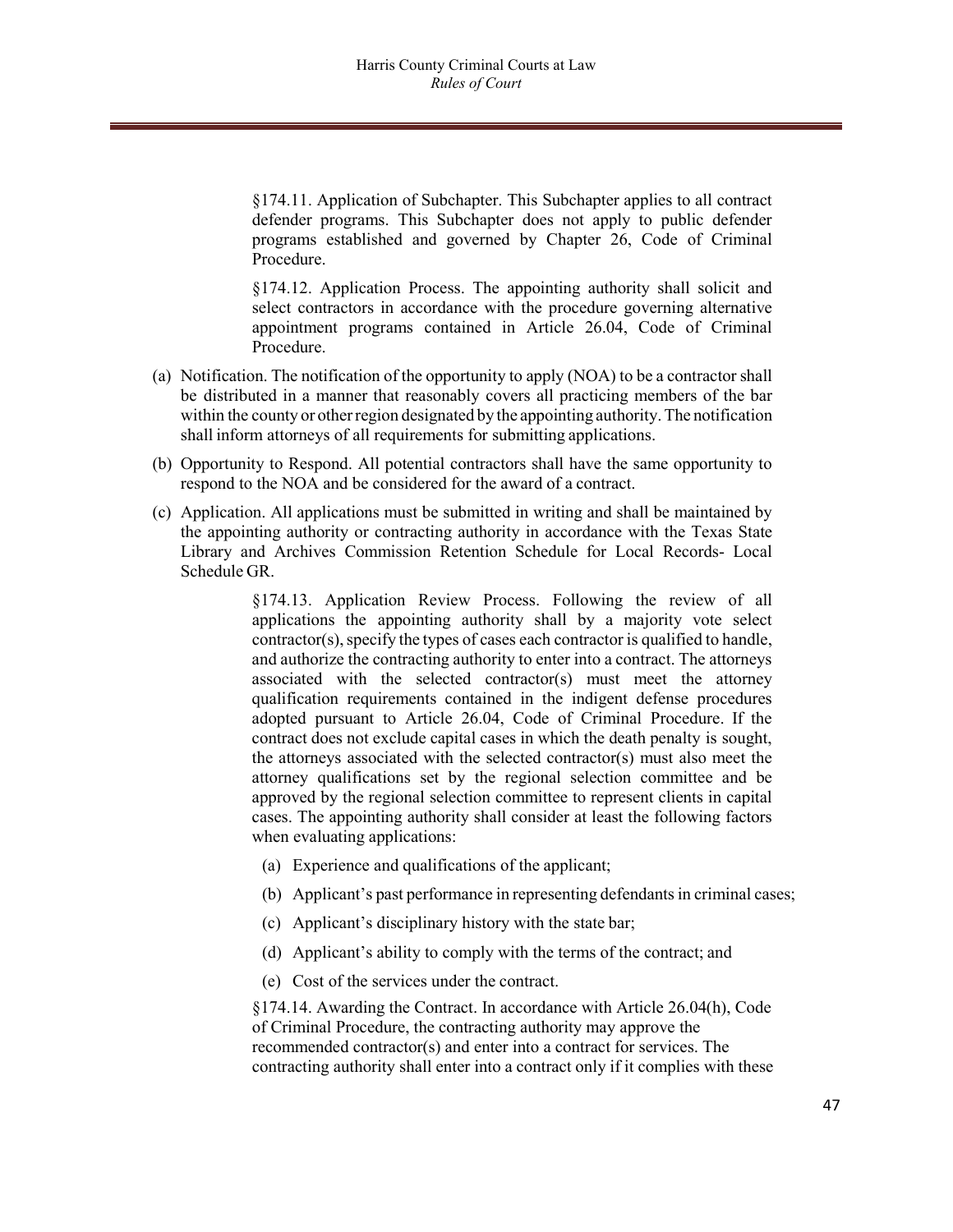standards and all applicable law governing professional services contracts entered into by counties. A contract shall not be awarded solely on the basis of cost.

#### **23.17. TRANSITION PLAN**

- 23.17.1. The MAC Office shall designate a transition plan within the Plan of Operation. If the MAC Office cannot implement changes needed to fully execute the Plan of Operation, it may operate under the Alternative Plan for Appointment of Counsel approved on April 9, 2021 in a manner it deems consistent with its requirements until the requisite changes are made.
- 23.17.2. Any changes to the Fee and Expense Payment Process shall be implemented as soon as practicable after making any necessary changes and related software and obtaining approval from County officials but shall be implemented no later than 6 months from the approval of these Local Rules. Until the required approvals are obtained, changes are implemented, and the changes are officially announced to the defense bar, payment will continue to operate in the manner approved on October 22, 2021.

#### **RULE 24. DISASTER PLAN [13](#page-47-0)**

24.1. It is the intention of the Judges of these courts to establish a coordinated response for the transaction of essential judicial functions in the event of a disaster.

#### **24.2. DEFINITIONS**

- 24.2.1. As used herein, the following terms and phrases shall have the following meanings:
	- 24.2.1.1. Criminal Law Hearing Officer means a judicial officer created by Chapter 54, Subchapter L of the Texas Government Code (§§ 54.851 et seq.)
	- 24.2.1.2. Defendant means a person detained, arrested, or otherwise in the custody of a law enforcement agency for a misdemeanor offense.
	- 24.2.1.3. Judge or judges means a Judge of a Harris County Criminal Court at Law.
	- 24.2.1.4. Disaster means the occurrence or imminent threat of widespread or severe damage, injury, or loss of life or property resulting from any natural or man-made cause, including fire, flood, earthquake, wind, storm, wave action, oil spill or other water contamination, volcanic activity, epidemic, air contamination, blight, drought, infestation, explosion, riot, hostile military or paramilitary action, other public calamity requiring emergency action, or energy emergency" as provided by Section 418.004, Texas Government Code.
	- 24.2.1.5. Quorum vote means two-thirds of the judges of these courts.
	- 24.2.1.6. Presiding Judge means the presiding judge of these courts.

<span id="page-47-0"></span> <sup>13</sup> *See* TEX. GOV'T CODE ANN. § 74.093(c)(2).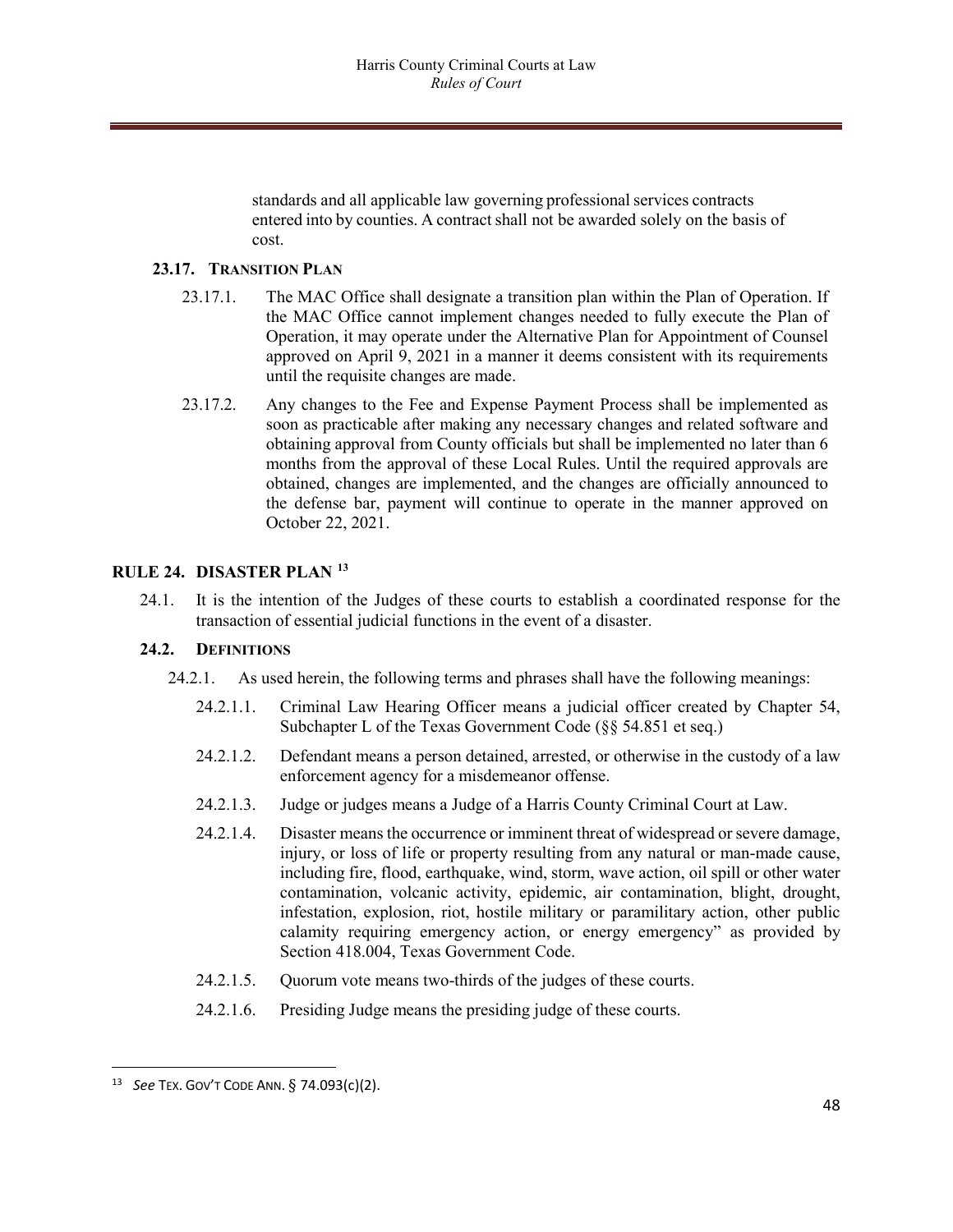#### **24.3. MODIFICATION OR SUSPENSION OF THESE RULES DURING A DISASTER**

#### **24.3.1. Judicial Action**

- 24.3.1.1. The Judges by quorum vote may modify or suspend one or more of these rules during the pendency of the disaster declared by the governor.
- 24.3.1.2. An order under this provision shall:
	- 24.3.1.2.1. extend for not more than 30 days from the date the order is signed unless renewed; and.
	- 24.3.1.2.2. be consistent with other law.

#### **24.3.2. Lack of a Majority**

- 24.3.2.1. If a disaster prevents the judges from immediately acting as provided above, the Presiding Judge may act on their behalf.
- 24.3.2.2. If a disaster prevents the presiding judge from acting under this rule, the copresiding judge may act on their behalf.

# **24.4 INCLEMENT WEATHER POLICY**

24.4.1The County Criminal Courts at Law Inclement Weather policy, specifically states, "If Houston Independent School District cancels classes, then all bond matters in the County Criminal Courts at Law **will be cancelled on the days classes are cancelled**. Jail cases and/or emergency matters may still be handled either via zoom or in person. Should the HISD closure last more than seven (7) days, the County Criminal Courts at Law will communicate an alternate schedule on its website at

https://www.ccl.hctx.net/criminal/. An individual County Court at Law Judge may opt out of this portion of the protocol by providing the Office of Court Management with written notice of the Court's decision and by publishing the individual Court's schedule on the County website. Please contact the individual court for new court dates, further instructions, and/or questions.

#### **RULE 25. SLIDING-SCALE FEE SCHEDULE FOR GLOBAL POSITIONING SYSTEM[14](#page-48-0)**

25.1. If, upon consent of the victim to wearing a global positioning monitoring system receptor device, a judicial officer determines that the likelihood of the defendant's participation in a global positioning monitoring system program described by TEX. CODE CRIM. PROC. ANN. art. 17.49 (Vernon 2009) will deter the defendant from seeking to kill, physically injure, stalk, or otherwise threaten the alleged victim, the judicial officer shall determine if the defendant is financially able to pay the costs of the receptor device, and the global positioning monitoring

<span id="page-48-0"></span> <sup>14</sup> *See* TEX. CODE CRIM. PRO. ANN. art. 17.49.